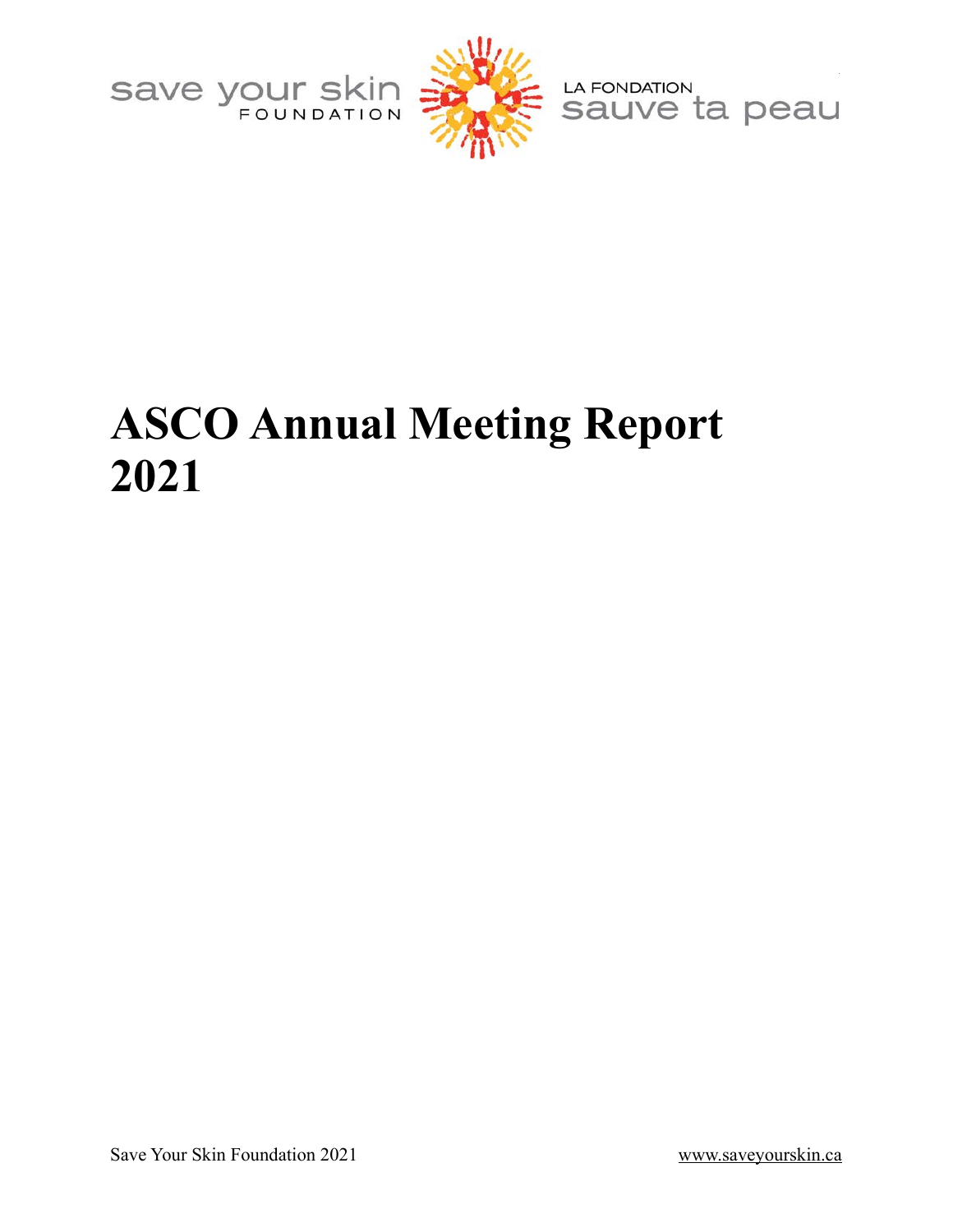# <span id="page-1-0"></span>**Table of Contents**

| <b>ASCO Annual Meeting Report</b>                                                                                                                                                                                                                        | 1  |
|----------------------------------------------------------------------------------------------------------------------------------------------------------------------------------------------------------------------------------------------------------|----|
| 2021                                                                                                                                                                                                                                                     | 1  |
| <b>Table of Contents</b>                                                                                                                                                                                                                                 | 2  |
| Introduction                                                                                                                                                                                                                                             | 4  |
| <b>Presented Melanoma Abstracts</b>                                                                                                                                                                                                                      | 5  |
| Crossover and rechallenge with pembrolizumab in recurrent patients from the EORTC 1325-MG/Keynote-054<br>phase 3 trial, pembrolizumab versus placebo after complete resection of high-risk stage III melanoma                                            | 5  |
| Final analysis of overall survival (OS) and relapse-free-survival (RFS) in the intergroup S1404 phase III<br>randomized trial comparing either high-dose interferon (HDI) or ipilimumab to pembrolizumab in patients with<br>high-risk resected melanoma | 7  |
| Neoadjuvant and adjuvant nivolumab (nivo) with anti-LAG3 antibody relatimab (rela) for patients (pts) with<br>resectable clinical stage III melanoma.                                                                                                    | 9. |
| The Evolving Role of Systemic Therapy in Stage III Melanoma                                                                                                                                                                                              | 10 |
| Relatlimab (RELA) plus nivolumab (NIVO) versus NIVO in first-line advanced melanoma: Primary phase III<br>results from RELATIVITY-047 (CA224-047)                                                                                                        | 14 |
| Lenvatinib (len) plus pembrolizumab (pembro) for patients (pts) with advanced melanoma and confirmed<br>progression on a PD-1 or PD-L1 inhibitor: Updated findings of LEAP-004                                                                           | 15 |
| Lifileucel (LN-144), a cryopreserved autologous tumor infiltrating lymphocyte (TIL) therapy in patients with<br>advanced melanoma: Evaluation of impact of prior anti-PD-1 therapy                                                                       | 17 |
| Novel Therapeutic Strategies as the Next Step for Advanced Melanoma                                                                                                                                                                                      | 19 |
| Highlights of Developmental Therapeutics - Immunotherapy                                                                                                                                                                                                 | 22 |
| Current Data on KIT Mutations in Melanoma                                                                                                                                                                                                                | 24 |
| NRAS and Other Emerging Targetable Mutations in Melanoma                                                                                                                                                                                                 | 26 |
| Hot Off the Press in Melanoma Management: Celebrations and Cautions                                                                                                                                                                                      | 28 |
| The Evolving Management of Melanoma CNS Metastases                                                                                                                                                                                                       | 31 |
| Melanoma Abstracts                                                                                                                                                                                                                                       | 32 |
| Atezolizumab in combination with bevacizumab in patients with unresectable locally advanced or metastatic<br>mucosal melanoma: Interim analysis of an open-label phase II trial                                                                          | 32 |
| Circulating tumor DNA (ctDNA) kinetics to predict survival in patients (pts) with unresectable or metastatic<br>melanoma treated with dabrafenib (D) or $D$ + trametinib (T)                                                                             | 33 |
| Phase II study of ceralasertib (AZD6738), in combination with durvalumab in patients with metastatic melanoma<br>who have failed prior anti-PD-1 therapy                                                                                                 | 34 |
| Phase II Study of TRIplet combination Nivolumab (N) with Dabrafenib (D) and Trametinib (T) (TRIDeNT) in<br>patients (pts) with PD-1 naïve or refractory BRAF-mutated metastatic melanoma (MM) with or without active<br>brain metastases                 | 35 |
| Pembrolizumab and all-trans retinoic acid combination treatment of advanced melanoma                                                                                                                                                                     | 36 |
| Adjuvant nivolumab in high-risk stage IIb/IIc melanoma patients: Results from investigator initiated clinical trial<br>37                                                                                                                                |    |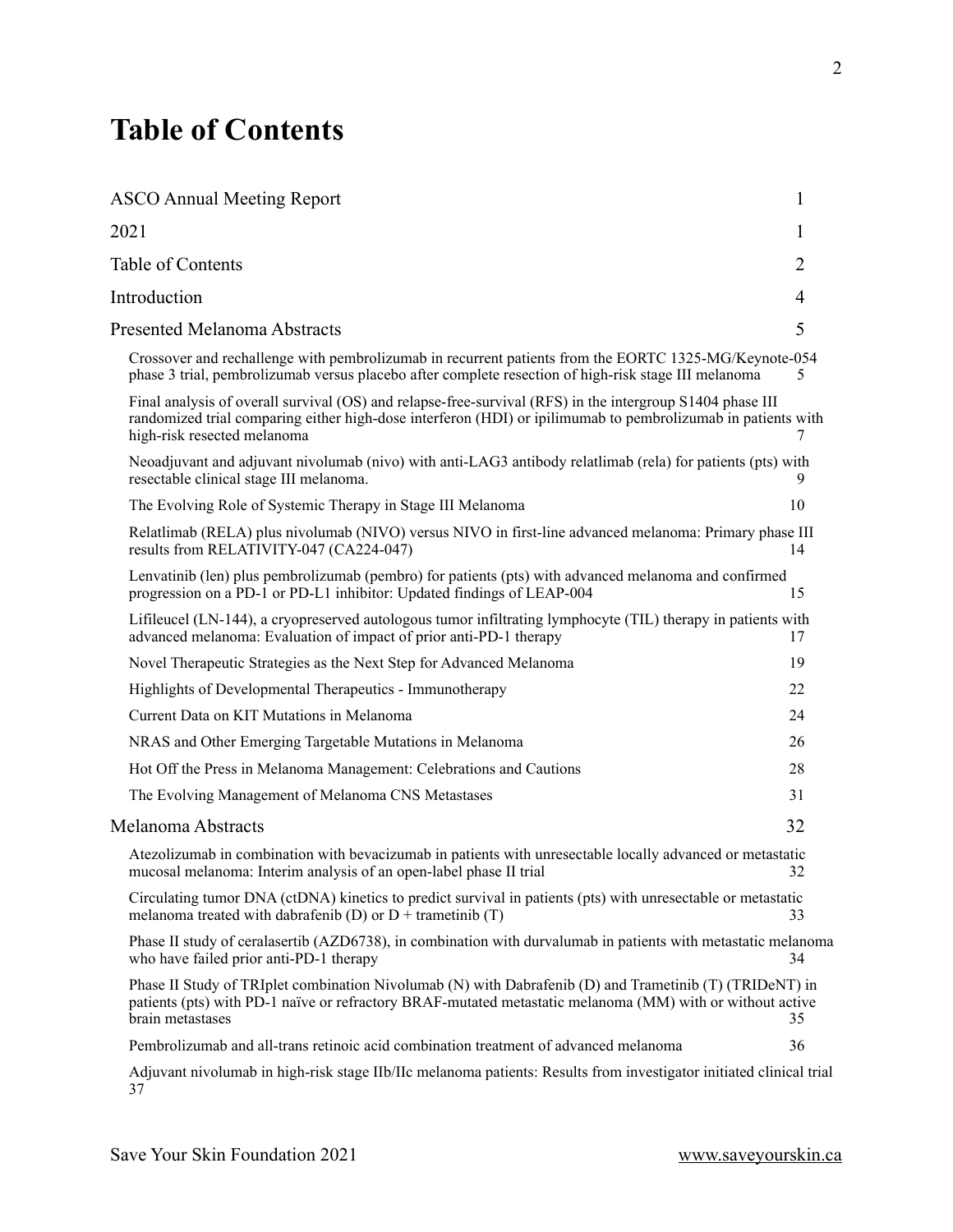| A phase 1b clinical trial of anti-PD-1 ab (Toripalimab) plus intralesional injection of OrienX010 in stage IV                                                                                                                    |  |
|----------------------------------------------------------------------------------------------------------------------------------------------------------------------------------------------------------------------------------|--|
| melanoma with liver metastases<br>38                                                                                                                                                                                             |  |
| Safety and efficacy of HX008: A humanized immunoglobulin G4 monoclonal antibody in patients with locally<br>advanced or metastatic melanoma—A single-arm, multicenter, phase II study<br>39                                      |  |
| Results from the phase Ib of the SENSITIZE trial combining domatinostat with pembrolizumab in advanced<br>melanoma patients refractory to prior checkpoint inhibitor therapy<br>40                                               |  |
| Triplet therapy with pembrolizumab (PEM), encorafenib (ENC) and binimetinib (BIN) in advanced, BRAF V600<br>mutant melanoma: Final results from the dose-finding phase I part of the IMMU-Target trial<br>41                     |  |
| Safety and efficacy of liftleucel (LN-144), an autologous, tumor infiltrating lymphocyte cell therapy in<br>combination with pembrolizumab for immune checkpoint inhibitor naïve patients with advanced melanoma42               |  |
| The use of cryoablation to overcome resistance to PD-1 blockade in unresectable melanoma<br>43                                                                                                                                   |  |
| Uveal (Ocular) Melanoma<br>44                                                                                                                                                                                                    |  |
| Mutation Landscape and Emerging Therapies in Uveal Melanoma<br>44                                                                                                                                                                |  |
| Percutaneous hepatic perfusion (PHP) with melphalan for patients with ocular melanoma liver metastases:<br>Preliminary results of FOCUS (PHP-OCM-301/301A) phase III trial<br>48                                                 |  |
| Mucosal Melanoma<br>50                                                                                                                                                                                                           |  |
| 50<br>Combination Approaches in Advanced Mucosal Melanoma                                                                                                                                                                        |  |
| A phase 2 clinical trial of neoadjuvant anti-PD-1 ab (toripalimab) plus axitinib in resectable mucosal melanoma<br>52                                                                                                            |  |
| Non-Melanoma Skin Cancer<br>54                                                                                                                                                                                                   |  |
| Checkpoint inhibition in immunosuppressed or immunocompromised patients with advanced cutaneous squamous<br>cell carcinoma (CSCC): Data from prospective CemiplimAb-rwlc Survivorship and Epidemiology (C.A.S.E.)<br>study<br>54 |  |
| A phase Ib clinical trial of neoadjuvant OrienX010, an oncolytic virus, in combination with toripalimab in patients<br>with resectable stage IIIb to stage IVM1a acral melanoma<br>55                                            |  |
| Apatinib in combination with camrelizumab, a humanized immunoglobulin G4 monoclonal antibody against<br>programmed cell death-1, in patients with metastatic acral melanoma<br>56                                                |  |
| <b>Clinical Trials</b><br>57                                                                                                                                                                                                     |  |
| The Role of the FDA in Making Clinical Trials More Efficient, Accessible, and Equitable<br>57                                                                                                                                    |  |
| Improved Access to Trials: Lessons Learned from COVID-19<br>59                                                                                                                                                                   |  |
| Changes in Clinical Trial Operation, Management, and Accessibility in a Post-COVID-19 World<br>63                                                                                                                                |  |
| Survivorship<br>66                                                                                                                                                                                                               |  |
| Telehealth to Improve Access to Survivorship Care<br>66                                                                                                                                                                          |  |
| Meeting Survivor's Needs<br>68                                                                                                                                                                                                   |  |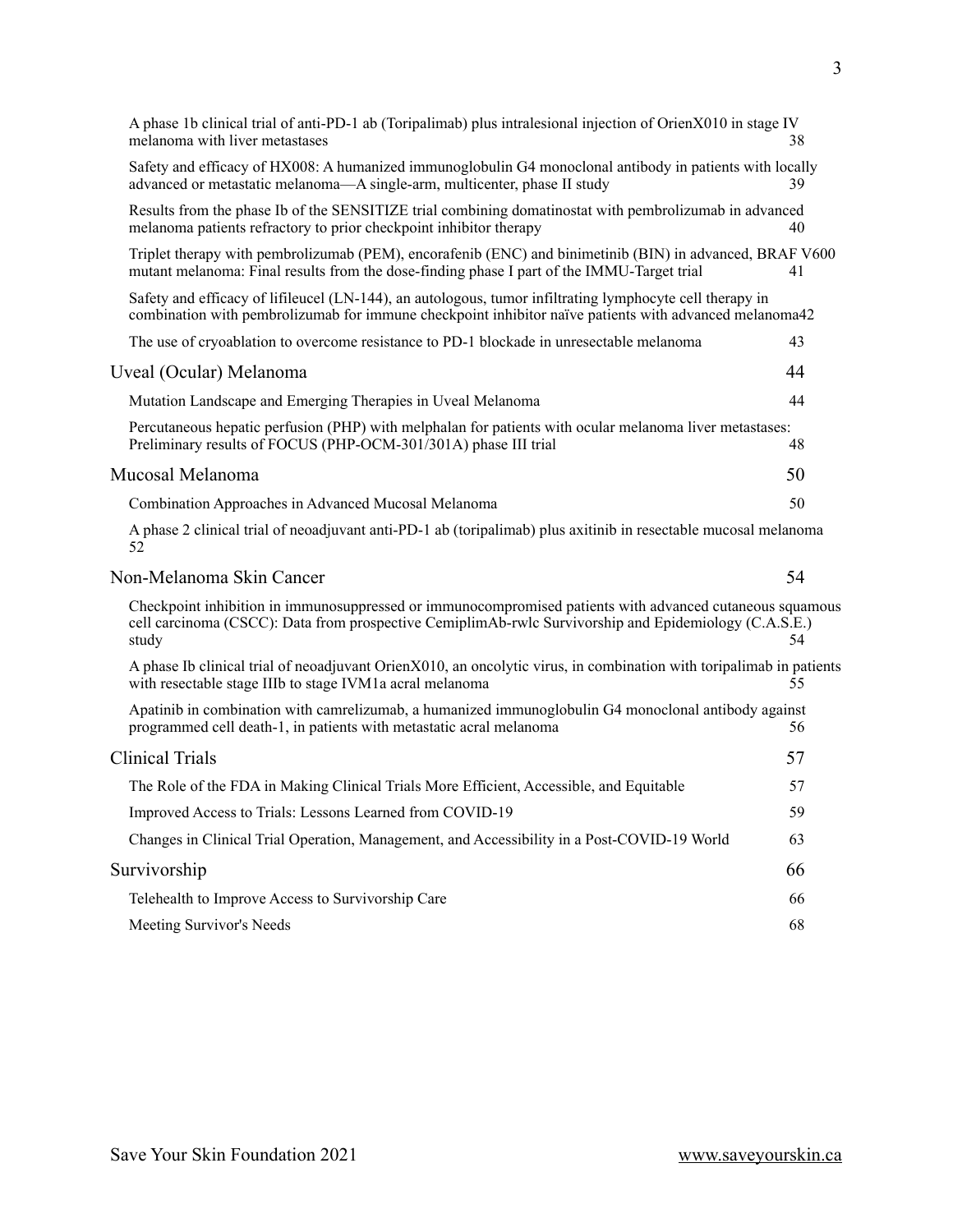# <span id="page-3-0"></span>**Introduction**

The 2021 American Society of Clinical Oncology Annual Meeting took place from June 4-8, 2021. Given the COVID-19 pandemic, the convention was conducted entirely online. This event brings together over thirty thousand oncologists, pharmaceutical representatives, and patient advocates from across the world and across cancer types for five days of networking, learning, and presenting new research. Every year, Save Your Skin Foundation puts together a report of the panels regarding innovative treatments in the melanoma sphere. Below are detailed recollections of these panels, categorized by topic. All information offered in this report is the intellectual property of the presenter and their team, as cited by the report.

Every year, melanoma and uveal melanoma become more widely covered by clinical trials. While the continued innovation of treatment for these cancers is exciting, it means that we were unable to include every presentation and abstract related to melanoma, uveal melanoma, and non-melanoma skin cancers. Therefore, abstracts and presentations that provide updates on safety profiles of past studies and abstracts that do not produce promising clinical results have been excluded. We have also excluded abstracts which, at the time of the meeting, did not have confirmed data.

The informational resources cited in this report are a combination of the transcripts and slides from the ASCO meeting library. All images are courtesy of the author of the respective talk. Any queries may be directed to natalie@saveyourskin.ca.

If you are interested in more information from the ASCO 2021 annual meeting, Save Your Skin is pleased to offer a [Post-ASCO 2021 Update with Dr Omid Hamid](https://www.youtube.com/watch?v=jiwwmU5S_iE) video concentrated on melanoma, non-melanoma skin cancers, and ocular melanoma. Oncology Education is also offering a [ASCO Highlights in Advanced Cutaneous Squamous Cell Carcinoma](https://www.oncologyeducation.com/login/?redirect_to=https://www.oncologyeducation.com/videos/asco-highlights-in-advanced-cutaneous-squamous-cell-carcinoma/) video with Drs Shaqil Kassam and Michael Migden. This video requires a free login to view.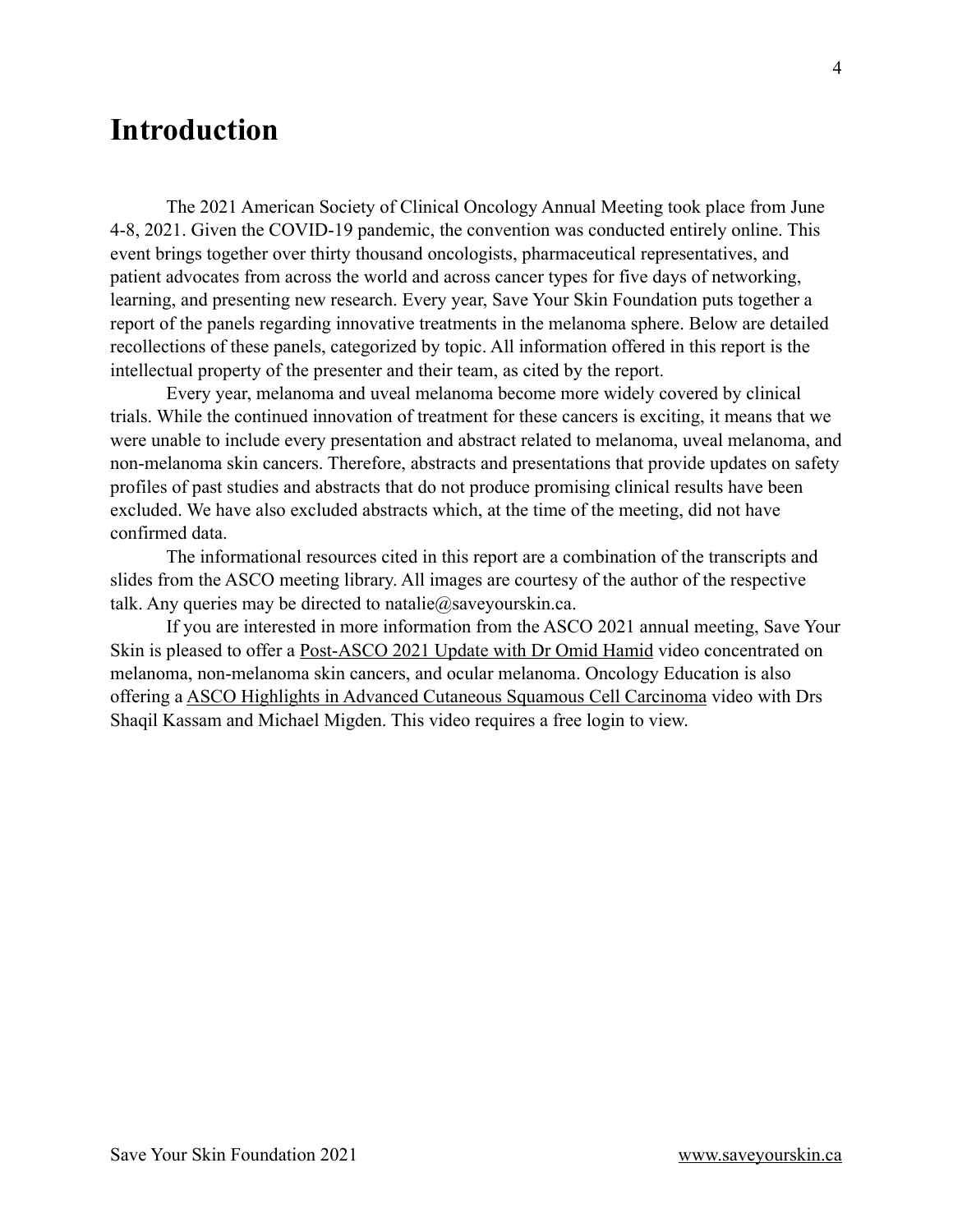## <span id="page-4-0"></span>**Presented Melanoma Abstracts**

### <span id="page-4-1"></span>**Crossover and rechallenge with pembrolizumab in recurrent patients from the EORTC 1325-MG/Keynote-054 phase 3 trial, pembrolizumab versus placebo after complete resection of high-risk stage III melanoma**

Alexander Eggermont et al.

Abstract#: 9500

Clinical trial number: NCT02362594

In this talk, Alexander Eggermont (FASCO, PhD, MD, Princess Máxima Center) presented the EORTC 1325-MG/Keynote-054 phase III trial, which tested pembrolizumab (pembro) versus placebo in patients who have had a complete resection of high-risk stage III melanoma. The EORTC 1325-MG/Keynote-054 is a double-blind study that evaluated pembrolizumab against placebo in stage III cutaneous melanoma patients who have had complete resection of their lymph nodes. Randomized patients received 200mg of either pembro or placebo intravenously every three weeks for a total of eighteen doses. Patients were eligible to progress to part two of the study if they had recurrence without brain metastasis and ECOG PS 0-2. Patients in part two of the study received 200 mg of pembro every three weeks for a maximum of two years.

The pembro group found improved relapse-free survival and distant metastasis-free survival rates. The rate of immune-related adverse events from grade 1-5 was 37%, with grades 3-5 representing 7% of this population. At the cut-off point (October 16, 2020), 58%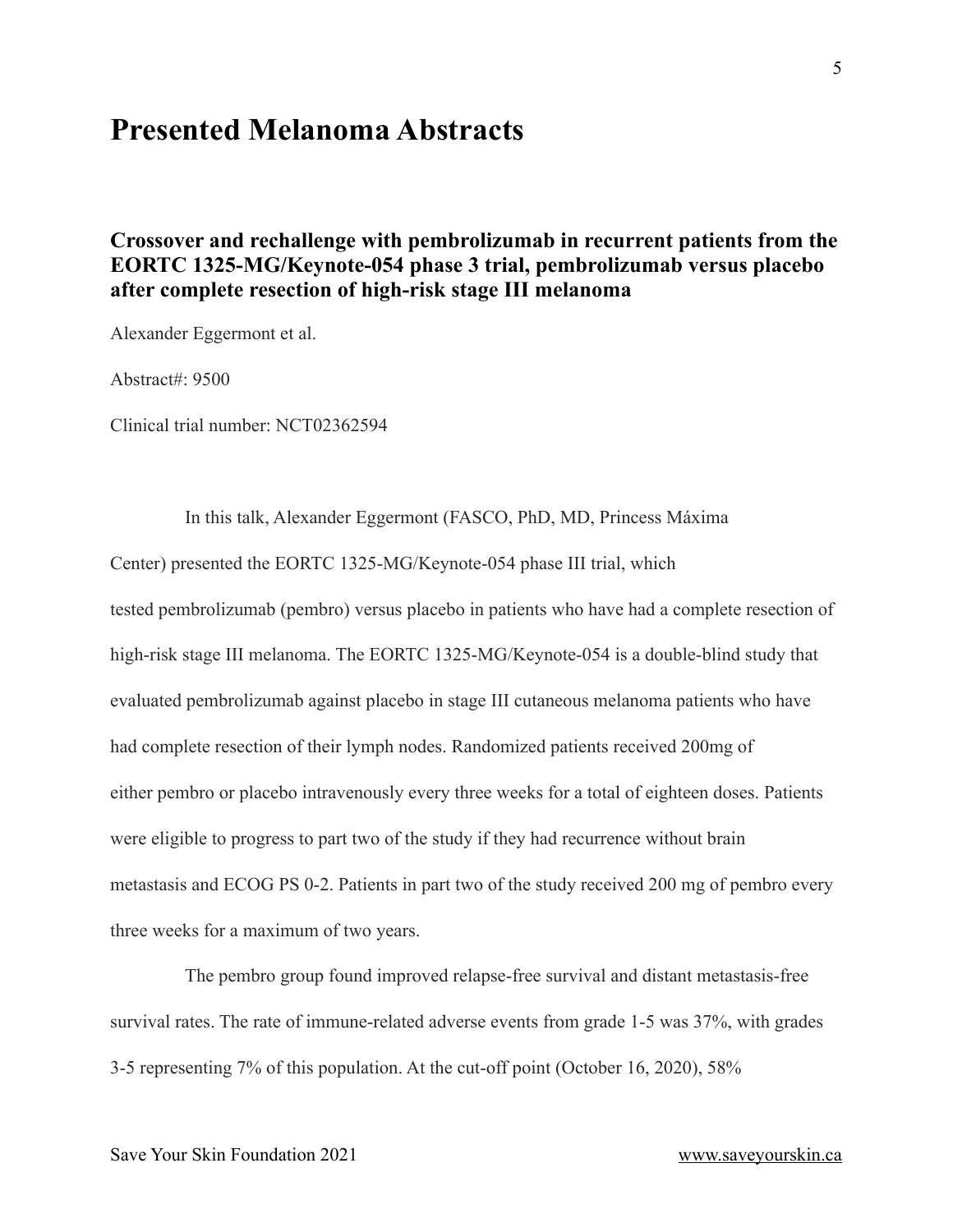(297) completed the one-year pembro adjuvant treatment, with 20 entering the rechallenge section of the trial and 47 having a recurrence. From the placebo group, 59% (298) patients had a recurrence and of these 155 patients participated in phase II. Of the 175 patients who started pembro in phase II, 160 patients discontinued due to progression of disease (88), completion of therapy (24), investigator decision (21), toxicity (20), or other reasons (7). 15 patients were still receiving treatment at the time of Eggermont's presentation.

Ultimately, this study of pembro versus placebo in patients who have had complete resections of high-risk stage III melanoma demonstrated that after crossover to phase II, patients saw a 39% objective response rate and an overall 3-year progression-free survival rate of 32% (with lower efficacy after rechallenge).

|                                | <b>Crossover (N=155)</b> | Rechallenge (N=20) |
|--------------------------------|--------------------------|--------------------|
| Stage at baseline of Part 2, n |                          |                    |
| III-resected                   | 50                       | 7                  |
| <b>III/IV various</b>          | 105                      | 13                 |
| IV unresected                  | 83                       | 9                  |
| III-C unresected               | 10                       |                    |
| IV resected                    | 12                       | $\overline{4}$     |
| PFS events in Part 2, n        | 103                      | 12                 |
| Median PFS (95% CI), mts       | $8.5(5.7-15.2)$          | $4.1 (2.6-NE)$     |
| 3-yr PFS rate (95% CI), %      | 32 (25-40)               | <b>NE</b>          |

Eggermont et al., 2021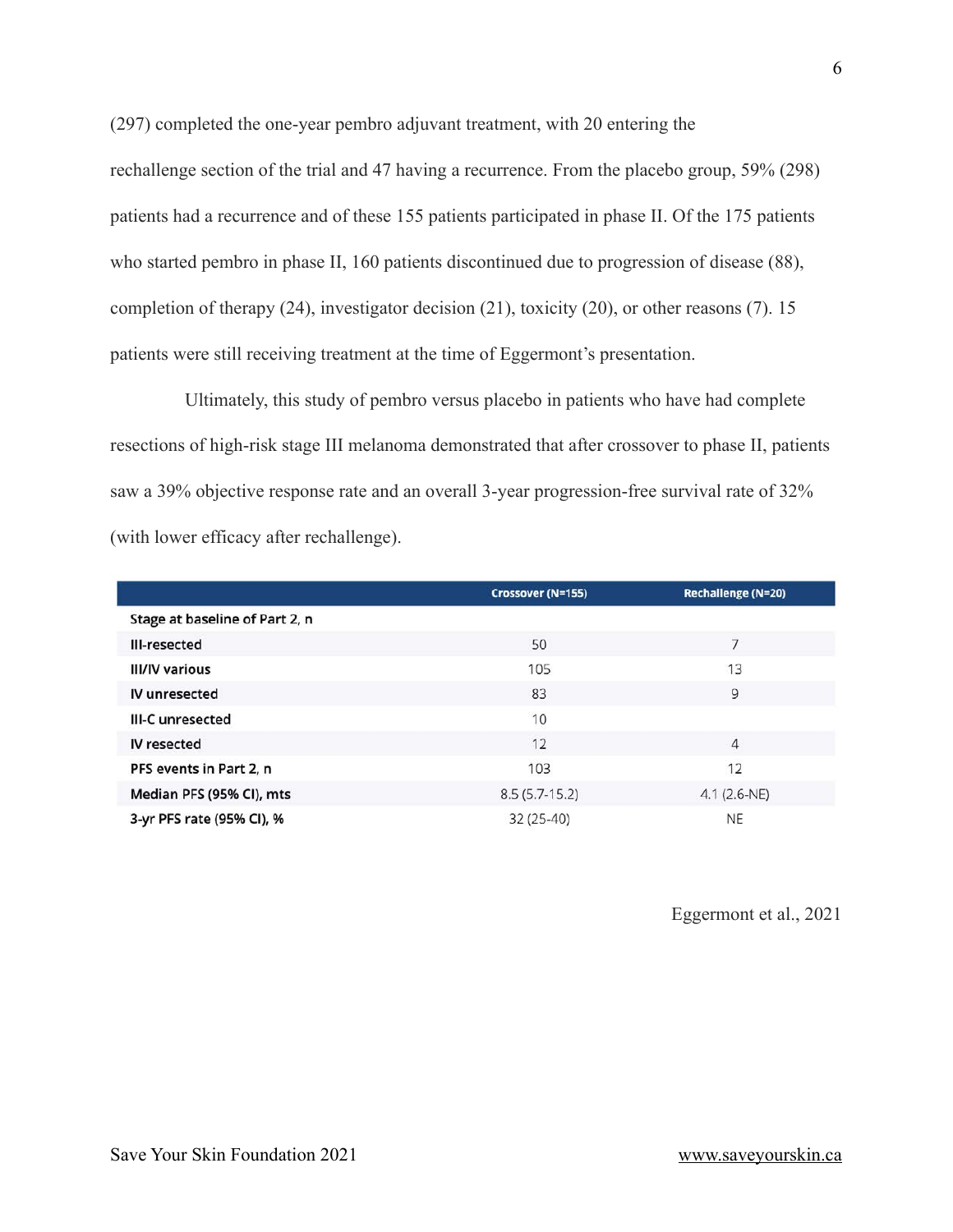#### <span id="page-6-0"></span>**Final analysis of overall survival (OS) and relapse-free-survival (RFS) in the intergroup S1404 phase III randomized trial comparing either high-dose interferon (HDI) or ipilimumab to pembrolizumab in patients with high-risk resected melanoma**

Kenneth F. Grossmann et al.

Abstract #: 9501

Clinical trial number: NCT02506153

In this session, Kenneth Grossman (MD, PhD, Huntsman Cancer Institute, University of Utah) presented abstract #9501. This study assessed whether adjuvant pembrolizumab (pembro) dosed over one year could improve regression-free survival and overall survival relative to either a high dose of ipilimumab (ipi10) or a high dose IFN (interferon), which at the time of the study were the two FDA-approved options for adjuvant treatment of high risk resected melanoma.

In order to be eligible for this study, patients had to be at least 18 years of age with resected melanoma stages IIA, B, C, or IV. At the time of entry into the trial, patients had to have adequate surgery or complete staging to confirm that they are clear of melanoma (including complete node dissection). Patients with central nervous system metastases were excluded from this trial, as were those who had received prior therapy with a PD-1 blockade, interferon, or ipi.

In this trial, two arms were assigned based on intended control arm, PD-L1 status, and stratification by stage. Patients were randomized 1:1 to either the control arm or the experimental arm. In the control arm, patients received either 20 MU of interferon alfa-2b through intravenous for weeks 1-4 followed by 10 MU from weeks five onwards or 10mg of ipi10 q3w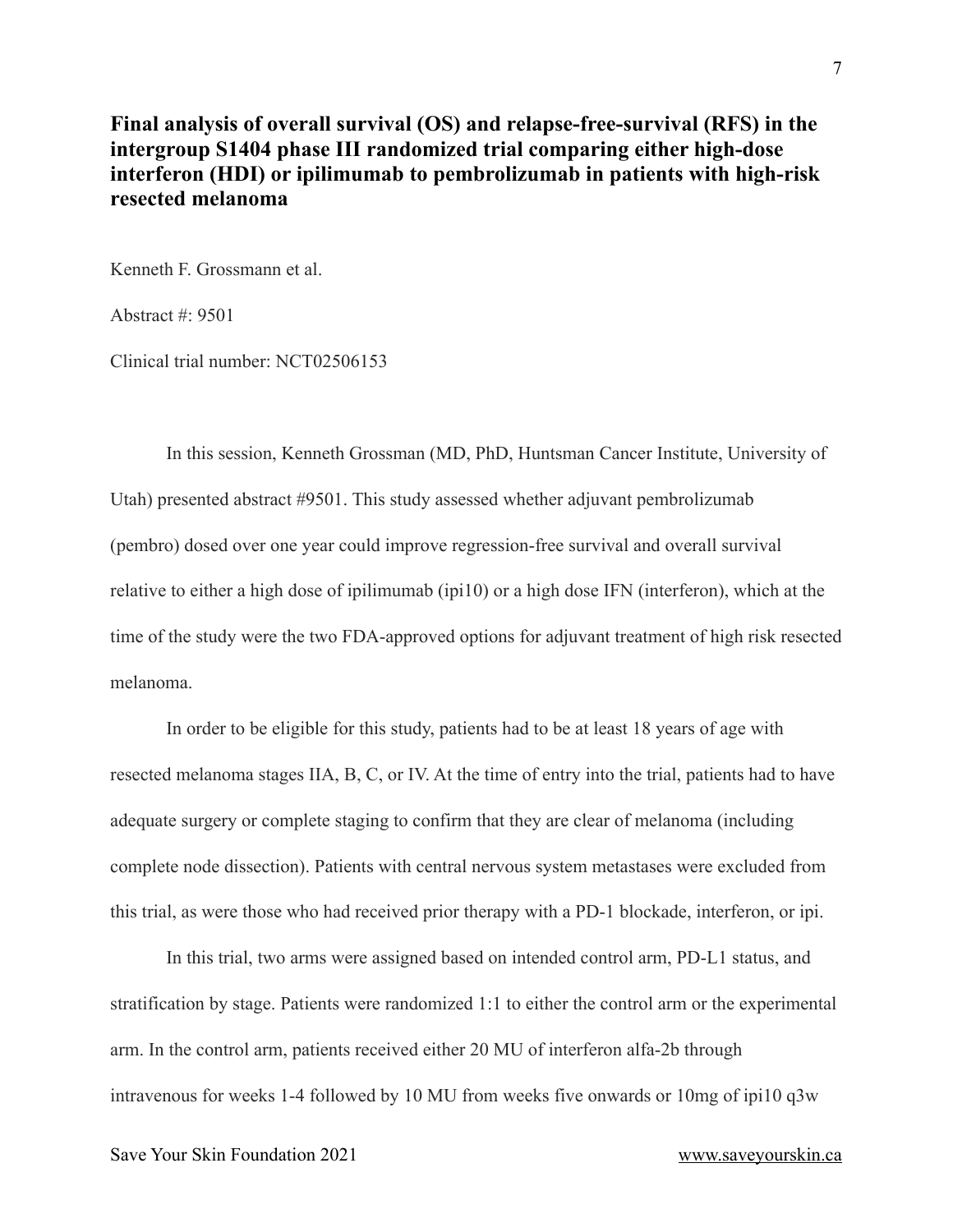intravenously for four doses, followed by q12w for up to three years. Those on the experimental arm received 200mg of pembro through intravenous q3w for 52 weeks. The primary comparisons of this study were 1) regression-free survival across all patients, 2) overall survival across all patients, and 3) overall survival in patients with PD-L1+ baseline biopsies. The final analysis was performed at the 3.5-year point from the final patient randomization. The pembro group demonstrated a statistically significant improvement in regression-free survival relative to the control group, while there was no statistically significant improvement in overall survival in neither the randomized patient population nor the patients with PD-L1 positive baseline biopsies. The three treatments saw the following grade 3/4/5 adverse events: high dose IFN 69/9/0%; ipi10 43/5/0.5%; and pembro 17/2/0.3%.

In conclusion, pembro improves regression-free survival compared to high dose IFN or ipi10 in the adjuvant treatment of patients with high-risk resected melanoma, though there was no improvement to overall survival. Further, pembro is a more tolerable treatment regimen relative to high dose IFN or ipi10.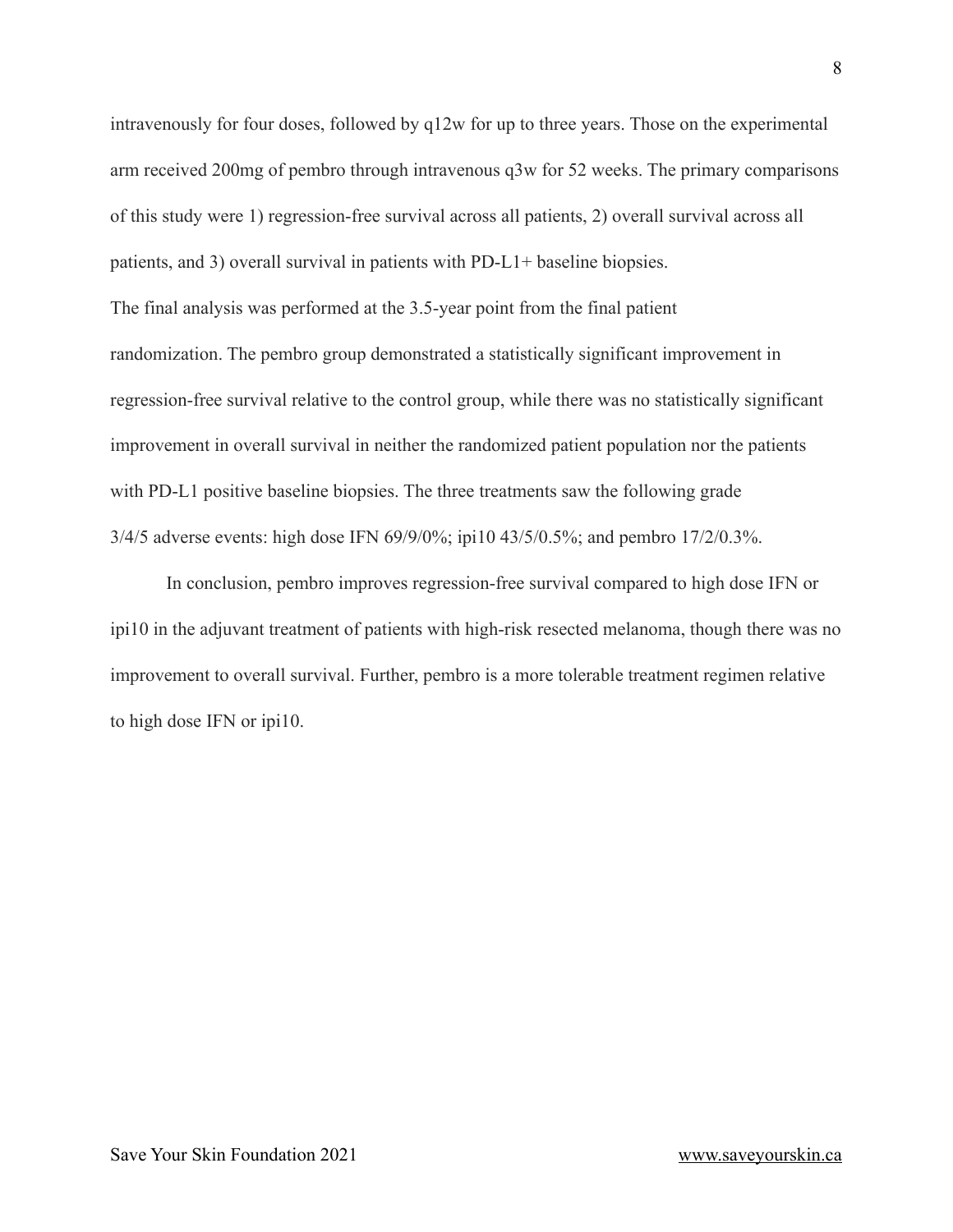#### <span id="page-8-0"></span>**Neoadjuvant and adjuvant nivolumab (nivo) with anti-LAG3 antibody relatlimab (rela) for patients (pts) with resectable clinical stage III melanoma.**

Rodabe Navroze Amaria et al.

Abstract #: 9502

Clinical trial number: NCT02519322

Rodabe Navroze Amaria (MD, University of Texas MD Anderson Cancer

Centre) presented abstract #9502, which tested neoadjuvant therapy with the combination of adjuvant nivolumab (nivo) + relatlimab (rela). The goal was to safely achieve high rates of pathologic complete response, event-free survival, radiographic response, and overall survival while providing insights into patient response and resistance to this combination of **treatments** 

This single-arm study was open to patients with clinical stage III or oligometastatic stave IV melanoma with RECIST 1.1 surgically-resectable disease. At two separate sites, patients were 480mg of nivo and 160mg of rela on weeks 1 and 5, both given intravenously. Radiographic response was tested after completion of neoadjuvant therapy and surgery (if applicable) took place at week nine. After surgery, patients received up to ten additional doses of rela and nivo and follow-up scans were conducted every three months. Tissue and blood samples were collected at day 15, day 28, and at surgery.

30 patients (median age 60, 19M/11F) were enrolled in the trial. These patients were at clinical stages IIIB (18 patients), IIIC (8), IIID (2), and IV (2). 29 patients underwent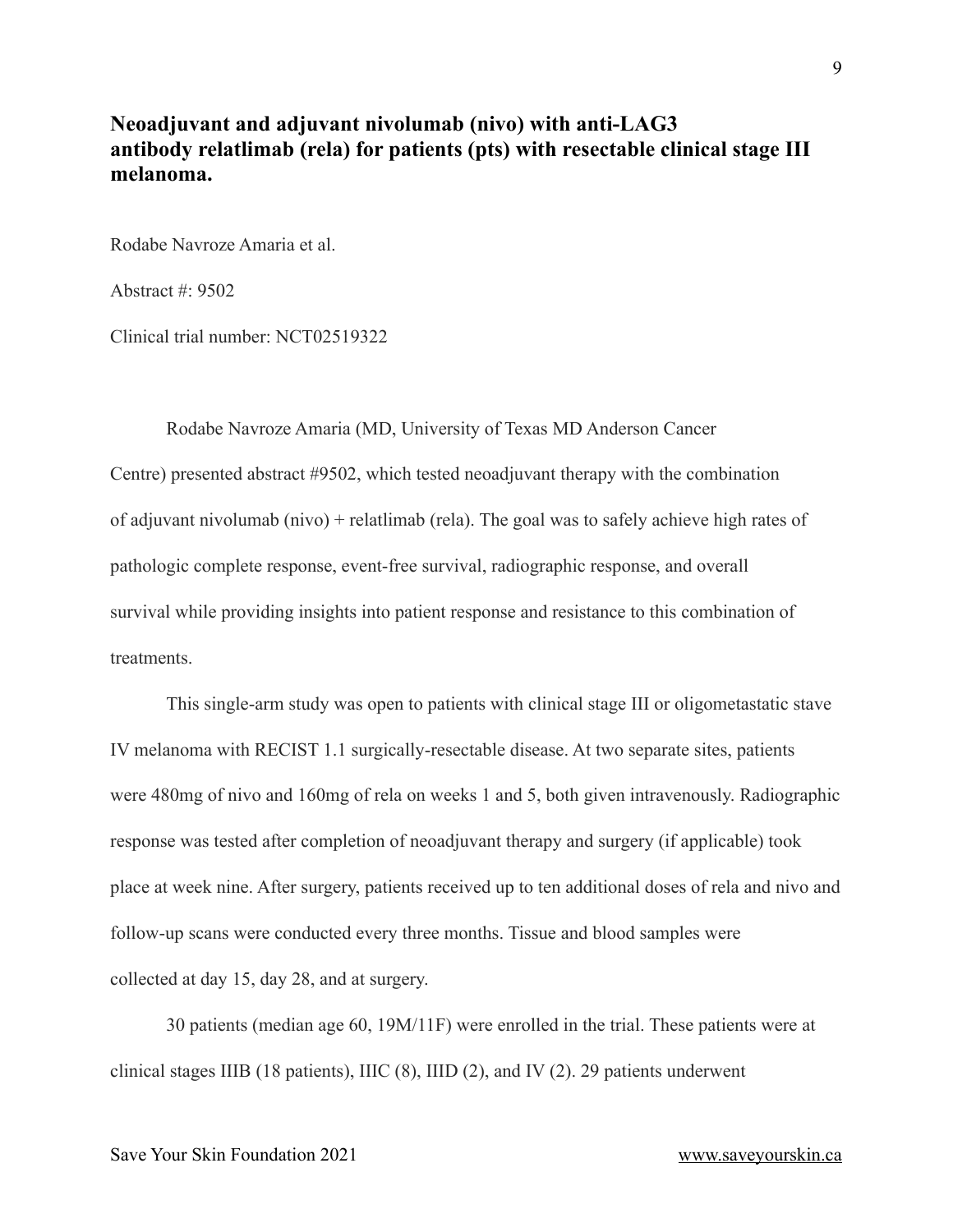surgery at week nine, while one patient developed distant metastasis while on the trial. The results of this trial saw a major pathologic response rate of 66%, with a further 7% of patients achieving a partial response. 27% of patients had a pathological non-response to the treatment. The RECIST overall response rate was 57%. The one-year event-free survival rate was 90%, regression-free survival was 93%, and overall survival was 95%. The patients who saw major pathologic response (66%) also saw a one-year regression-free survival rate of 100%, while patients who did not achieve major pathologic response achieved an 80% rate of regression-free survival. While there were no grade 3-4 adverse events during neoadjuvant therapy, 26% of patients had a grade 3-4 adverse event begin during the adjuvant treatment.

Overall, this regime of neoadjuvant and adjuvant treatment with nivolumab + relatlimab achieved high major pathologic response and pathological complete response with a favourable toxicity profile.

### <span id="page-9-0"></span>**The Evolving Role of Systemic Therapy in Stage III Melanoma**

Alexander M. Menzies

In this talk, Alexander M. Menzies (MBBS, FRACP, PhD, Melanoma Institute Australia) discussed the changing landscape of systemic therapy for stage III melanoma based on the abstracts presented by Drs Eggermont (NCT02362594), Grossmann (NCT02506153), and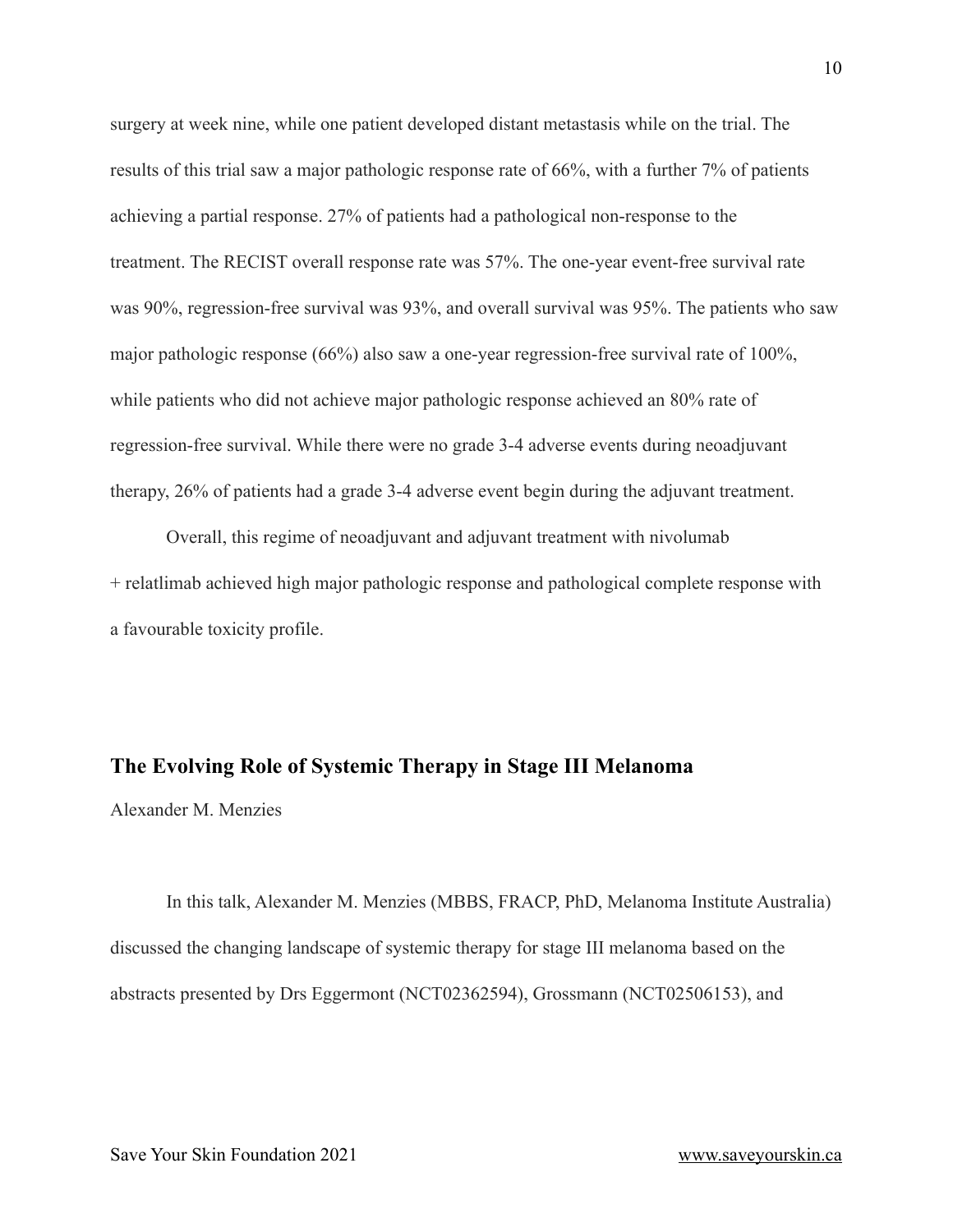<span id="page-10-1"></span>Amaria(NCT025[1](#page-10-0)9322).<sup>1</sup> Menzies began by expressing his optimism for the role of adjuvant therapy in treating stage III melanoma, preventing recurrences, and increasing overall survival. Menzies pointed to an older trial with ipilimumab versus placebo alongside a more modern trial of nivolumab versus ipilimumab, which demonstrated that PD-1 immunotherapy has a survival benefit, though it is still not clear whether treatment should be given in the adjuvant setting or upon recurrence. Menzies suggests that a current barrier to answering this question is that, in the crossover setting, patients who are unlikely to recur, those that will recur despite treatment, and the few that will derive benefit are all treated the same way. To determine the most efficacious way to use these drugs, more data is needed on the results of adjuvant PD-1 and how the built-in crossover design impacts overall survival.

Menzies then cited the S1404 study, presented earlier by Grossmann, which randomized stage III and stage IV melanoma patients to either pembrolizumab (pembro) or standard care; 70% of the patients received ipilimumab and 30% interferon. While this study had overall survival as its endpoint, Menzies noted that the 3.5-year results cutoff is quite early to ascertain overall survival and there were also only 199 survival events. The results of this trial demonstrated that recurrence after treatment has the potential to impact overall survival, yet this knowledge is limited by the large number of patients who did not have postrecurrence treatment.

Menzies went on to discuss Eggermont's EORTC trial, which was a pembro versus placebo adjuvant trial. This trial had a built-in crossover for patients who recurred while on the placebo, meaning that they are guaranteed access to the pembro if necessary, on the assumption

<span id="page-10-0"></span><sup>&</sup>lt;sup>[1](#page-10-1)</sup> More details about these abstracts can be found on pages 5, 7, and 9 of this report, respectively.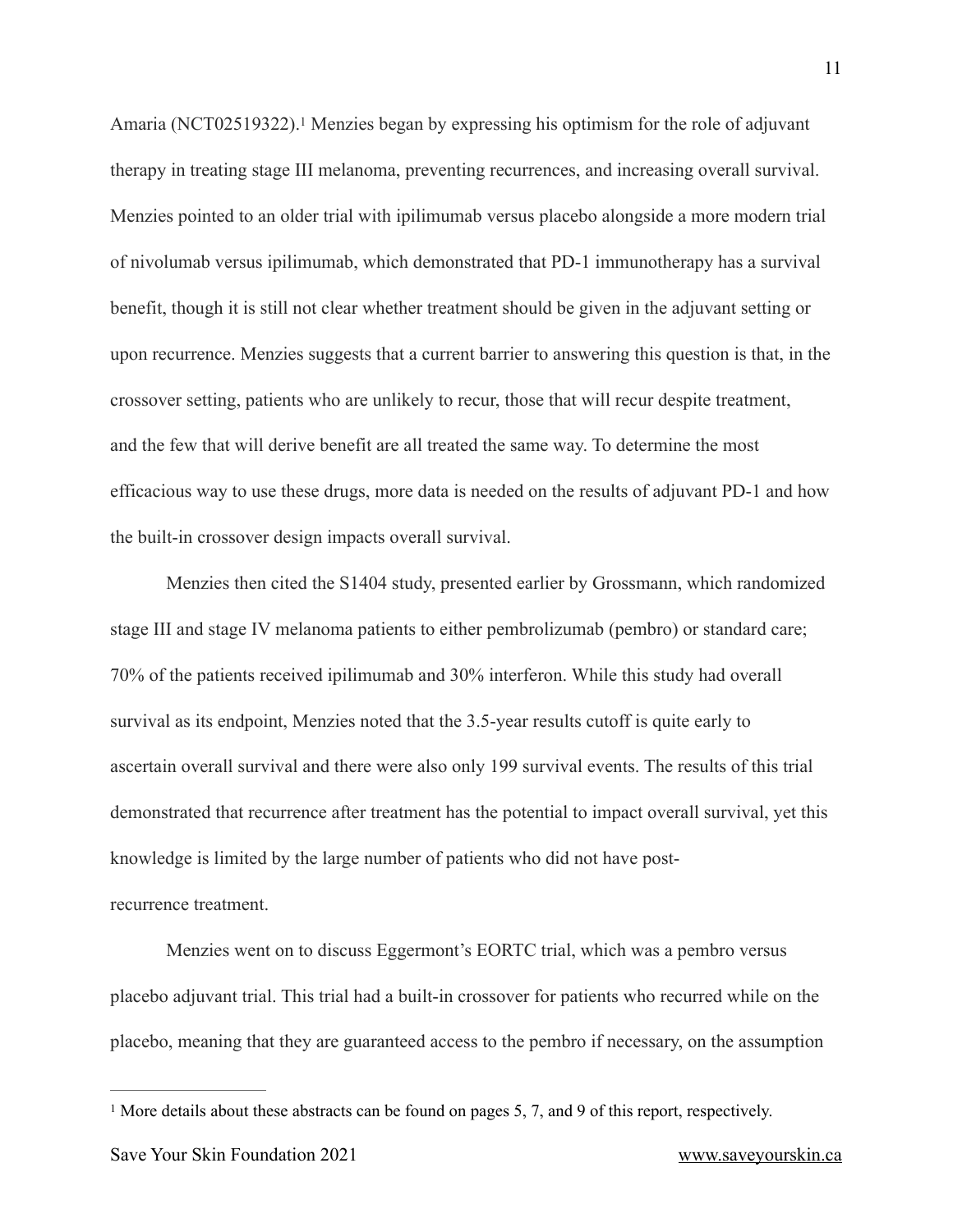that patients who recurred on the placebo would be healthy enough to undergo the pembro. In actuality, only around half of the 300 events of recurrence crossed over to the pembro. 65% of the patients who crossed over had a locoregional recurrence and 52% with distant recurrence. The fact that 48% of those with recurrences did not cross over to the pembro is a gap in data, as is the lack of knowledge of what kind of other treatments these patients may have had. In the crossover group, progression-free survival and recurrence rates were poor, with the first recurrence usually occurring in the first 12 months and only about 33% of patients were progression- or recurrencefree at the three-year cutoff. These results suggest that disease recurrence is being detected at an earlier stage, but patients are unfortunately doing more poorly in their recurrence treatment. This leads Menzies to wonder whether patients who recur at stage III are biologically different than stage IV patients who recur, and therefore should have different therapies. Overall, Menzies notes that this study tested whether treatment after recurrence can have the safe efficacy as the first round of treatment and Menzies concludes that there need to be more rechallenge options, or alternative treatment options, for patients who recur.

The knowledge gaps presented in these abstracts also demonstrate that further research needs to be done to weigh the toxicity and cost of adjuvant immunotherapy versus the benefit of recurrence prevention, especially given the lack of data surrounding overall survival and response and resistance. At this point, survival rates remain poor with adjuvant therapy especially in patients with macrometastases.

Menzies professes optimism for neoadjuvant therapy, a great option for other cancers that will soon be entering clinical trials for melanoma. Stage III patients will have six to eight weeks of drug therapy before surgery and these trials offer the opportunity to assess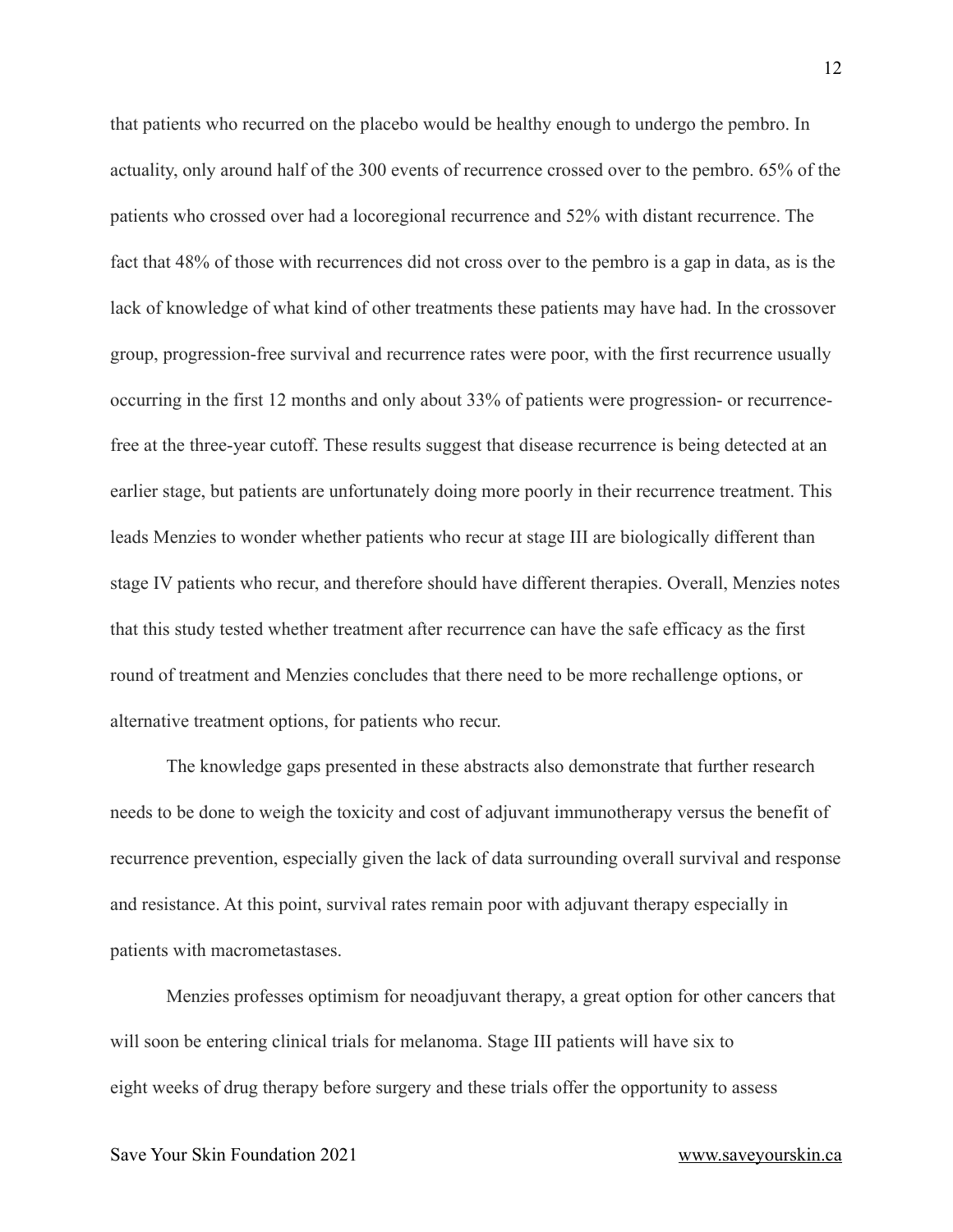pathological response and recurrence-free and overall survival.

Nivolumab (nivo) and relatlimab (rela) are good options given early data which shows that combination immunotherapy with PD-1 and CTLA-4 is superior to monotherapy for survival and pathological response (though toxicity is much higher).

Menzies then discussed Amaria's abstract, which tested the combination of nivo and rela. In this trial, 30 patients showed a high RECIST response rate, and overall there were high pathological complete response rates, major pathological response rates, and durable survival in the patients that responded to treatment. Menzies noted that by comparing PD1 monotherapy, the combination of PD1 + CTLA4, and the combination of PD1 + LAG 3, it becomes clear that the efficacy of the combination therapies are similar. While the toxicity rates also appear to be close, Menzies notes that the combinations offer risks for different types of toxicity, with the nivolumab + relatlimab combination  $(PD1 + LAG 3)$  creating toxicity-related side effects that are easier to manage. Therefore, Menzies views the nivolumab + relatlimab combination as the most promising, though more data is needed on the biological profiles of the trial participants to see if this skews percentages of toxicity, pathological response, recurrence-free survival, and overall survival.

In conclusion, Menzies believes that adjuvant therapy will continue to be developed as a promising care option in the coming years, though more research is needed to determine whether it is a first-line therapy or a later option. He believes that neoadjuvant therapy in particular is a solid option for clinical care and a robust model for future drug development.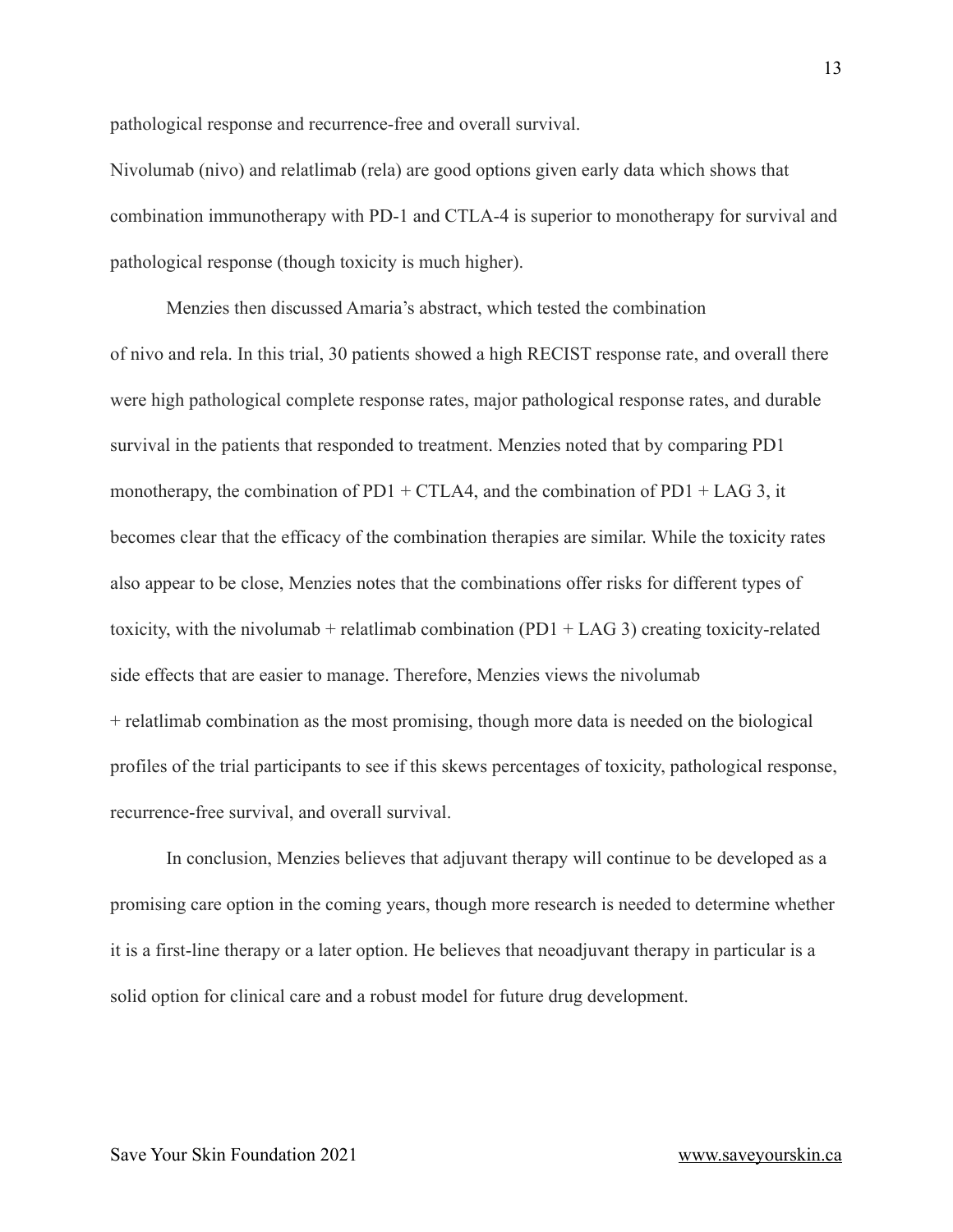#### <span id="page-13-0"></span>**Relatlimab (RELA) plus nivolumab (NIVO) versus NIVO in first-line advanced melanoma: Primary phase III results from RELATIVITY-047 (CA224-047)**

Evan J. Lipson et al.

Abstract#: 9503

Clinical trial number: NCT03470922

Evan J. Lipson (MD, Sidney Kimmel Comprehensive Cancer Center) presented abstract #9503, a double-blind, randomized, phase II+III study that tested the combination of relalimab (rela) + nivolumab (nivo) as a novel checkpoint inhibitor and fixed-dose combination for the treatment of first-line advanced melanoma. The primary endpoint for this study was progression-free survival per RECIST v1.1. Secondary endpoints were objective response rates and overall survival.

This study accepted patients with untreated advanced melanoma, who were randomized 1:1 to receive either rela (160mg) + nivo (480mg) as a fixed-dose combination every four weeks, or nivo monotherapy (480mg) for four weeks, depending on LAG-3 expression, BRAF mutation status, programmed death ligand 1 expression, and AJCC (v8) stage. All treatments were administered intravenously. 714 patients were randomized to either the rela+nivo combination (355 patients) or the nivo monotherapy (359 patients), with patient characteristics being well balanced between the treatment groups. The median follow-up was 13.2 months. The patients in the rela + nivo group saw a longer median progression-free survival than the nivo monotherapy group, with 10.1 months for the combination and 4.6 months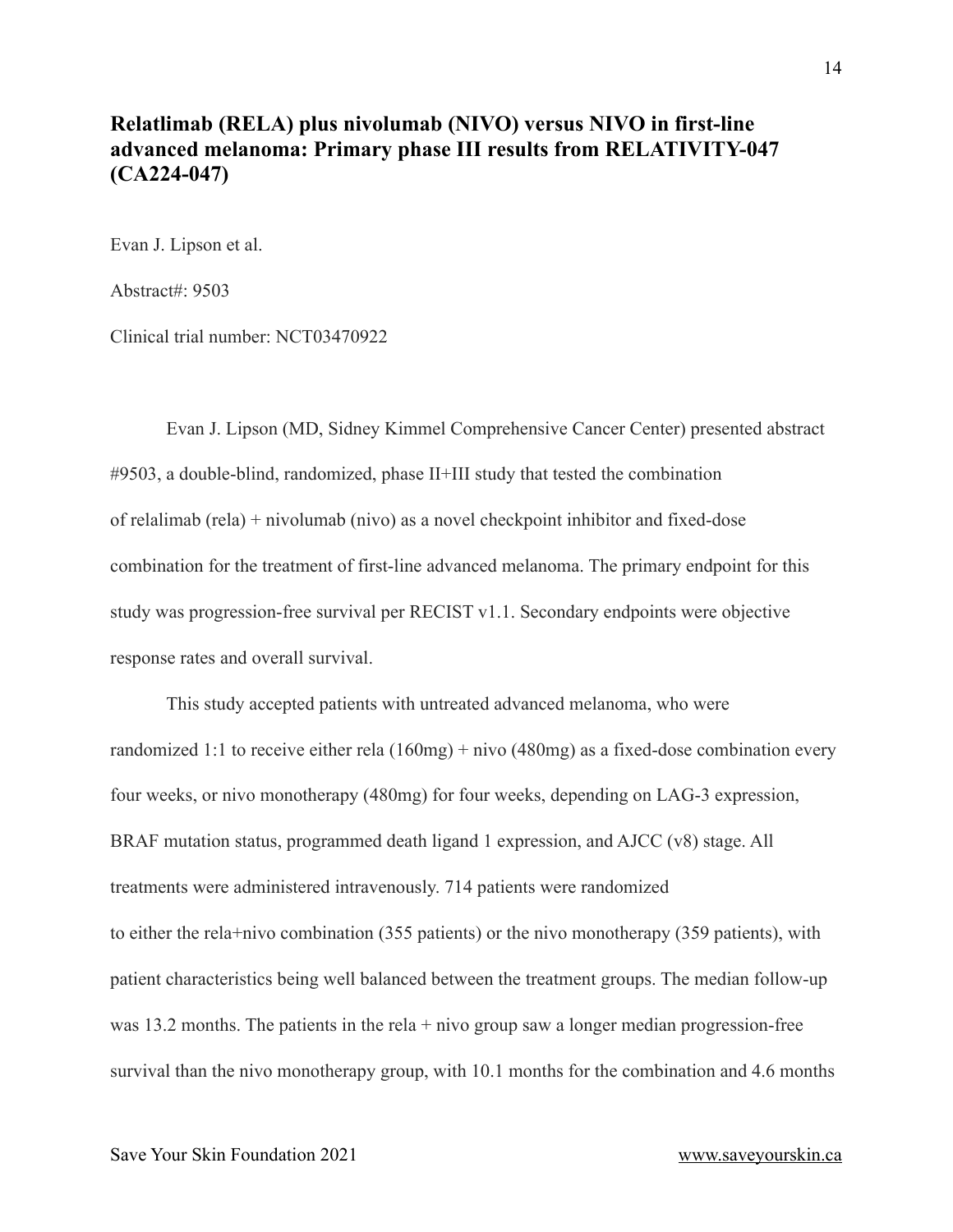for the monotherapy group. Progression-free survival rates at 12 months were 47.7% for the rela+nivo group and 36% for the nivo monotherapy group. Yet, the frequency of grade 3-4 treatment-related adverse events was higher in the combination group (18.9%) than in the nivo monotherapy group (9.7%); these adverse effects led to treatment discontinuation in 14.6% in the combination group and 6.7% in the nivo monotherapy group. There were three treatment-related deaths in the combination group and 2 in the monotherapy group.

In conclusion, the combination of rela  $+$  nivo as a first-line treatment for advanced melanoma offers a statistically significant progression-free survival benefit compared to nivo monotherapy. The combination had a manageable safety profile and was well tolerated.

#### <span id="page-14-0"></span>**Lenvatinib (len) plus pembrolizumab (pembro) for patients (pts) with advanced melanoma and confirmed progression on a PD-1 or PD-L1 inhibitor: Updated findings of LEAP-004**

Ana Maria Arance et al.

Abstract #: 9504

Clinical trial number: NCT03776136

In LEAP-004, Ana Maria Arance (MD, PhD, Hospital Clinic Barcelona) and her colleagues pursued the combination of lenvatinib (len) + pembrolizumab (pembro) for unresectable stage III-IV melanoma and confirmed PD on a PD-(L)1 inhibitor. This was a singlearm, open-label, phase 2 study that aimed to test the manageable safety and efficacy of the len +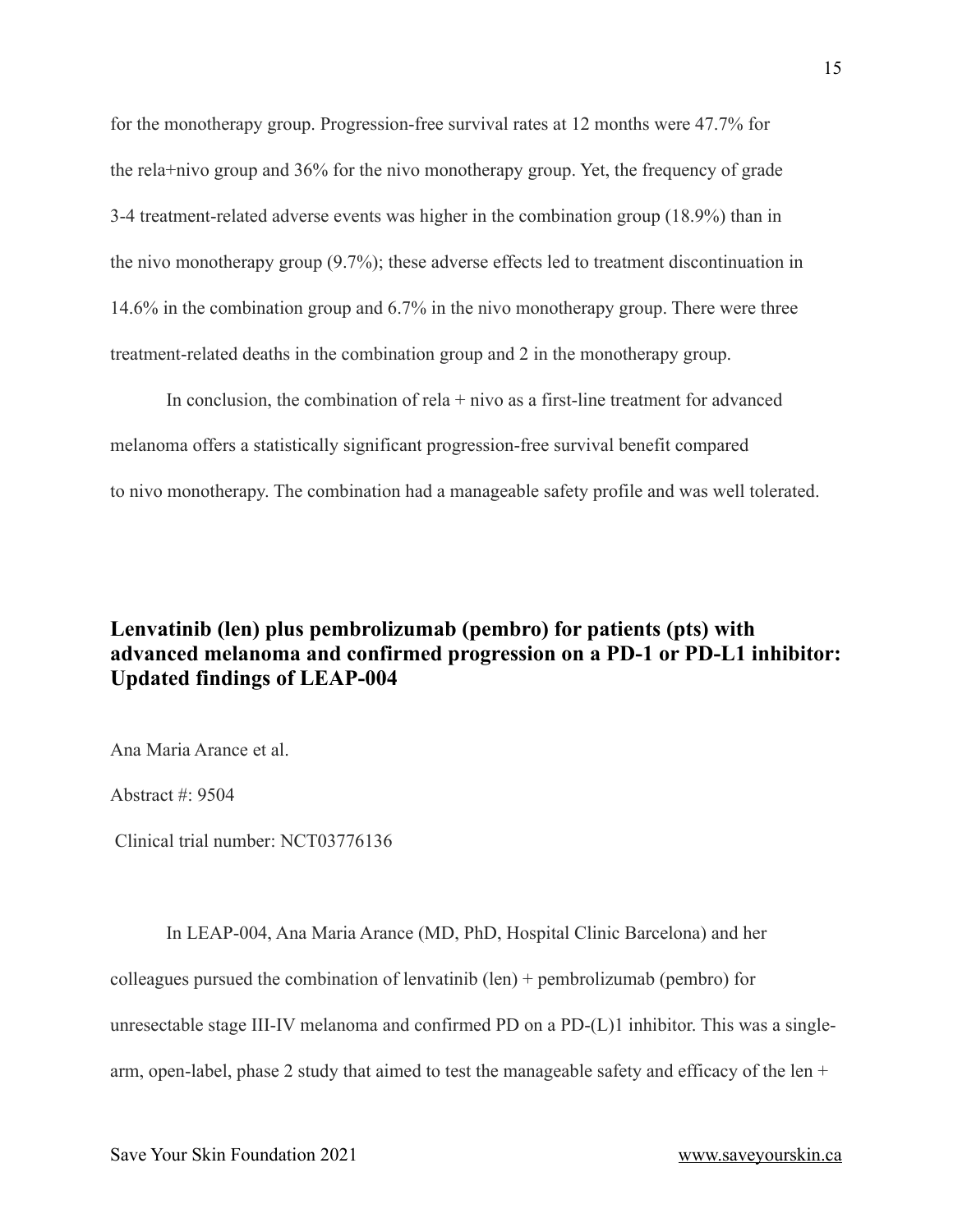pembro combination. The primary endpoint of this study was objective response rate per RECIST v1.1 with secondary endpoints of progression-free survival and duration of response per RECIST v1.1, overall survival and safety. The data being presented at ASCO is updated information from the LEAP-004 study with additional objective response rate subgroup analyses.

Patients received len (20mg) daily + pembro (200mg) every three weeks until unacceptable toxicity or PD, provided they were within 12 weeks of the last dose of a PD-(L)1 inhibitor. 103 patients were enrolled in the study; 68% of these patients had stage M1c/M1d disease, 55.3% had greater lactate dehydrogenase than the upper limits of normal, 94.2% received therapy for advanced disease, 58.3% received more than 2 prior treatments, and 32% received BRAF  $\pm$  MEK. The objective response rate to the len + pembro combination was 21.4% and 31% in patients with PD on prior anti-PD-1 and anti-CTLA-4 with a 6.3-month median duration of response. This study collected data surrounding the objective response rate and disease control rates based on previous treatment types; these results are detailed in the slide included below.

Overall, LEAP-004 demonstrated that the combination of lenvatinib + pembrolizumab shows clinically meaningful and durable responses in patients with advanced melanoma who have had confirmed progression on a prior PD-(L)1 inhibitor. This includes patients with PD on anti-PD-1 + anti-CTLA-4 therapy, regardless of primary or secondary resistance to prior anti-PD-L(1) therapy. As this population currently has limited treatment options, this combination is a promising start to filling the gap.

16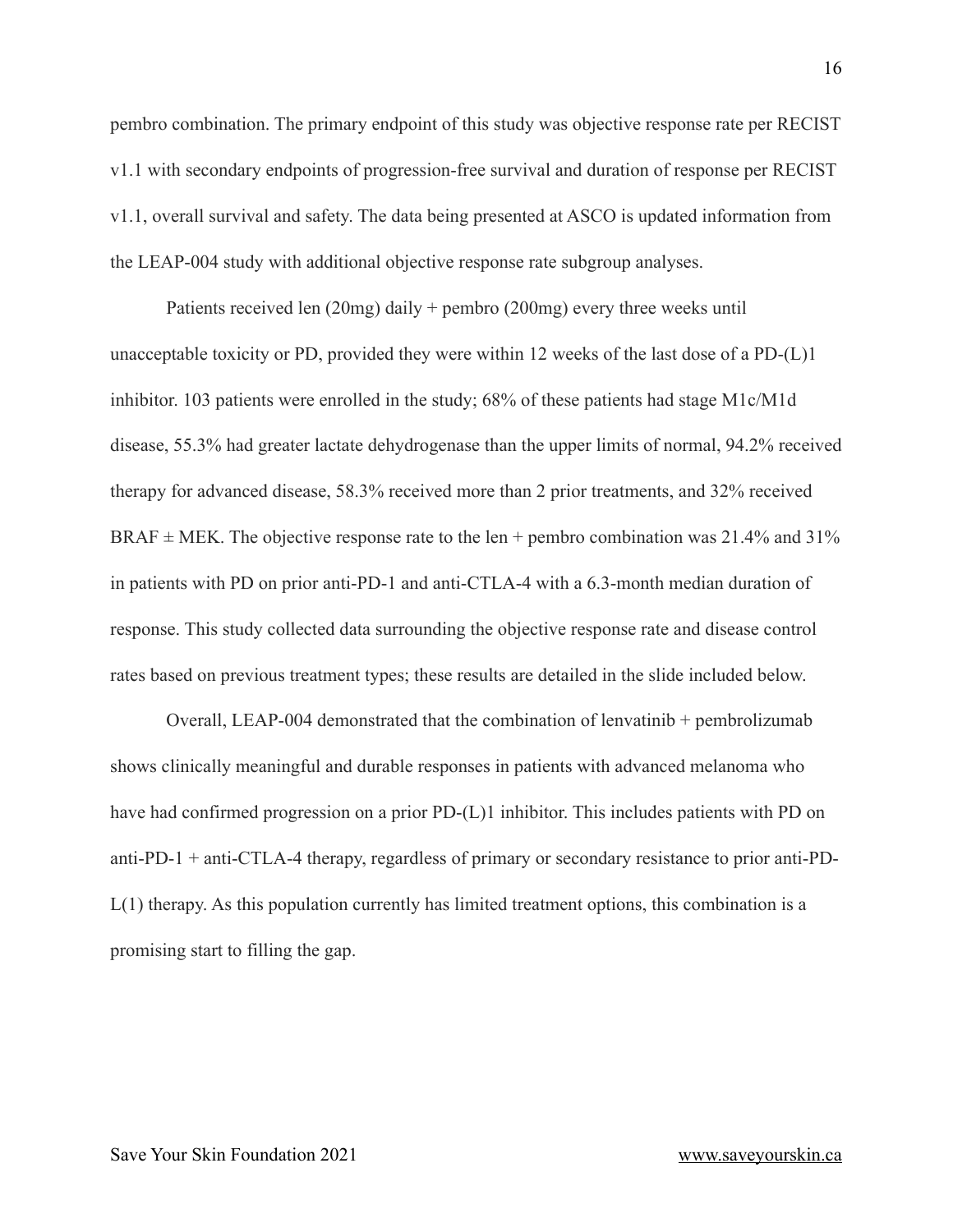

Data cutoff date: Sep 18, 2020.

Arance et al., 2021.

Slide taken from presentation

### <span id="page-16-0"></span>**Lifileucel (LN-144), a cryopreserved autologous tumor infiltrating lymphocyte (TIL) therapy in patients with advanced melanoma: Evaluation of impact of prior anti-PD-1 therapy**

James Larkin et al.

Abstract #: 9505

Clinical trial number: NCT02360579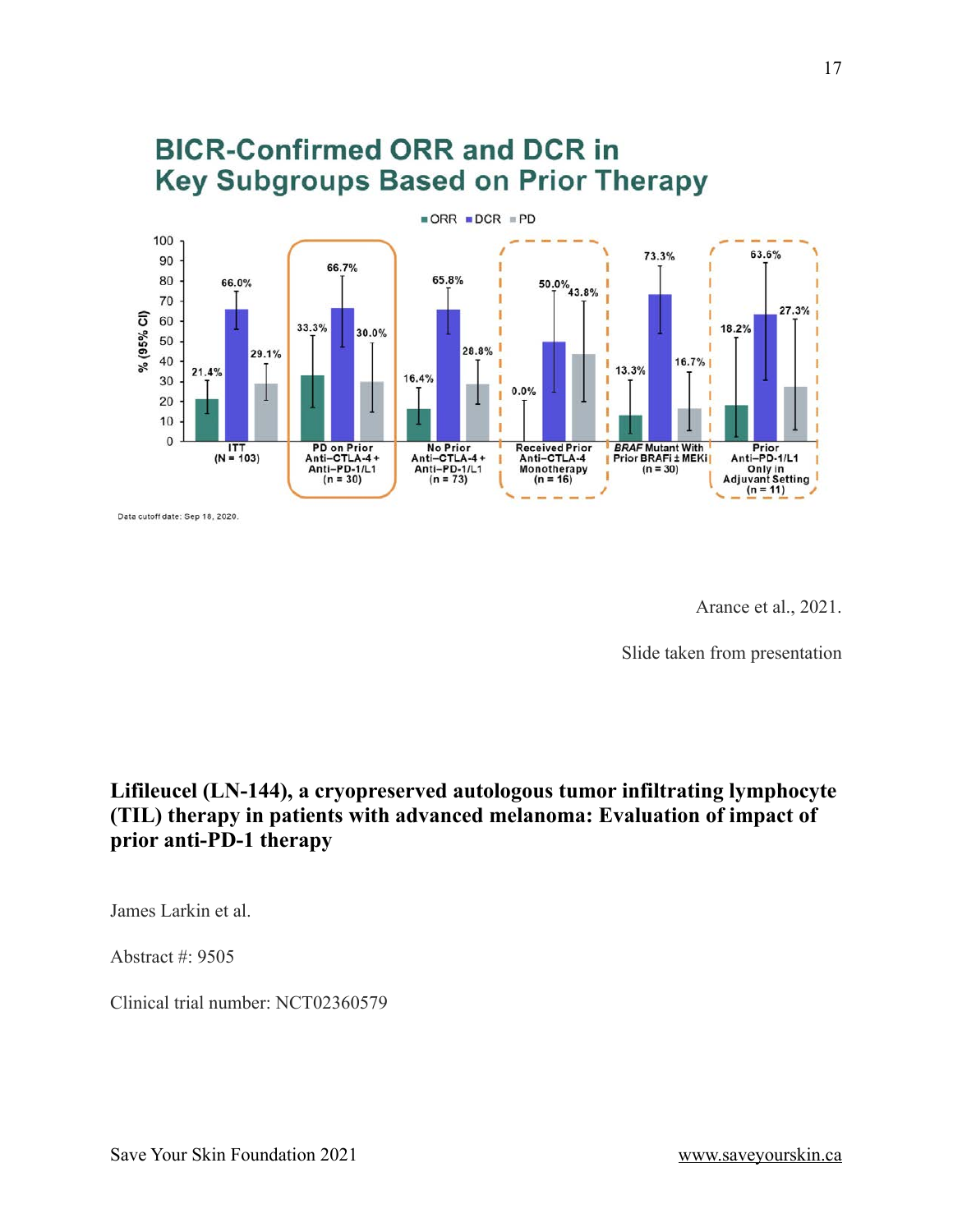James Larkin (MD, PhD Brown Cancer Center, University of Louisville) presented abstract #9505, which tested Lifileucel (LN-144) in patients with advanced melanoma who have had prior anti-PD-1 therapy. Lifileucel is an adoptive cell therapy that uses tumour-infiltrating lymphocytes which a study by Amod Sarnaik et al. in 2020 demonstrated efficacy in advanced melanoma patients who had progressed after an anti-PD-1 treatment. In this presentation, Larkin presented follow-up data at the 28-month mark for the second cohort (66 patients) while focusing on the impact of previous anti-PD-1 treatment for those treated with lifileucel.

The original study, C-144-01 (Sarnaik et al.), was an open-label, phase 2, multicentre study measuring the safety and efficacy of lifileucel in advanced melanoma who had previously received either anti-PD-1 treatment or BRAF, if applicable. After local tumour resection, patients were given therapy of nonmyeloablative lymphodepletion by using two days of cyclophosphamide, five days of fludarabine, and a singular infusion of lifileuecel. This regimen was followed by up to IL-2.

 The results of Larkin et al.'s study demonstrated that in responders, the median prior lines of anti-PD-1 were 1.5 months and the median cumulative duration was 4.4 months. A meaningful increase in the duration of response to tumour-infiltrating lymphocytes was demonstrated, alongside primary anti-PD-1 resistance. No new safety risks were identified during Larkin et al.'s follow-up study. The follow-up study reached the further conclusions that the addition of lifileuecel to anti-PD-1 treatment resulted in a 36.4% overall response rate. The duration of response was associated with resistance to prior anti-PD-1 therapy and shorter prior duration of anti-PD-1 therapy. Overall, the study demonstrated that lifileuecel has the potential to offer a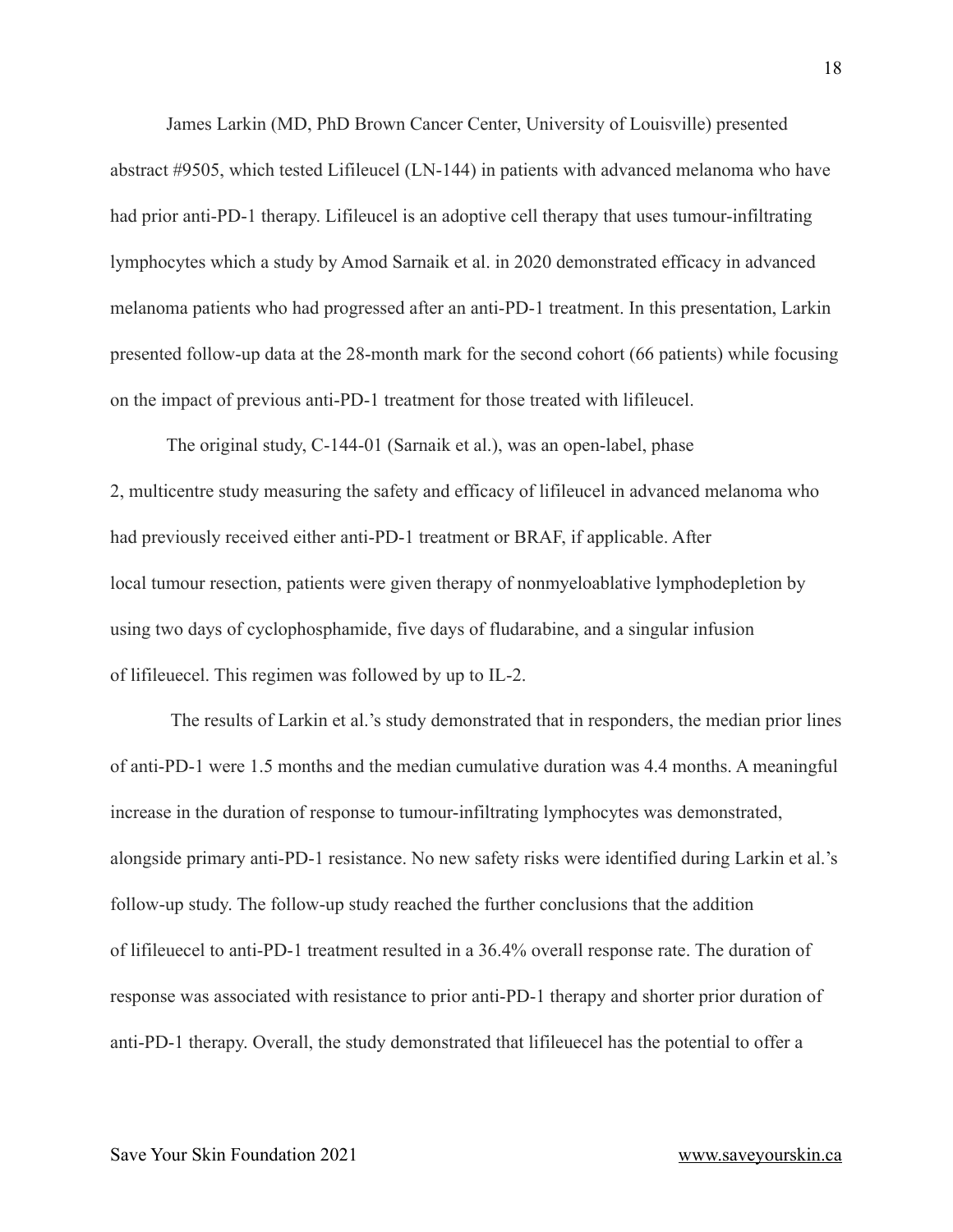better clinical outcome when used upon detection of progression after anti-PD-1 treatment, instead of the repeated use of anti-PD-1.

#### <span id="page-18-0"></span>**Novel Therapeutic Strategies as the Next Step for Advanced Melanoma**

Jason Luke (MD, FACP, UPMC Hillman Cancer Center, Pittsburgh) discussed the previous three abstracts that were presented by Lipson (NCT03470922), Arance (NCT03776136), and Larkin (NCT02360579), or the combinations of lenvatinib  $+$ pembrolizumab, lenvatinib + lifileucel, and relatlimab + nivolimab[. 2](#page-18-1)

<span id="page-18-2"></span><span id="page-18-1"></span>Luke prefaced his discussion of Lipson et al.'s research on the lenva + pembro combination by noting that combination therapy generally has an overall response rate of 24%, duration of response of 7.6 months, and progression-free survival of 6.5 months. Moving on to discuss Lipson's study, Luke notes that advanced melanoma patients did not previously have many options for first-line therapy and that in the treatment population 1/2 had elevated lactate dehydrogenase and 1/3 had four or more lines of prior therapy. While the response rate was 21.4%, Luke notes that the duration of response (8.3 months at second data collection) is less than one would hope for a checkpoint blockade treatment and that VEGFR2 TKI drugs are very hard on the patient, often resulting in grade 3-5 adverse events. Given the less-than-ideal duration of response and adverse events, Luke questions which particular group of patients would best benefit from this combination. While Lipson's study did not contain data regarding particular groups of patients, other studies of the use of lenvatinib for melanoma have demonstrated that progression-free survival can be associated [2](#page-18-2) For more information on these abstracts, see pages 14, 15, and 17 of this report, respectively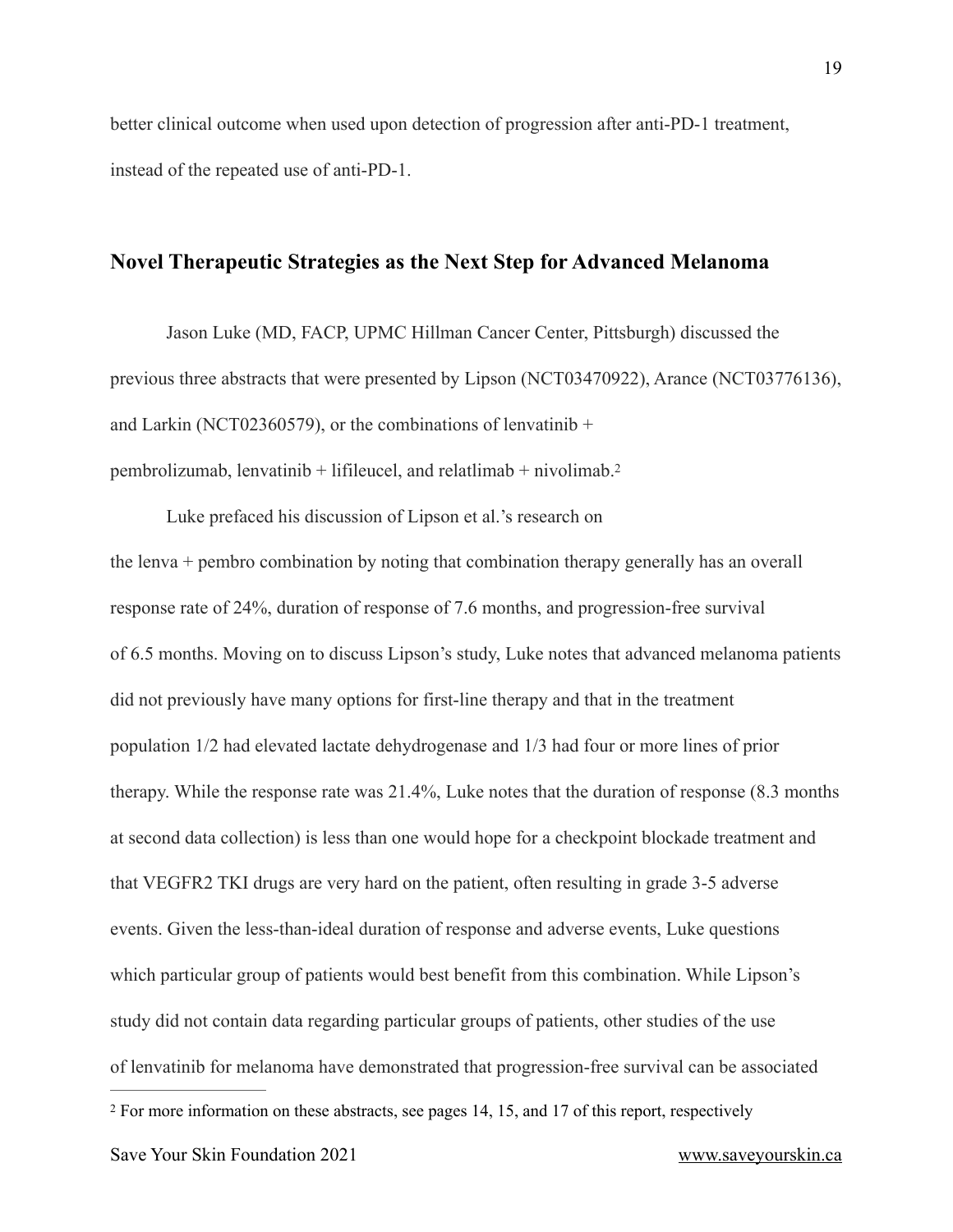with low baseline serum angiopoietin-2 and prior research of VEGF blockade use across cancers has shown that early induction of hypertension is associated with improved outcomes. Currently, the combination of lenva + pembro is being used in the post-PD1/CTLA-4 setting and has results similar to other combination regimens. Therefore, it is important to consider that this regimen is relatively much harder on patients. Further data comparing this regimen to other combinations will help elucidate whether this combination is going to be the best approach for patients in this setting.

Luke moved on to discuss Arance et al.'s abstract, clinical trial number NCT03776136. This study collected data on the combination of lenvatinib + lifileucel. Luke noted that the use of tumour-infiltrating lymphocytes, such as this combination, are considered to have much potential as a treatment for melanoma. Luke restated that in this trial the patient's tumour is harvested, the tumour-infiltrating lymphocytes (TIL) is made in three to four weeks, patients receive lymphodepleting chemotherapy, and finally, patients are given their TIL infusion and up to six doses of interleukin-2 (IL-2). Luke notes that the use of IL-2 and lymphodepletion excludes patients with brain metastases with edema, elderly patients, concurrent cardiopulmonary disease, and poor treatment performance status. However, patients who were able to receive this treatment saw a good duration of response, particularly for patients who did well on previous anti-PD1. This study also demonstrated that having a total cell dose above ten did not impact response and the site of tumour resection did not seem to have an effect on the ability to generate the TIL. However, duration of response was affected by cumulative time on anti-PD1 and baseline lactate dehydrogenase. However, Luke notes that there is more research to be done in terms of ideal patient selection for this study. Overall, this treatment regime offers a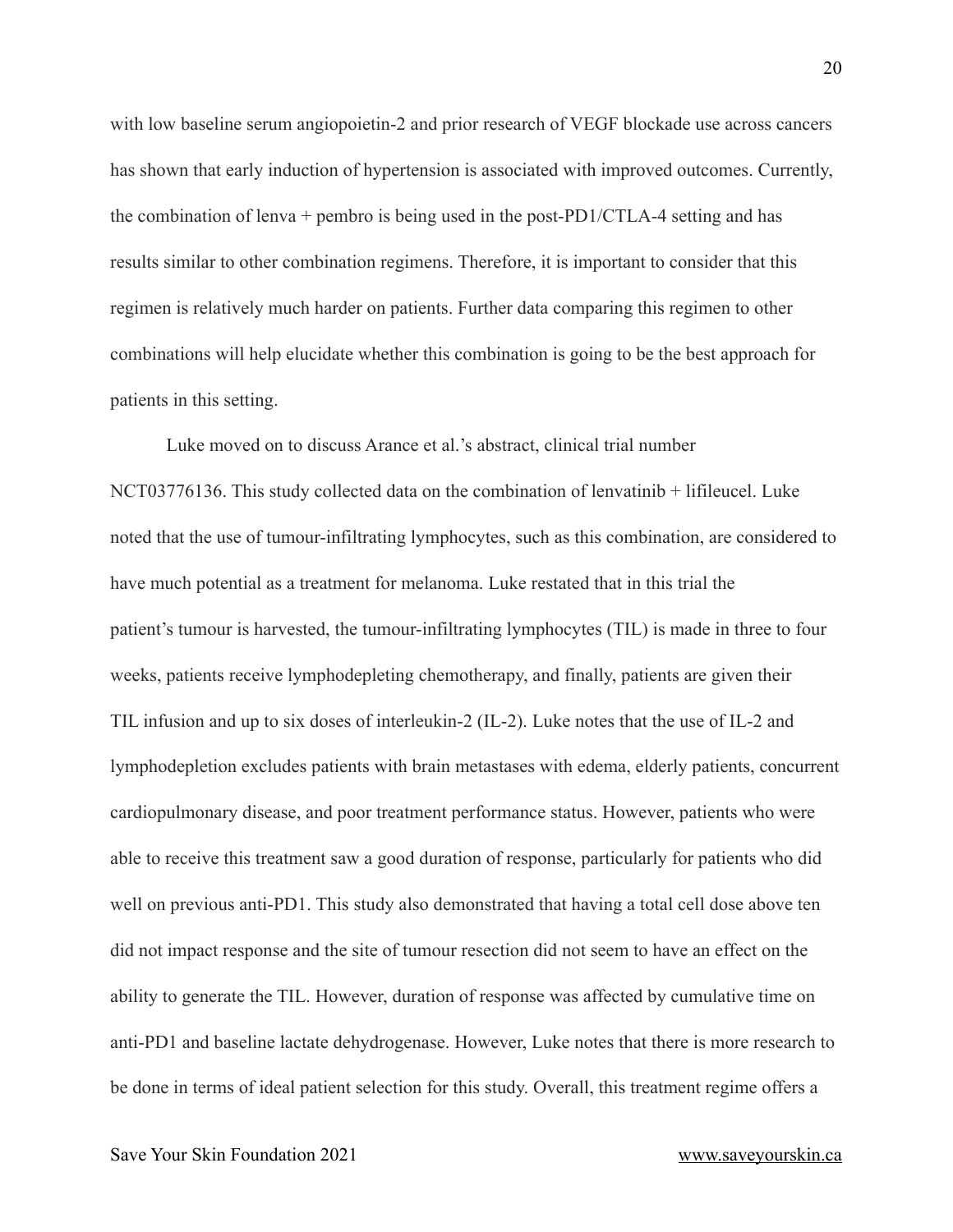mechanically different option from other systemic therapies in the post-PD1/CTLA-4 setting with a similar response rate to the aforementioned combination of pembro + ipi for the post-PD1 setting. Trying to determine how research such as Arance et al.'s would fit into the landscape of cancer treatments, Luke suggested that a solid approach might be front line anti-PD1 plus LAG-3. If patients progressed on this line, a TIL harvest would be a good potential second option, along with PD1 and low dose CTLA-4. Currently, FDA approval of this regimen is pending, with a registration goal of 2022.

Finally, Luke moved on to Larkin et al.'s combination trial of relatlimab + nivolumab (NCT02360579). Rela is an anti-LAG-3 antibody, which can cause effector T cells to become dysfunctional and potentially unable to perform their effector function, which Luke notes is often associated with increased expression of PD-L1 molecules. The correlation between LAG-3 expression in immune-relevant molecules is an area that is continually being investigated. In terms of Larkin et al.'s trial, Luke had a few preliminary notes, including that the fixed dose of both rela and nivo limits further investigation of whether an increased dose of relatlimab might have more benefit and the fact that, unfortunately, only progression-free survival data for this trial was available at the time of ASCO 2021. Yet, a statistically significant improvement was reported for progression-free survival in this combination at 10.1 months, relative to nivolumab as a monotherapy which had a progression-free survival of 4.6 months. Furthermore, rela + nivo is active across all PD-L1 levels, and LAG-3 expression does not alter progression-free survival. While this does not further knowledge regarding biomarker stratification, it does suggest that the combination is superior to nivo as a monotherapy across all settings. In terms of toxicity, the combination has only mildly increased levels relative to nivo as a monotherapy and is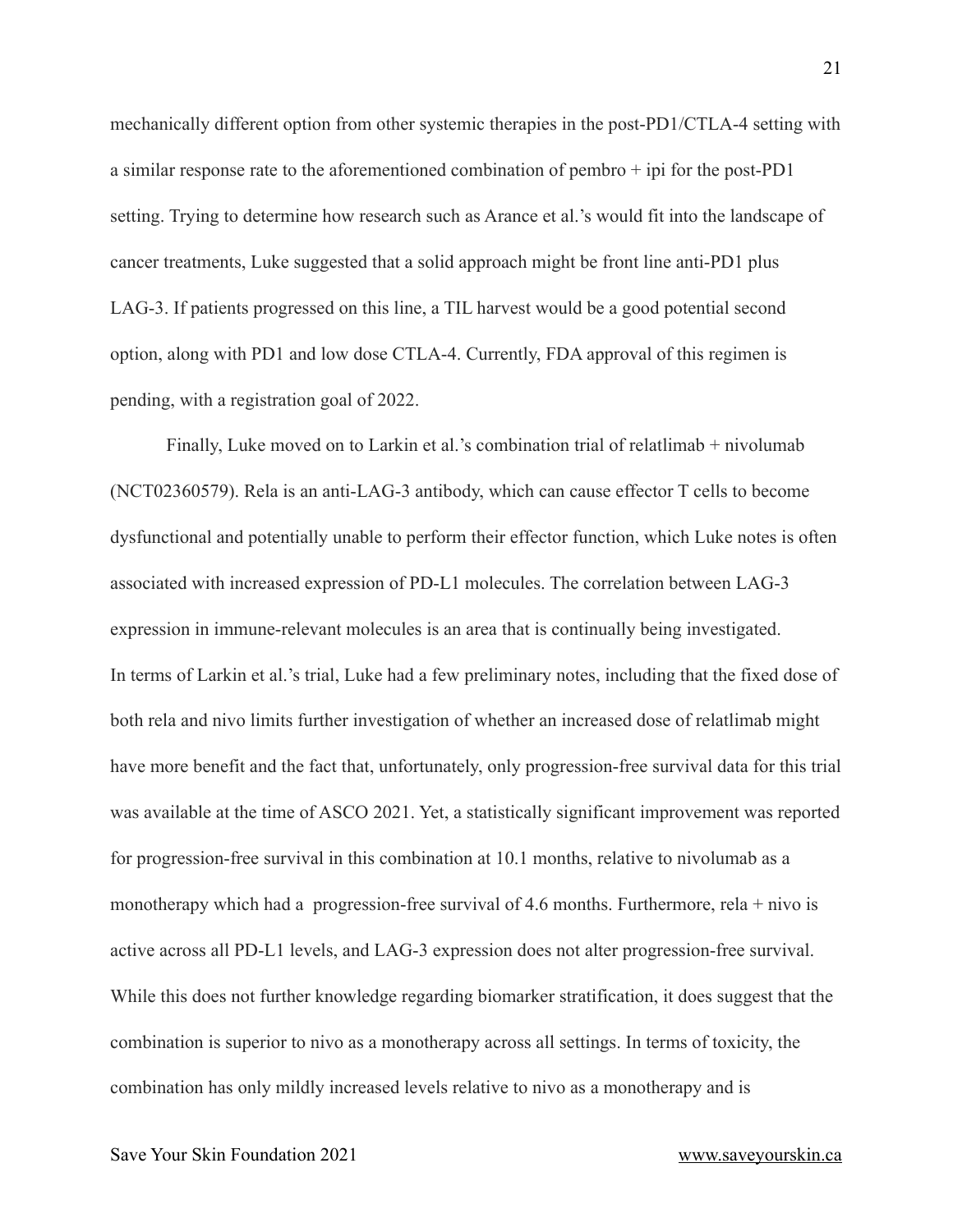significantly less toxic than the combination of  $nivo + ipi$ . Overall, the combination of rela + nivo has manageable toxicity and offers a clinically meaningful improvement in progression-free survival. However, given the current lack of overall response and overall survival data, Luke mentioned that he would not use this regimen to treat those with high LDH brain, liver, and bone metastases or those progressing on adjuvant anti-PD1.

#### <span id="page-21-0"></span>**Highlights of Developmental Therapeutics - Immunotherapy**

In this talk, Jonathan Goldman (MD, University of California Los Angeles) presented some highlights of the Developmental Therapeutics Immunotherapy session at ASCO 2021. He divided this session into three sections: novel CAR T-cell therapies, targeting virally mediated cancers, and novel immunotherapies added to PD-1 antibodies.

Goldman reminds us that CAR T-cell therapies use an engineered T-cell receptor, which is transfected into a patient's own T-cells, which are then expanded outside of the patient's body and re-infused after the patient has undergone a short course of lymphodepleting chemotherapy. Anti-CD19 CAR-T therapies have created new options with promising response rates for the treatment of chronic lymphocytic leukemia, B-cell acute lymphocytic leukemia, and refractory diffuse large B-cell lymphoma. Accordingly, several bispecific CAR T-cell constructs that recognize two antigens, as one of the mechanisms of resistance against CAR T-cell therapies is tumour downregulation of the targeted antigen. One trial Goldman cites is a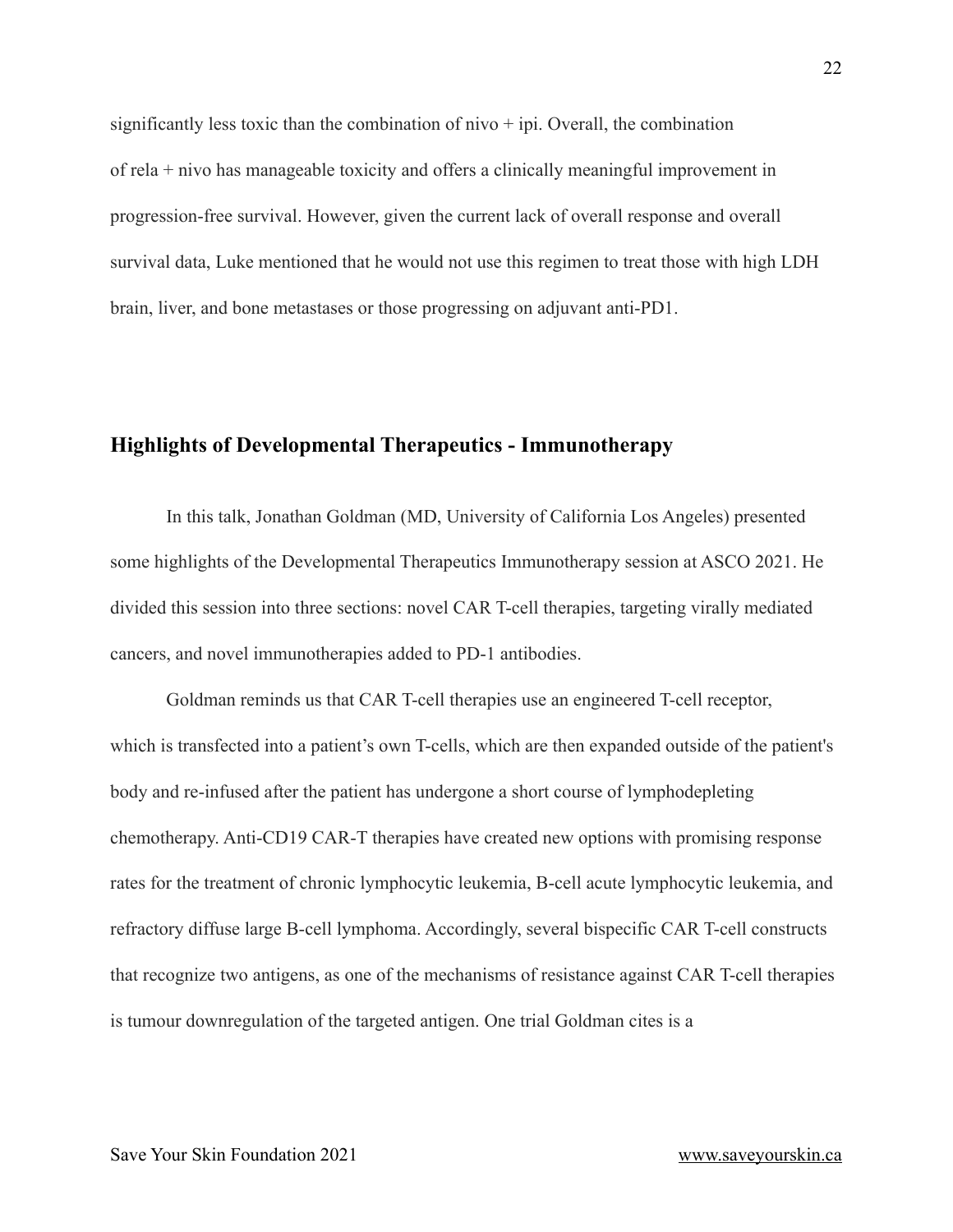<span id="page-22-3"></span><span id="page-22-2"></span>program developed by Liang et al.[,](#page-22-0)<sup>[3](#page-22-0)</sup> which arranges the anti-CD19, anti-CD20, CD28, and 4-1BB components arranged sequentially and conducts the gene transfer and expansion process in six days[.](#page-22-1)<sup>[4](#page-22-1)</sup> This trial treated 34 subjects for refractory or relapsed B-cell non-Hodgkin lymphoma, with the largest group of patients (diffuse large B-cell lymphoma) having an objective response rate of 91.7% and a complete response rate of 83.3%. In a separate study, Liang et al. tested anti-CD20 CAR-T for patients who had progressed on an anti-CD19 CAR. 100% of these patients responded to the anti-CD20 CAR-T and 70% saw a complete response. However, four of these patients ultimately relapsed, which Goldman believes could suggest that multiantigen targeting can delay tumour resistance.

Goldman then moved to therapies for virally medicated oncogenesis, oncogenesis being the process by which healthy cells become cancerous cells. Goldman notes that the incorporation of oncogenic genes into host cells and initiation of genomic instability, a part of the oncogenesis process, could make tumours vulnerable to immunotherapy. As an example, Goldman cited a report by Strauss et al. (clinical trial number: NCT04287868) which was a triple combination for HPV positive cancers. The combination of bintrafusp alfa (a PD-L1-blocking antibody fused with a TGF-beta trap) + PDS0101 + M9241 (an IL-2 fused with an antibody targeted to histones on free DNA fragments) was designed to target the tumour microenvironment with T-cells. Of the 79 patients in this trial, checkpoint inhibitor naïve patients had a response rate of 30%, while checkpoint inhibitor refractory patients had a response rate of 10%. There were 18 HVP 16 positive patients, 10 of these had an objective response.

<span id="page-22-0"></span><sup>&</sup>lt;sup>3</sup>The clinical trial numbers for this program are NCT04[3](#page-22-2)17885, NCT04655677, NCT04696432, NCT04693676.

<span id="page-22-1"></span><sup>&</sup>lt;sup>4</sup>The clinical trial numbers for this program are NCT0[4](#page-22-3)317885, NCT04655677, NCT04696432, NCT04693676.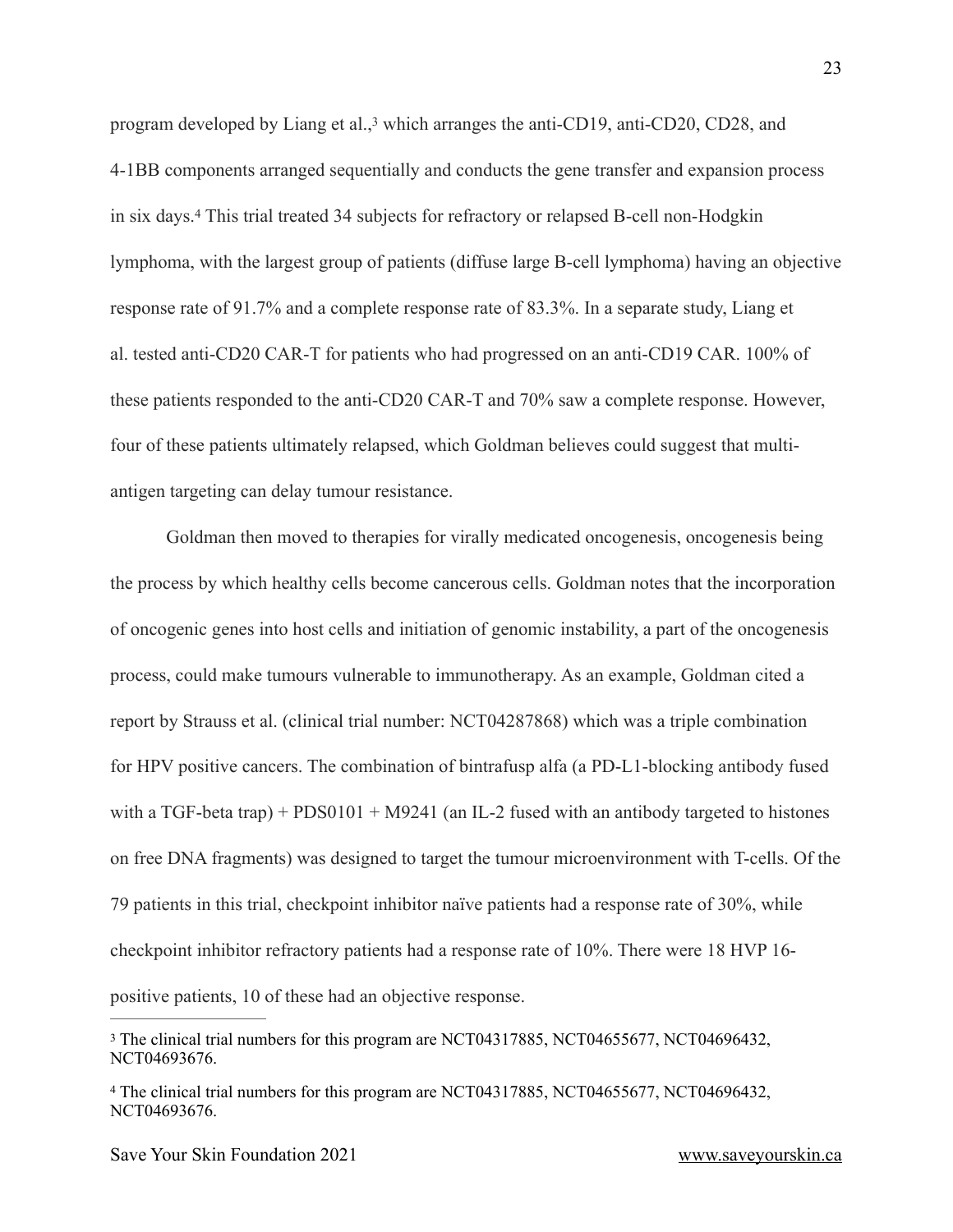Lastly, Goldman moved onto immunotherapy combinations. Goldman notes that since there are so many immunotherapy trials in progress that it is important to remain critical, vigilant, and to demand confirmatory studies. One study Goldman cited was Tolcher et al.'s research with the MDM2 inhibitor APG-115, which Goldman explains inhibits p53 activity and has therefore been studied for use in tumours with MDM2 amplification and wild-type TP53 and as an agent for tumour immunobiology (clinical trial number: NCT03611868). 102 subjects were enrolled in Tolcher's et al.'s study, with 32 of these patients having checkpoint inhibitor refractory melanoma, with a combination of uveal and mucosal melanoma. While these melanoma types are usually unresponsive to immunotherapy, this regime saw a 24% response rate in the melanoma patients. Goldman also referenced a report by Boni et al. (clinical trial number: NCT02799095), who studied nemvaleukin, an engineered IL-2 pathway agent which is designed to activate CD8 positive effector T-cells.<sup>5</sup> Part B of this study included 18 patients with melanoma. Two patients, both with mucosal melanoma, achieved a partial response. However, there were constitutional toxicities, and grade 3 or greater treatment-related adverse effects caused by cytopenias.

#### <span id="page-23-0"></span>**Current Data on KIT Mutations in Melanoma**

Scott Eric Woodman (MD, PhD, MD Anderson Cancer Center) presented on KIT mutations in melanoma, which has a type-3 receptor tyrosine kinase. When the KIT receptor binds to the stem cell, receptor dimerization occurs, causing auto-inhibition of the tyrosine kinase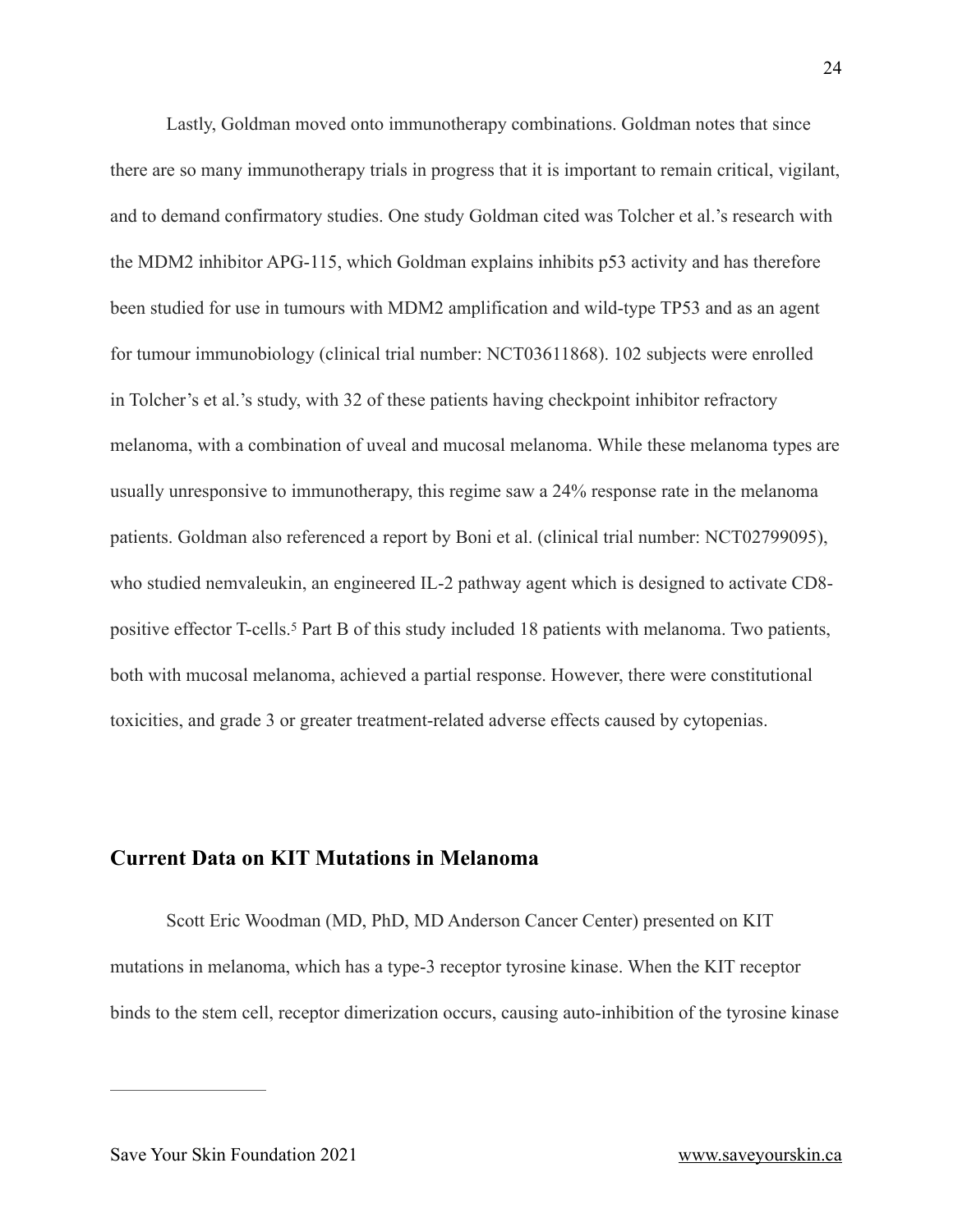domain. There are several steps in the activation of the KIT receptor tyrosine kinase, meaning that mutations occur at specific places in the KIT molecule.

However, unlike KIT mutations in other settings, melanoma KIT mutations often have amplifications in the KIT gene and copy number gains. KIT mutations are generally mutually exclusive from recurrent NRAS driver mutations and BRAF B600 mutations. Acral mucosal melanoma has the highest occurrence of KIT mutations, at approximately 15%, whereas melanoma related to chronic sun damage sees lower rates of KIT mutation.

The first results of treatment for KIT mutated melanoma with imatinib saw an overall response rate of 16-29%, with more durable clinical response being seen at higher rates (Carvajal et al., 2011). Later, Woodman et al. analyzed the response of patients with the KIT mutation to anti-CTLA4, which saw a nearly 50% disease control rate and 20% overall response rate. Woodman et al. have also tested anti-PD1 for KIT-mutant melanoma, which saw a 55% disease control rate and 35% overall response rate, demonstrating a response to checkpoint inhibitors. Currently, the first-line therapy for melanoma with KIT mutation is anti-PD1 monotherapy or the combination of nivolumab + ipilimumab.

Given the growth of immune checkpoint therapies, and the success of imatinib in KIT mutated melanoma, Woodman believes that more agents targeting this mutation are down the pipeline, such as ripretinib DDC 2618 and avapritinib, both kinase inhibitors. Trials are currently running for KIT mutated melanoma, which include binimetinib  $+$  imatinib and imatinib  $+$ ipilimumab.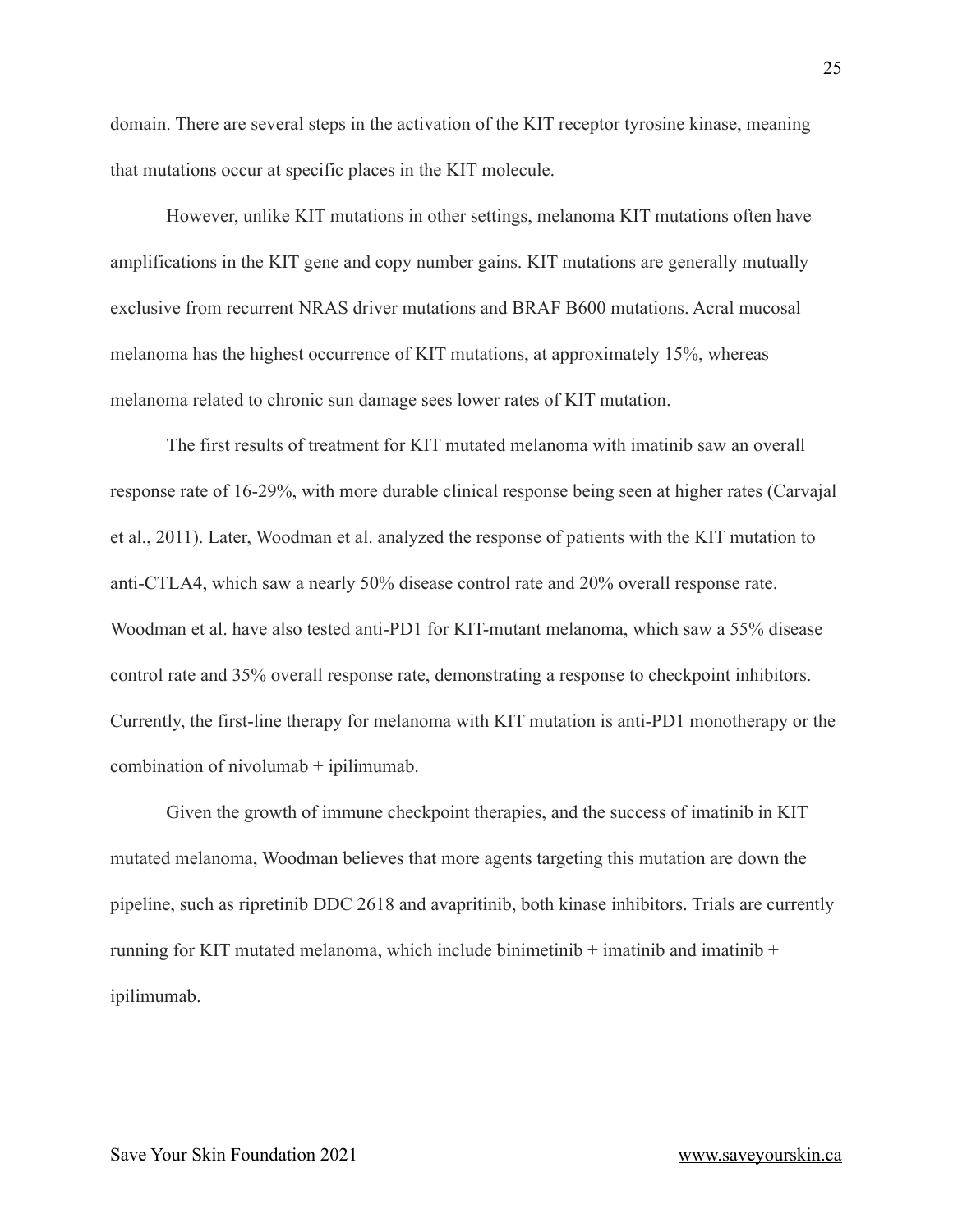#### <span id="page-25-0"></span>**NRAS and Other Emerging Targetable Mutations in Melanoma**

In this session, Matteo Carlino (MBBS, FRACP, PhD, Westmead Hospital and Melanoma Institute Australia) discussed targetable mutations in metastatic melanoma, which is of special interest since the emergence of checkpoint inhibitors that target PD1 and CTLA-4 and BRAF MEK inhibition, which have changed the treatment landscape for metastatic melanoma. However, BRAF wild-type patients have fewer treatment options, so Carlino focused on targeted therapy for this population. As an example of the size and difficulty of the BRAF wild-type population, Carlino cited the CheckMate 067 study, wherein the BRAF wild-type subgroup was 2/3 of the included patients. In five years, 50% of this group died, demonstrating that this patient population usually requires more treatment than a singular anti-PD1 agent as either a monotherapy or in combination with ipilimumab.

Other mutations can be potential targets for treatment, such as NRAS and NF1 mutations, CDKN2A and CDK4 mutations, GNAQ mutations, and non-basic BRAF mutations. These mutations were not covered in the initial clinical trials for BRAF inhibitors. Currently, data regarding the NRAS mutation is conflicting, with some reports suggesting that there is an increased possibility of response to checkpoint inhibitors and others seeing poorer survival. Carlino cites the NEMO study (Dumrer et al., 2017, below), a randomized phase III trial that compared binimetnib to dacarbazine (chemotherapy). There was an overall response rate of 15% to binimetnib, which was higher than dacarbazine, however, there was no notable difference in overall survival.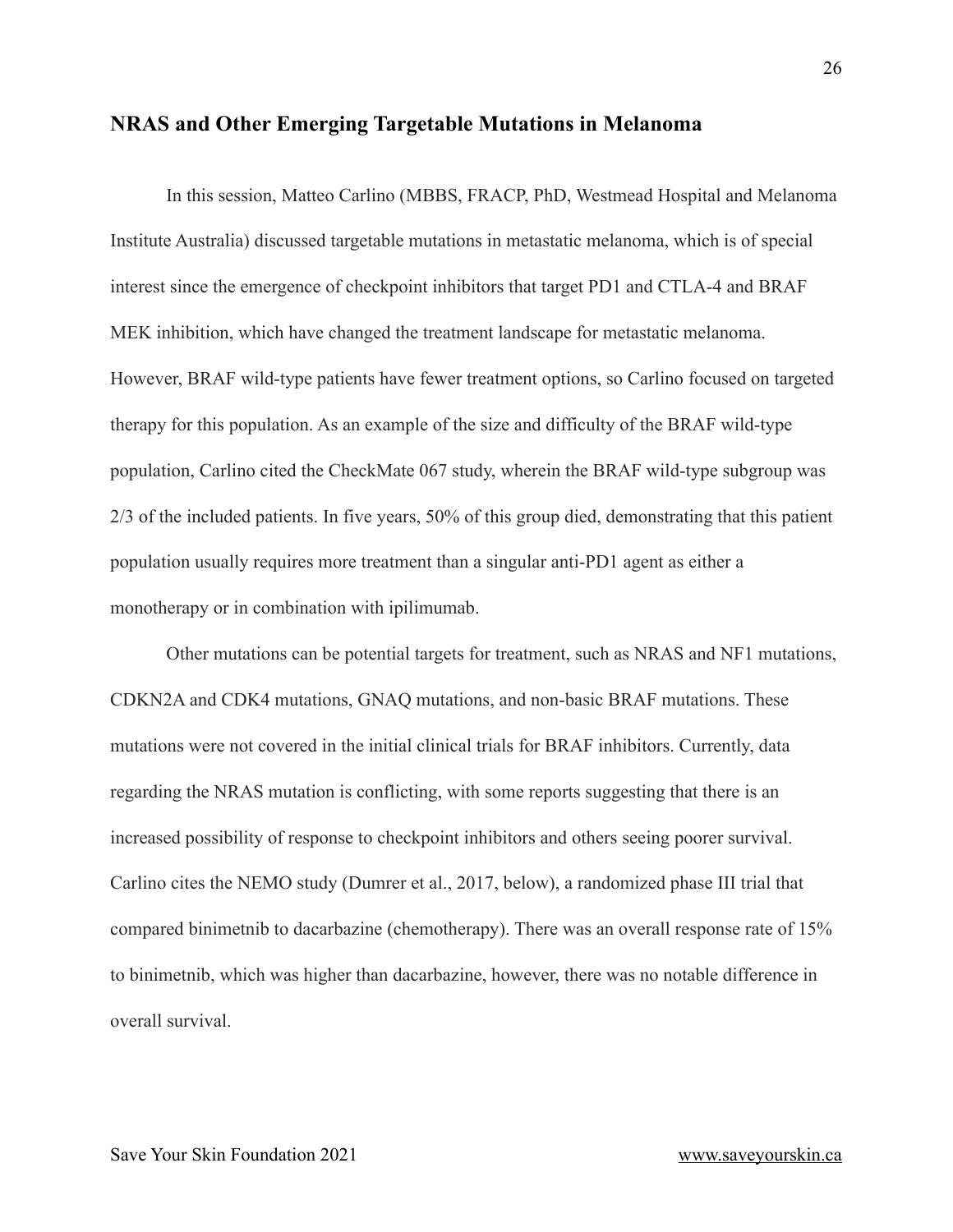

### Dumrer et al. 2017, quoted by Carlino et al., 2021

Slide taken from presentation

In terms of non-V600 BRAF mutations, Carlino cites a multi-centre retrospective analysis that studied patients with this mutation and their response to MEK and/or BRAF inhibitors (Menzer et al., 2019). Out of the 103 patients included in the study, zero responses were seen to single-agent BRAF inhibitors. However, there was a 40% response rate towards single-agent MEK inhibition and similar results to combination BRAF and MEK inhibitors.

A larger question for Carlino is whether it is possible to leverage these rare, targetable mutations within a clinically relevant time frame. Despite the increasing number of studies being done with checkpoint inhibitors for patients with mutations, several mutations still show only

11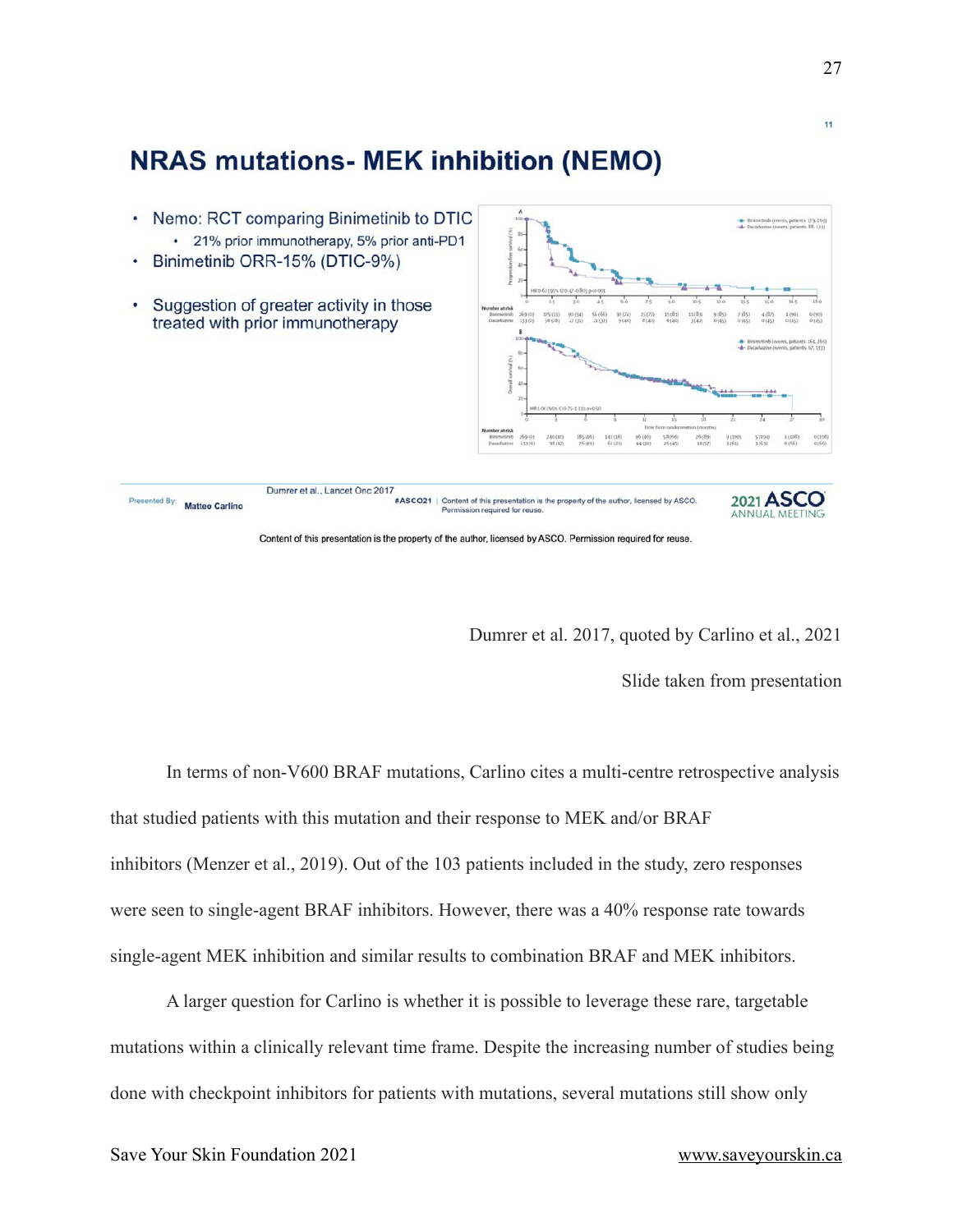marginal activity from these treatments. Therefore, Carlino suggests that prospective trials are needed for individualized targeted therapy for patients that are refractory to checkpoint inhibitors.

#### <span id="page-27-0"></span>**Hot Off the Press in Melanoma Management: Celebrations and Cautions**

In this session, Katy Tsai (MD, University of California San Francisco) went over the recent developments in treating patients with advanced melanoma and highlighted promising forthcoming data from ASCO 2021. Tsai suggests that, while the past fifteen years dramatically changed the landscape of melanoma treatments, more recent years have been spent refining these approaches.

For example, the success of the CheckMate-067 trial cemented the use of the combination ipilimumab (ipi) + nivolumab (nivo) as a first-line treatment for advanced melanoma. However, the high toxicity profile of this regimen leaves room for continued testing to improve safety and reduce dosage. Tsai pointed to a study from 2020 (Postow et al.) which demonstrated that patients can still derive clinical benefit from just two doses of the combination with a 48% best objective response rate at week 12. Final analysis of this study is still pending. Further, CheckMate-511 also tested lower dosages of ipi + nivo, which produced fewer adverse effects. That said, forthcoming data is required to shed light on whether this regime is still effective.

Tsai then moved into combinations of immunotherapy with targeted therapy, which aim to combine the high response rate of targeted therapy with the durability of immunotherapy. One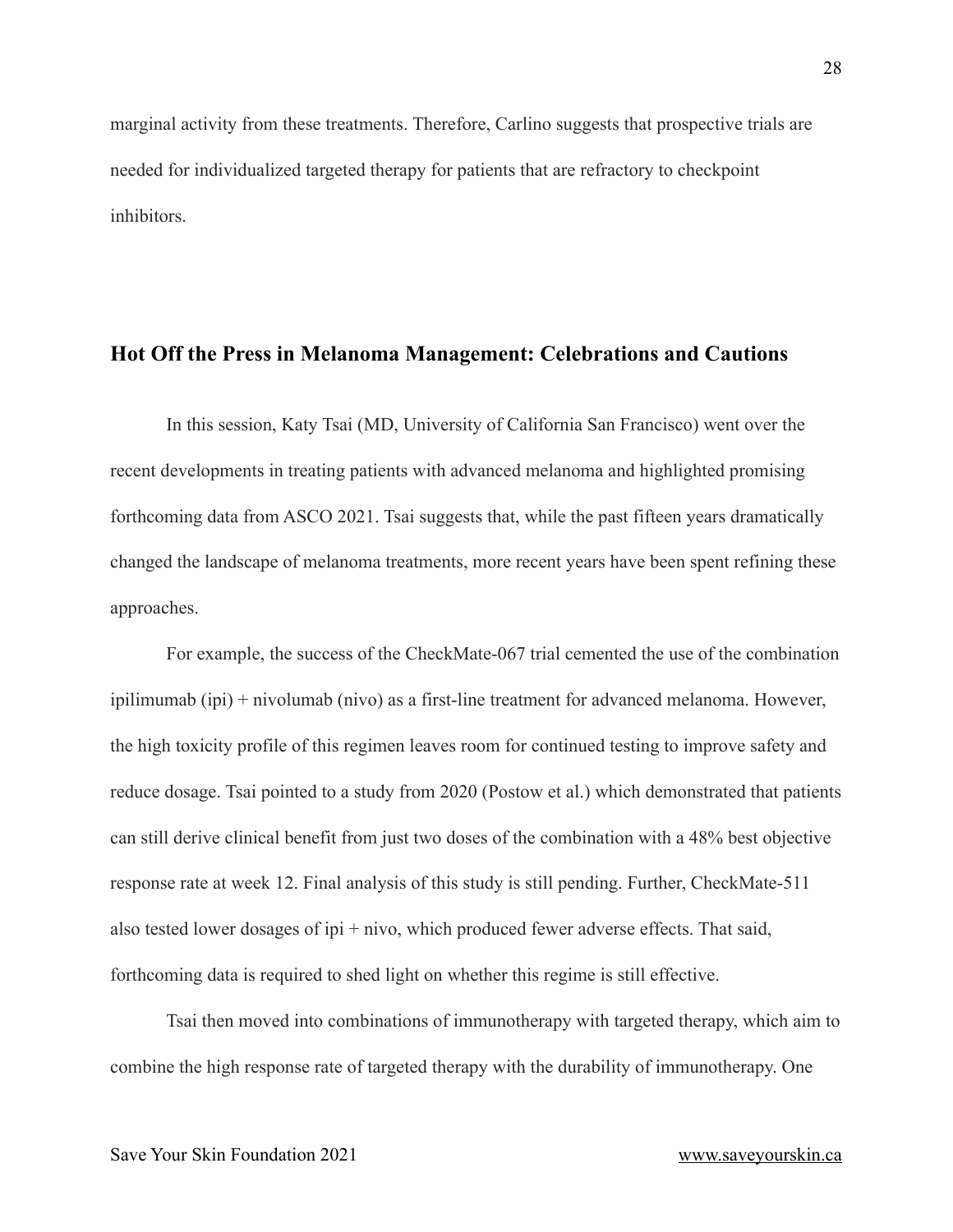recent trial to this end was the phase III IMspire150 study (McArthur et al., 2020),

which compared the combination of atezolizumab (combination therapy) + vemerafenib (BRAF inhibitor) + cobimetinib (MEK inhibitor) against placebo + vemurafenib + cobimetinib for advanced BRAF600 melanoma. The progression-free survival of the triple combination was 15.1 months while the placebo combination saw 10.6 months. Across both groups, objective response rates were similar, however, toxicity was slightly higher for the triple combination. Survival analysis has not been formally conducted, but preliminary results favour the triple combination. Further, the KEYNOTE-022 study

(pembro + dabra + trame versus dabra + trame) saw the double combination meet 26.3 months of overall survival, but the median was not reached by the triple combination. These studies suggest that triple combinations are unlikely to become a routine treatment for advanced BRAF V600 melanoma.

Tsai suggests that these gaps could be filled in by other immunotherapy-centric regimes, such as LAG-3. In combination with anti-PD-1, anti-LAG-3 might boost response and overcome immune resistance. Another trial, CheckMate-915, analyzed the regression-free survival of ipi + nivo at a lower dosage rate in stage IIIb-d to IV melanoma. This combination did not improve regression-free survival over nivo as a monotherapy.

Tsai then moved on to an exciting development in the field of uveal melanoma, which does not currently have a standard therapy in the post-metastasis stage. Currently, the standard of care for uveal melanoma is  $ipi + nivo$ , which does not have an especially high efficacy rate. However, a recent phase III trial with tebentafusp (T-cell receptor) (Hassel et al., 2021; below). While progression-free survival and objective response from tebentafusp are not substantially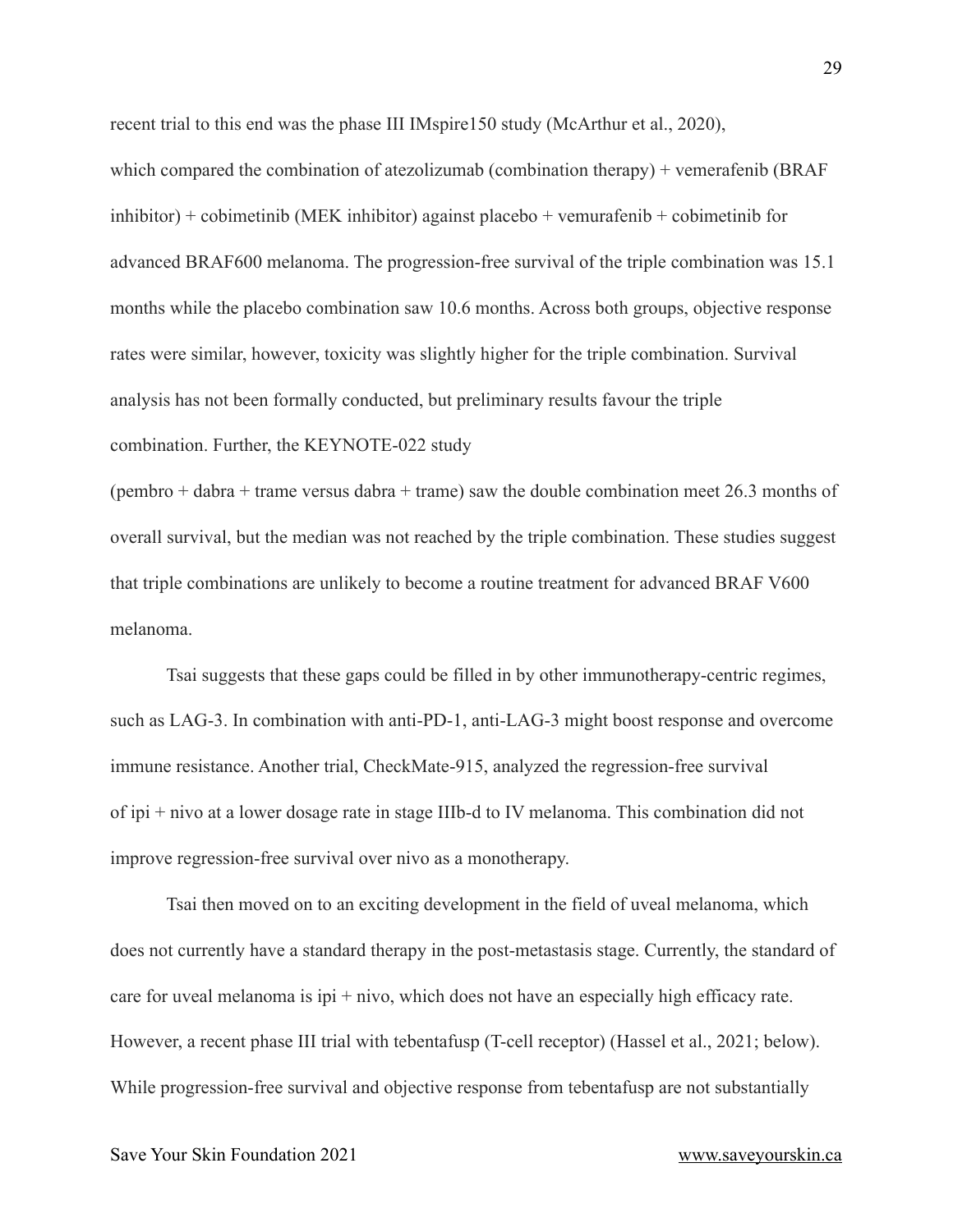different from the investigator's choice alternative, there is a notable difference in overall survival, as shown below. Tsai suggests that this difference may illustrate an initial progression and later stabilization in patients, demonstrating a slowing of tumour growth. While this treatment requires HLA 0201, limiting the eligibility pool, Tsai is still optimistic about the possibility of a new therapy in a field with limited options.



Content of this presentation is the property of the author, licensed by ASCO. Permission required for reuse.

Hassel et al., 2021, quoted in Tsai 2021

Slide taken from presentation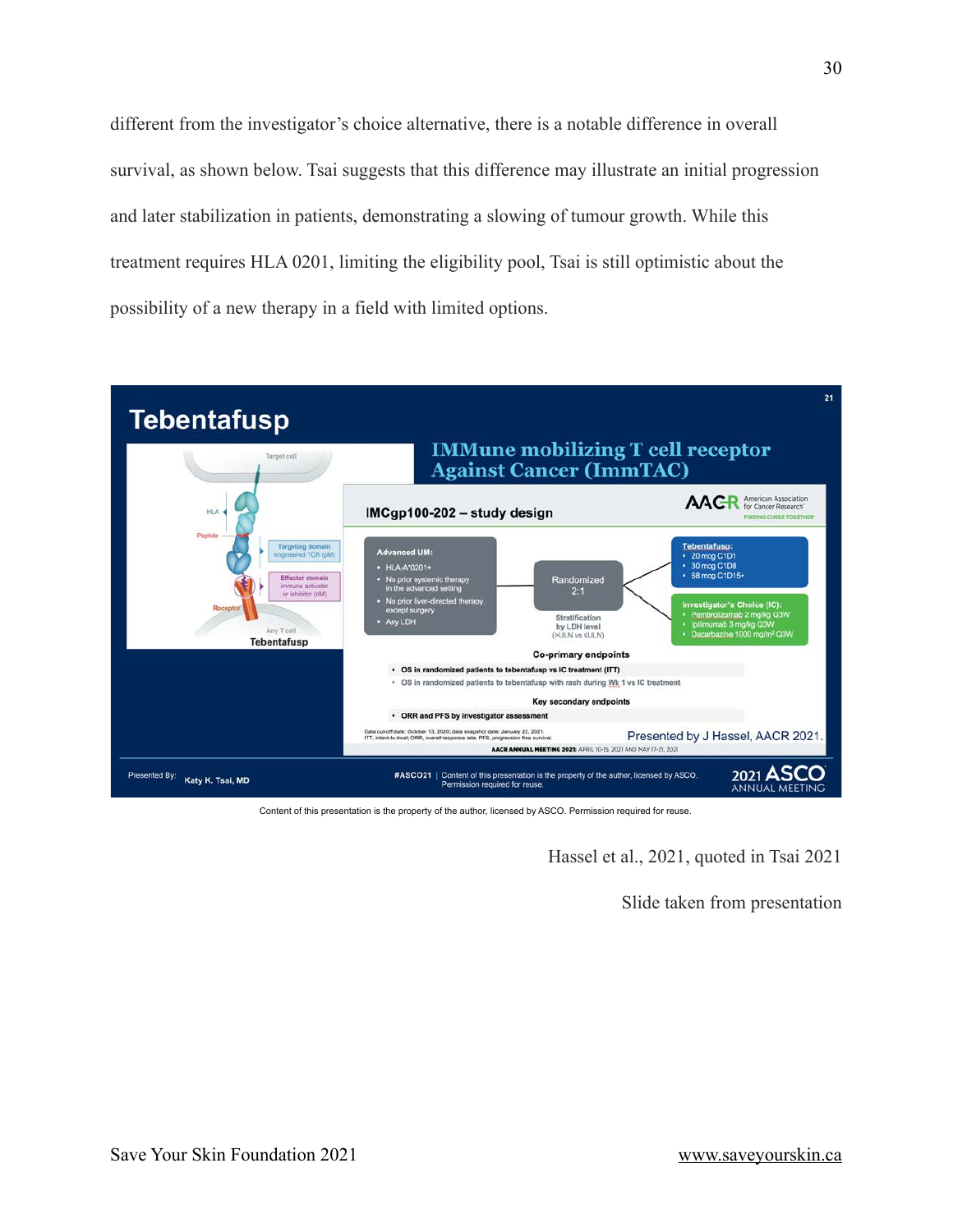#### <span id="page-30-0"></span>**The Evolving Management of Melanoma CNS Metastases**

Here, Priscilla Kaliopi Brastianos (MD, Massachusetts General) discussed three posters presented at ASCO 2021 that were concerned with the management of central nervous system melanoma metastasis, an area of unmet clinical need despite 50% of advanced melanoma patients developing central nervous system metastases. Brastianos first went over a poster entitled "intrathecal and intravenous nivolumab for metastatic melanoma patients with leptomeni ngeal disease," wherein the three-month overall survival was 65% and 12-month overall survival was 35% (NCT03025256). There were no grade 4 nervous system adverse events. This research demonstrates, per Brastianos, that immune checkpoint blockade can have activity in leptomeningeal carcinoma ptosis and is well-tolerated.

<span id="page-30-2"></span>The next poster was "Phase II Study of TRIplet combination Nivolumab (N) with Dabrafenib (D) and Trametinib (T) (TRIDeNT) in patients (pts) with PD-1 naïve or refractory BRAF-mutated metastatic melanoma (MM) with or without active brain metastases," which included PD1 refractory and naive patients with and without brain metastases (Burton et al., 2021).There were 3 complete responses and a 92% response rate. Five of the eight patients with [6](#page-30-1) viable intracranial lesions also achieved a response. Progression-free survival was not dramatically different across patients with and without brain metastases. However, every patient on the study did experience a grade 3 or 4 treatment-related adverse effect, and 22% of patients ultimately discontinued all agents due to toxicity.

<span id="page-30-1"></span><sup>&</sup>lt;sup>[6](#page-30-2)</sup> More information about this abstract can be found on page 36 of this report.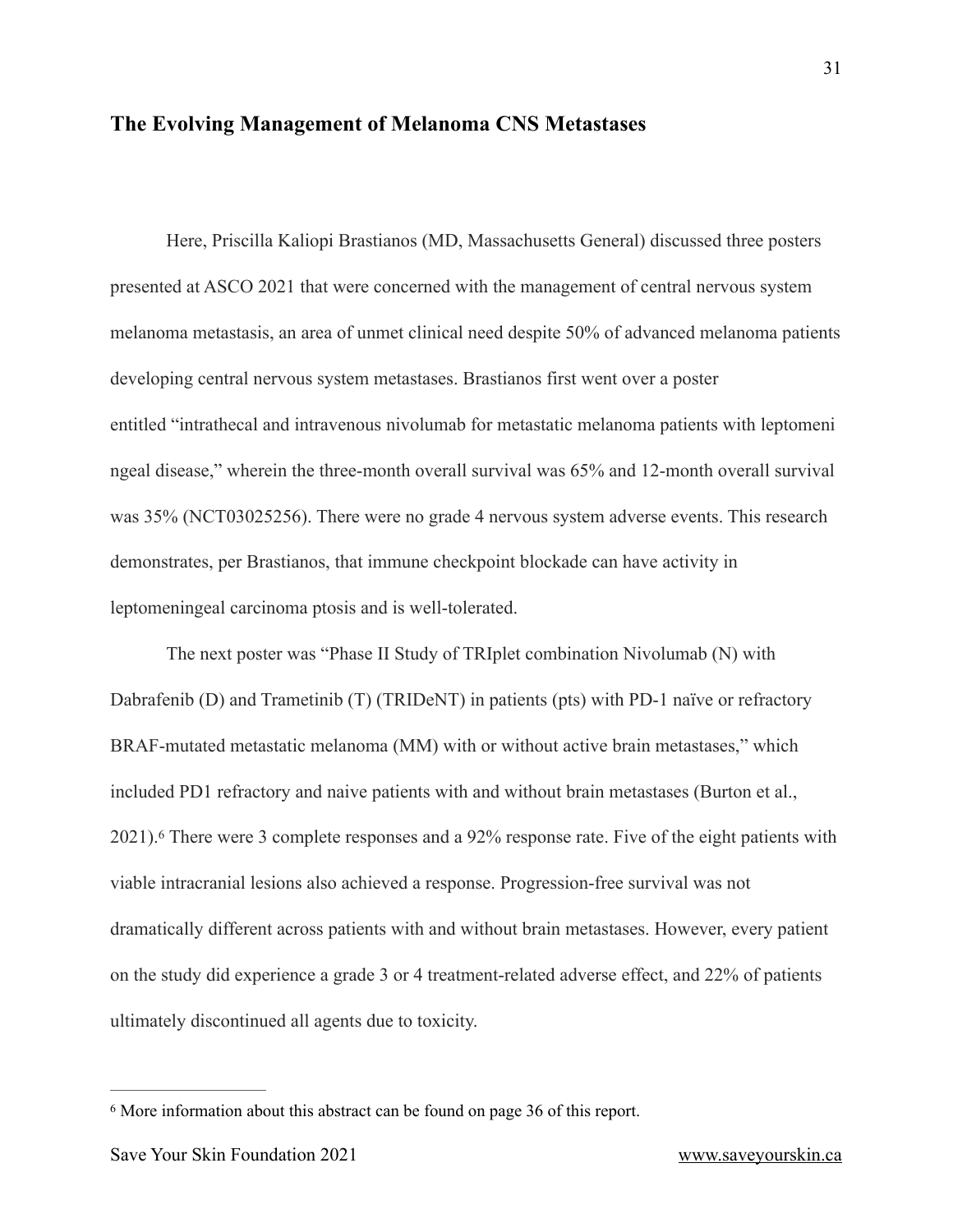# <span id="page-31-0"></span>**Melanoma Abstracts**

### <span id="page-31-1"></span>**Atezolizumab in combination with bevacizumab in patients with unresectable locally advanced or metastatic mucosal melanoma: Interim analysis of an open-label phase II trial**

Lu Si et al.

Abstract #: 9511

Clinical trial number: NCT04091217

This abstract reported the interim analysis results of ML41186, a multicentre, open-label, single-arm phase II study that aimed to determine the safety and efficacy of the combination atezolizumab + bevacizumab in advanced mucosal melanoma patients. The 35 enrolled patients had unresectable locally advanced or metastatic mucosal melanoma, were aged 18 to 75 years, had at least one lesion per RECIST 1.1, with adequate hematologic and organ function, and an EGOC PS 0 or 1.

Atezolizumab + bevacizumab were administered at a fixed dose, 1200mg of atezolizumab and 7.5mg/kg of bevacizumab in a 21-day cycle. Dosage ended upon loss of clinical benefit or unacceptable toxicity. The primary endpoint of this study was objective response rate, with secondary endpoints of duration of objective response, progression-free survival, safety, and disease control rate. In the stage I analysis, the best confirmed objective response rate was 36,4%, progression-free survival rate 5.32 months, and disease control rate 59.1%. The median confirmed duration of response was not reached. 80% of patients experienced one or more adverse events, with 14.3% experiencing at least one grade 3-4 adverse events.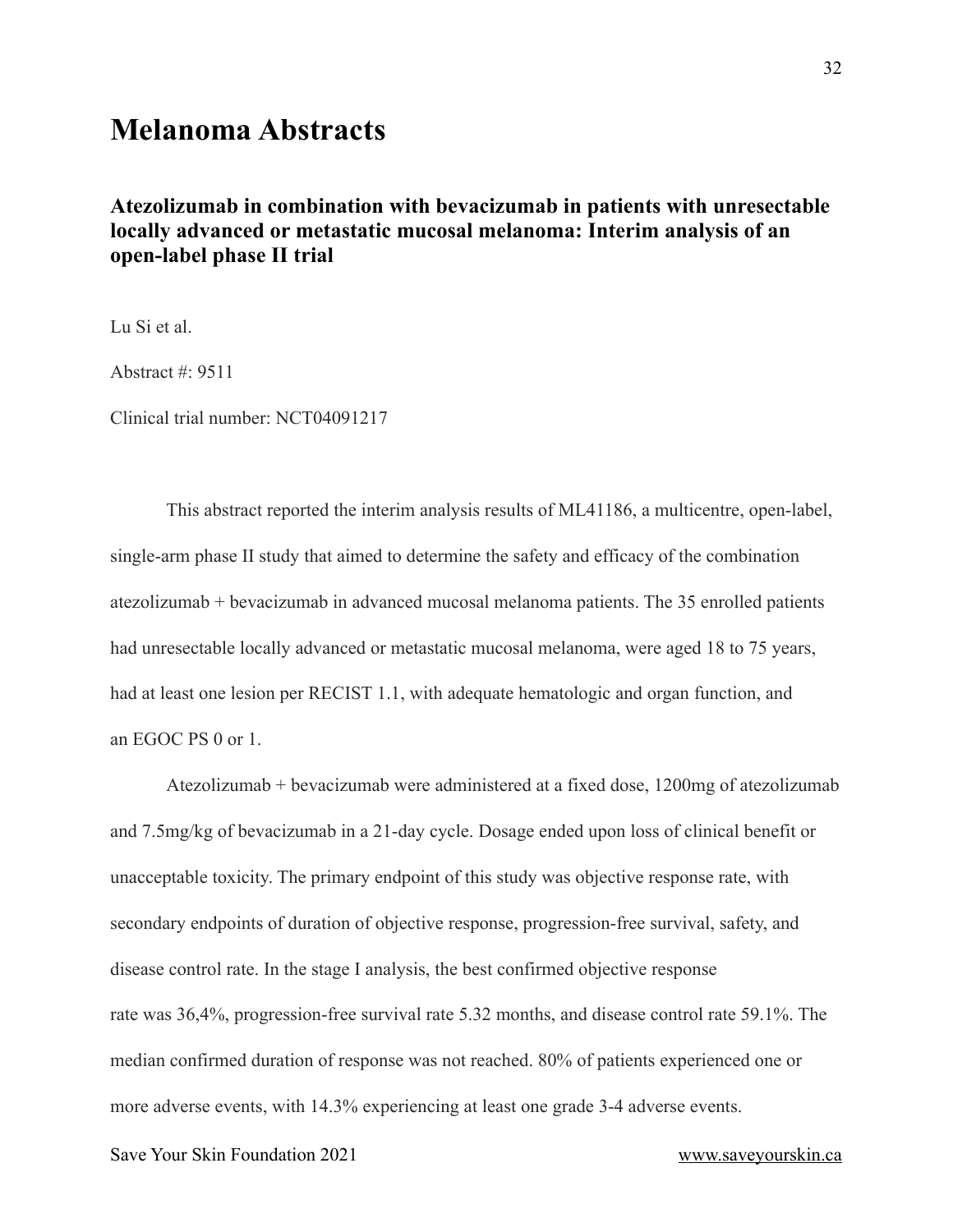Overall, the combination of atezolizumab + bevacizumab demonstrated promising clinical benefit, while being tolerable for patients with advanced mucosal melanoma. This study will be moving into stage II.

#### <span id="page-32-0"></span>**Circulating tumor DNA (ctDNA) kinetics to predict survival in patients (pts) with unresectable or metastatic melanoma treated with dabrafenib (D) or D + trametinib (T)**

Mahrukh M Syeda et al.

Abstract #: 9510

Clinical trial number: NCT01584648

This abstract describes Syeda et al.'s examination of the connection between serial changes in circulating tumour DNA (ctDNA) and survival after patients had undergone MEK and/or BRAF inhibitor therapy. This study measured BRAF V600E/k ctDNA at baseline and week four plasma samples from a population of patients who had been treated with dabrafenib as a monotherapy or the combination of dabrafenib + trametinib (phase III COMBI-d trial (clinical trial number: NCT01584648)) for metastatic or unresectable melanoma. Overall survival and progression-free survival were measured in all patients and categorized by baseline lactate dehydrogenase level.

Of the 345 patients enrolled, baseline ctDNA was found in 320 (92.7%) and was not associated with survival. After four weeks of therapy, nearly all patients with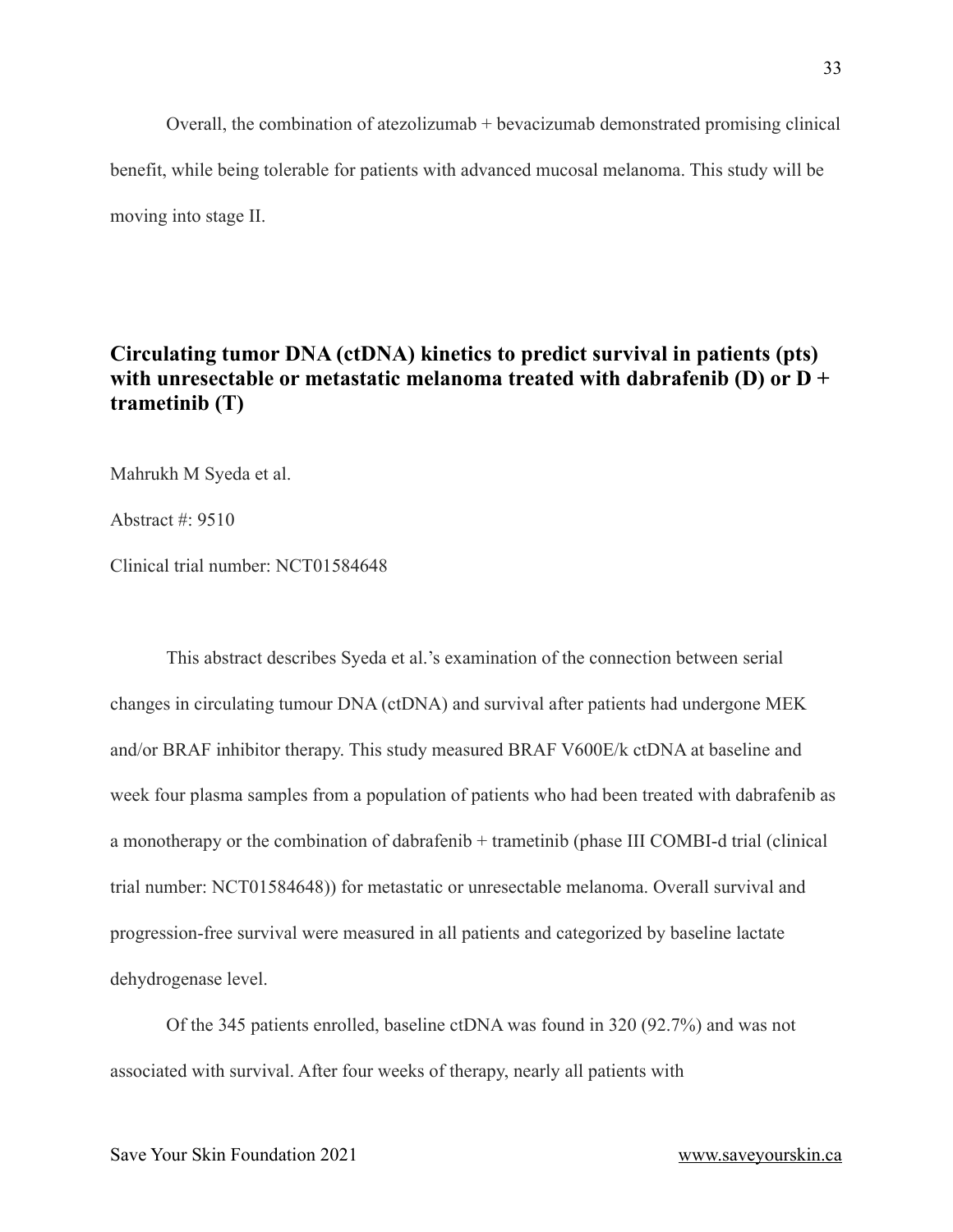detectable ctDNA saw a decrease. In 80/201 patients who transitioned from positive to negative ctDNA over these four weeks, progression-free survival and overall survival were prolonged relative to the 121 patients (60%) whose ctDNA remained positive.

This project demonstrated that for patients with high lactate dehydrogenase levels, ctDNA monitoring on-treatment may help identify patients likely to benefit from either dabrafenib or dabrafenib + trametinib.

|                         | <b>All Pts</b><br>$n = 224$ | <b>High LDH</b><br>$n = 81$ | <b>Low LDH</b><br>$n = 143$ |
|-------------------------|-----------------------------|-----------------------------|-----------------------------|
| Pos/neg at wk 4, n      | 128/96                      | 64/17                       | 64/79                       |
| Median PFS, pos/neg, mo | 7.4/13.0                    | 5.5/10.3                    | 9.3/13.9                    |
| <b>HR (95% CI)</b>      | $1.68(1.24-2.27)$           | 1.99 (1.08-3.64)            | 1.29 (0.88-1.90)            |
|                         | $P = 0009$                  | $P = 0.027$                 | $P = 19$                    |
| Median OS, pos/neg, mo  | 15.3/27.9                   | 10.8/21.1                   | 36.3/28.6                   |
| HR (95% CI)             | $1.64(1.20-2.25)$           | $2.38(1.24 - 4.54)$         | $1.05(0.70-1.58)$           |
|                         | $P = 0.0021$                | $P = 0.0089$                | $P = .8$                    |

Syeda et al., 2021

### <span id="page-33-0"></span>**Phase II study of ceralasertib (AZD6738), in combination with durvalumab in patients with metastatic melanoma who have failed prior anti-PD-1 therapy**

Minsuk Kwon et al.

Abstract #: 9514

Clinical trial number: NCT03780608

Kwon et al. researched the safety and efficacy of ceralasertib, an oral inhibitor of the

protein kinase Ataxia Telangiectasia and Rad3 related, in combination with durvalumab. This

Save Your Skin Foundation 2021 [www.saveyourskin.ca](http://www.saveyourskin.ca)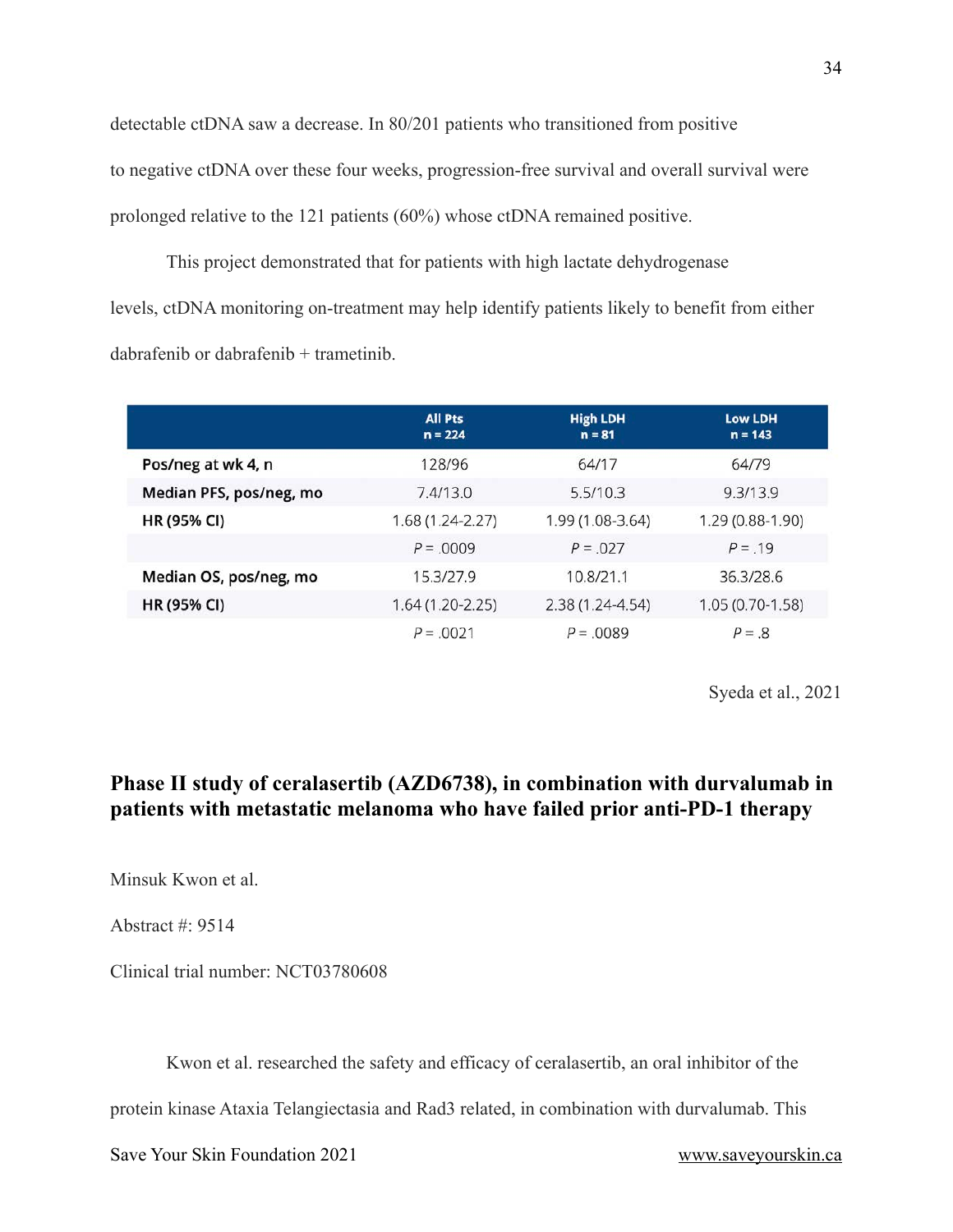phase II trial was designed for patients who had failed on anti-PD-1 therapy.

The primary endpoint, overall response rate, was 30%. The disease control rate was

63.3%, median overall survival was 14.2 months, and median progression-free survival was 7.1

months. These results demonstrate that ceralasertib + durvalumab offers anti-tumour activity,

particularly in patients who have failed anti-PD-1 treatment.

### <span id="page-34-0"></span>**Phase II Study of TRIplet combination Nivolumab (N) with Dabrafenib (D) and Trametinib (T) (TRIDeNT) in patients (pts) with PD-1 naïve or refractory BRAF-mutated metastatic melanoma (MM) with or without active brain metastases**

Elizabeth Burton et al.

Abstract #: 9520

Clinical trial number: NCT02910700

This study tested nivolumab + dabrafenib + trametinib as a treatment for PD1 naïve or refractory patients with BRAF mutations or with brain metastases. It was a phase II single-arm study. The objective response rate for the evaluable PD1 refractory patients was 88%, with the remaining evaluable patients having a response rate of 92%. 57% of patients with brain metastases achieved an intracranial response. The median progression-free survival for all patients was 8.5 months. However, treatment-related grade 3-4 adverse events were experienced by 78% of patients.

These results demonstrate that the combination of nivolumab  $+$  dabrafenib  $+$  trametinib shows promising results for patients with brain metastases and immunotherapy refractory disease,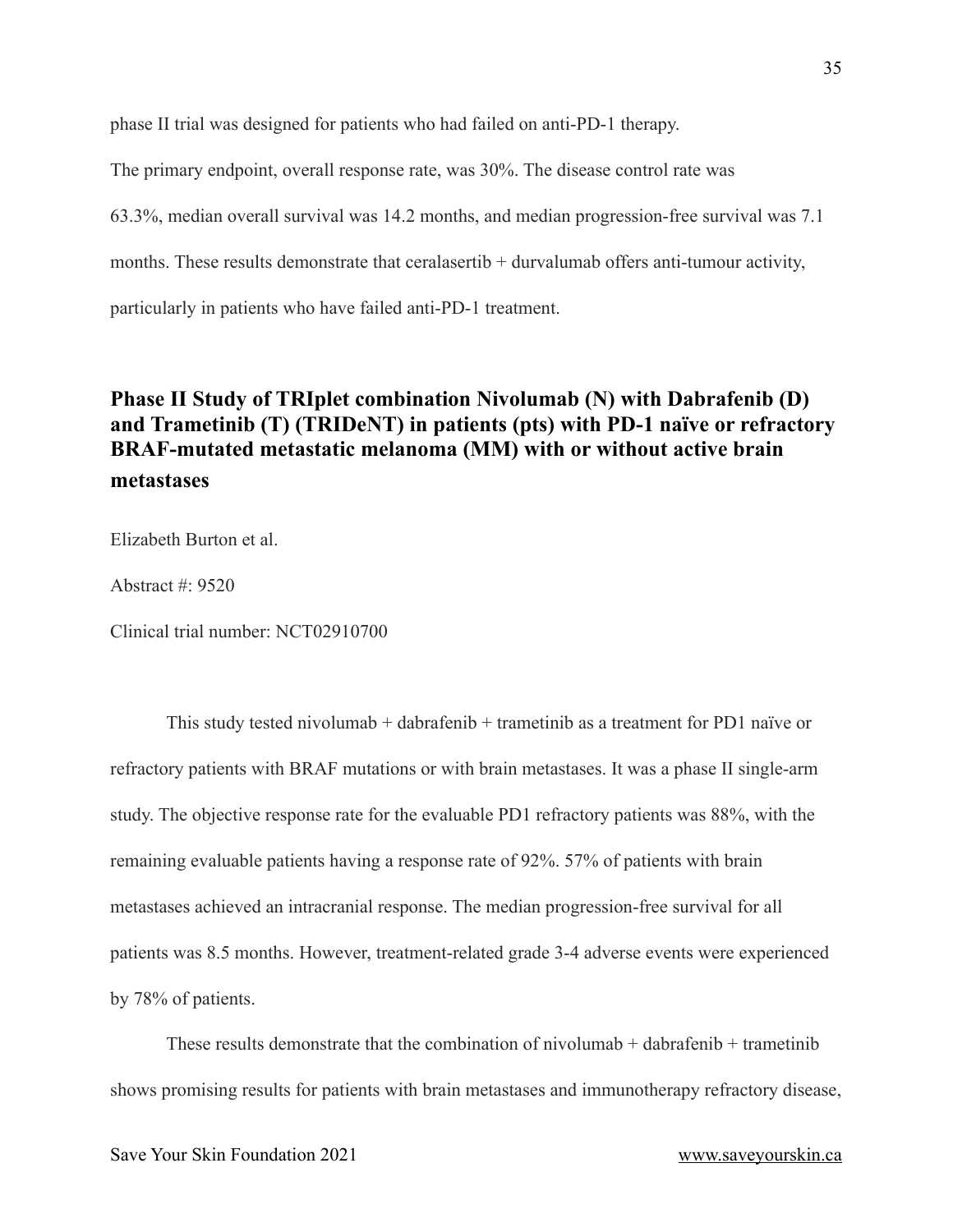with no significant difference in outcome between these populations. The toxicity is consistent with other triple combinations.

### <span id="page-35-0"></span>**Pembrolizumab and all-trans retinoic acid combination treatment of advanced melanoma**

Martin McCarter et al.

Abstract  $\#$  9536

Clinical Trial Number: NCT03200847

This study tested whether inducing the differentiation of myeloid-derived suppressor cells (MDSCs) using all-trans retinoic acid (ATRA) can reduce the frequency of MDSCs, which are suppressors of antitumour activity. McCarter et al. assessed the efficacy and safety of combining ATRA + pembrolizumab for advanced melanoma patients. The phase I/II single-arm study enrolled 24 stage IV melanoma patients who have not been previously treated with anti-PD-1 therapy. Patients received 200mg Q3W pembrolizumab + 150mg/m2 ATRA orally for the three days surrounding the four infusions of pembrolizumab. The primary endpoints of this study were reduction of circulating MDSCs and safety, with secondary endpoints of disease control rate, overall response rate, and progression-free survival.

This combination was well-tolerated, with most treatment-related adverse events being limited to grades 1 and 2. The disease control rate was 83%, overall response rate was 60%, and the six-month progression-free survival rate was 62%. Two patients were diagnosed with uveal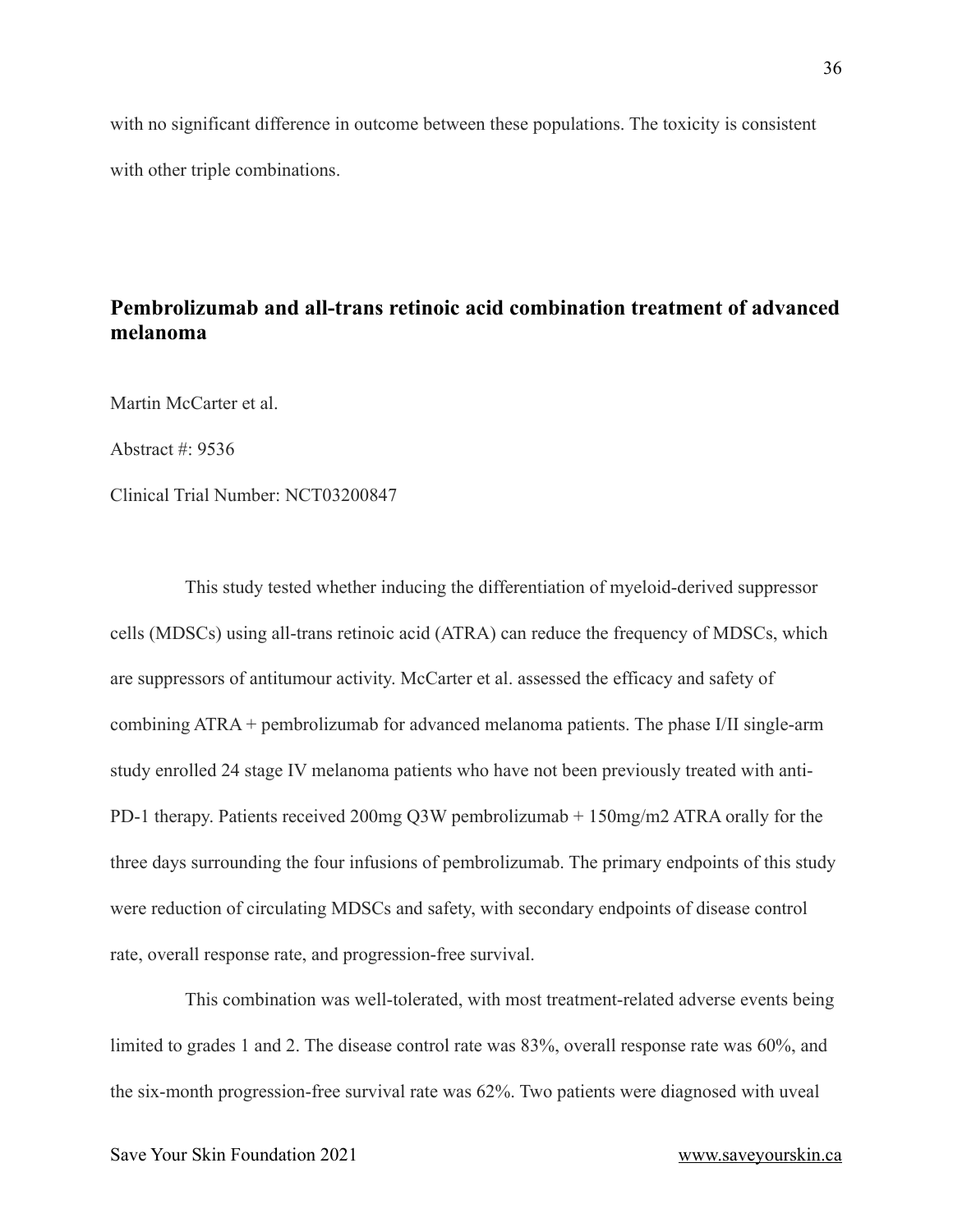melanoma during the study; the aforementioned statistics without these patients included were 86%, 72%, and 68% respectively. Therefore, the combination of pembrolizumab + ATRA is well tolerated and the efficacy results demonstrate that the inclusion of ATRA to reduce MDSCs may enhance the success of pembrolizumab.

### <span id="page-36-0"></span>**Adjuvant nivolumab in high-risk stage IIb/IIc melanoma patients: Results from investigator initiated clinical trial**

Melissa Wilson et al.

Abstract #: 9583

Clinical trial number: NCT03405155

This study assessed whether adjuvant nivolumab (PD1 inhibitor) could improve recurrence-free survival rates of patients with stage IIB and IIC melanoma, who have been shown to have five-year recurrence rates of up to 46%. This multi-centre, single-arm phase II trial evaluated recurrence-free survival of patients at 24 months after they had received nivolumab at 480mg intravenously every four weeks in 12 cycles. Recurrence-free survival (RFS) was the primary endpoint of this study and overall survival was the secondary endpoint.

Of the 22 patients who remain in follow-up for this study, two patients demonstrated melanoma recurrence. Therefore, the RFS percentage at two years was 87.8%, whereas the historical RFS at two years for this population is 70%. No nivolumab-related adverse events were recorded, with 98% of adverse events being grades 1-2. Therefore, this regimen is not only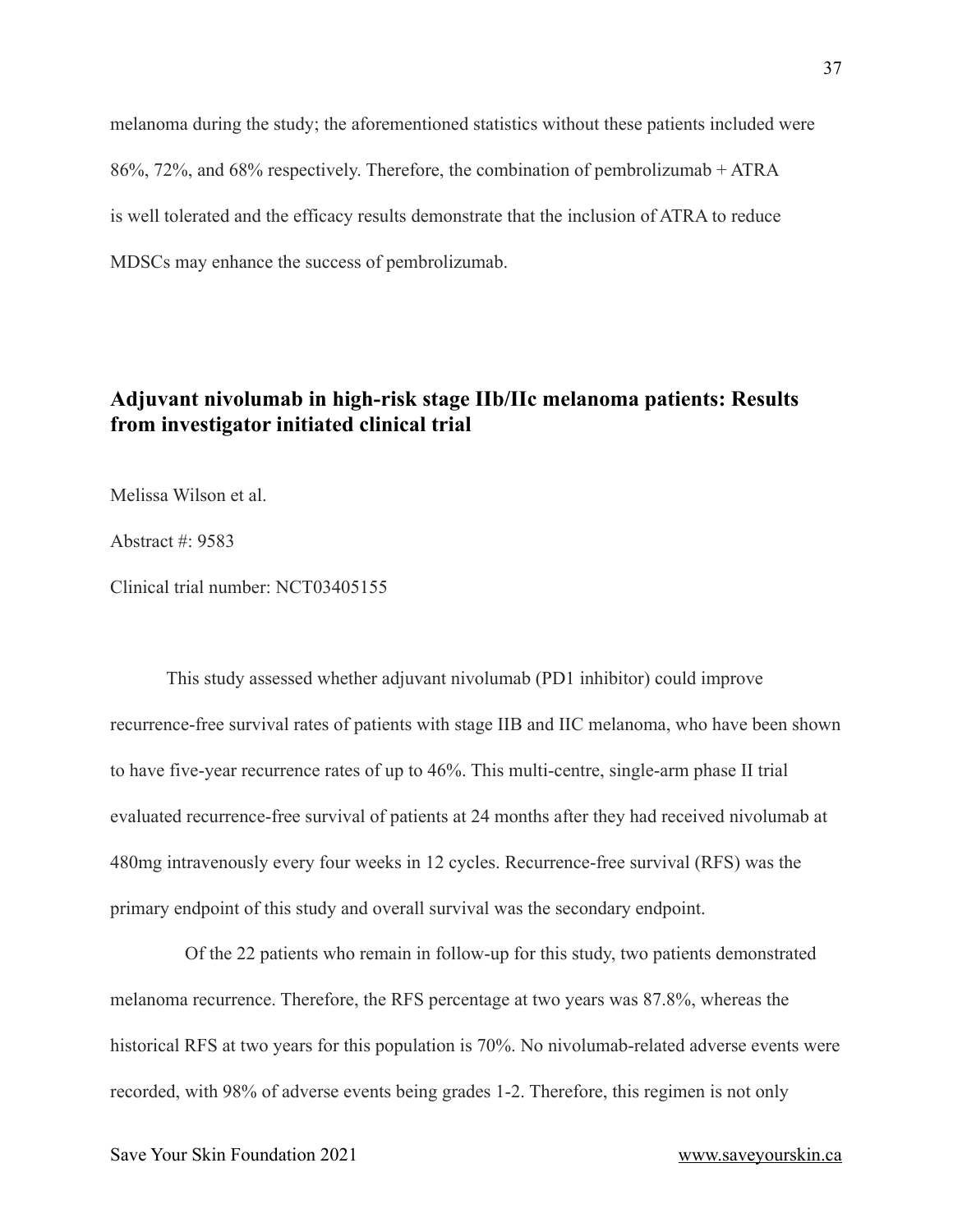tolerable but also shows a climb toward improved RFS in patients with stage IIB and IIC melanoma. However, this study has not yet hit the two-year follow-up benchmark for RFS, so more time is needed to reveal what effects nivolumab can have on disease relapse, overall survival, and metastasis-free survival.

### <span id="page-37-0"></span>**A phase 1b clinical trial of anti-PD-1 ab (Toripalimab) plus intralesional injection of OrienX010 in stage Ⅳ melanoma with liver metastases**

Jun Guo et al.

Abstract  $\#$  9559

Clinical trial number: NCT04206358

This trial tested whether intratumoural oncolytic virus injection combined with systemic anti-PD-1 therapy might increase CD8+ T cell infiltration and therefore improve the efficacy of anti-PD-1 in melanoma patients with liver metastases. The primary endpoint of this study was toxicity, with secondary endpoints including overall response rate, disease control rate, and progression-free survival. Patients received intravenous toripalimab Q2W + intratumoral injection of OrienX010 Q2W. Liver biopsies were performed at baseline and first tumour evaluation.

All of the adverse events seen by patients in this study were grades 1-2, demonstrating that this combination is tolerable. The overall response rate was 13.3%, disease control rate 46.7%, and progression-free survival has reached 72 weeks for one patient currently, though overall the median progression-free survival was not reached. Therefore, alongside good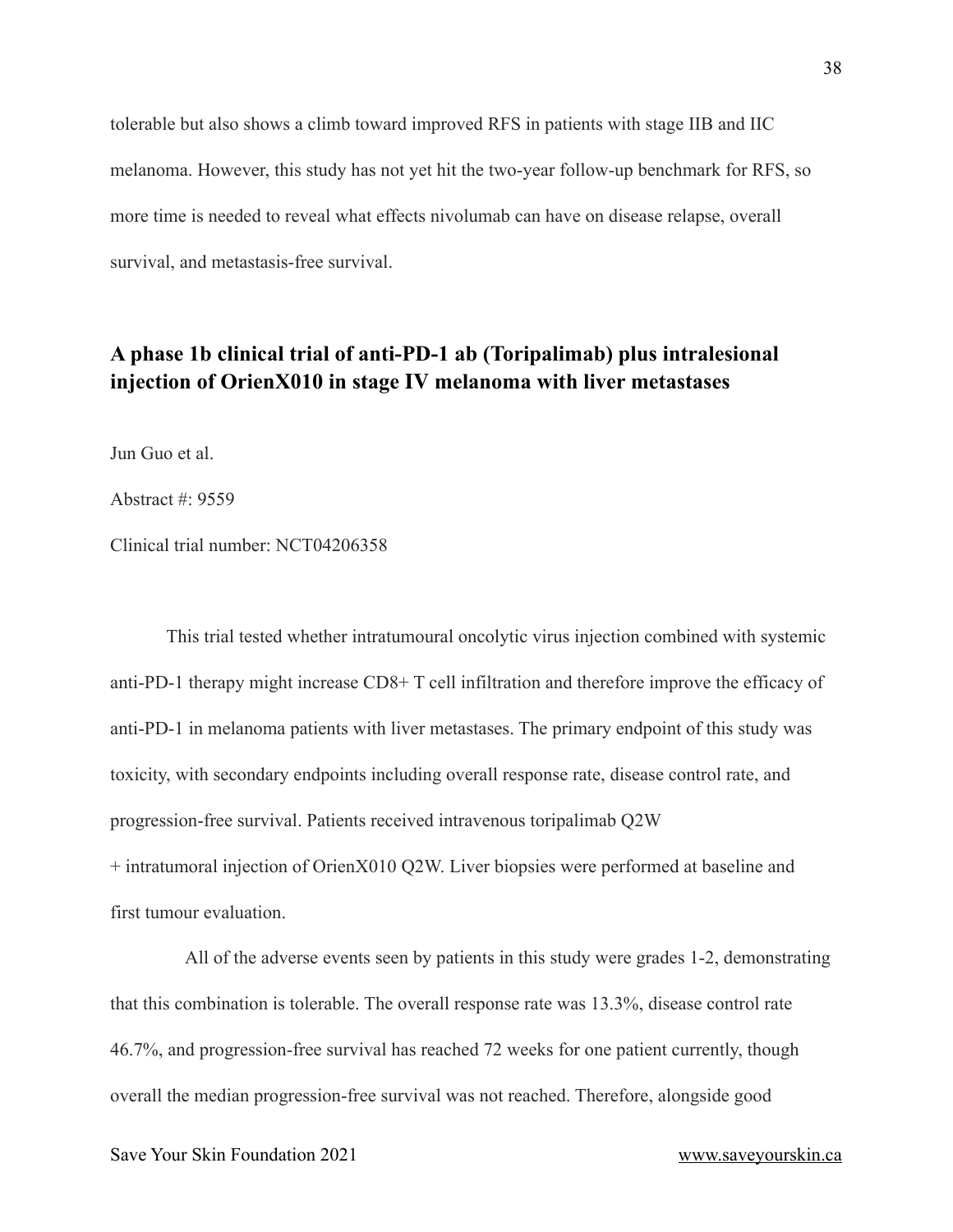tolerance, the combination of toripalimab + OrienX010 has demonstrated solid pathological responses for melanoma patients with liver metastases.

#### <span id="page-38-0"></span>**Safety and efficacy of HX008: A humanized immunoglobulin G4 monoclonal antibody in patients with locally advanced or metastatic melanoma—A singlearm, multicenter, phase II study**

Bin Lian et al.

Abstract #: 9554

Clinical trial number: NCT04749485

This phase II clinical trial tested HX008, a recombinant humanized anti-PD-1 monoclonal antibody, which is known to block the binding of PD-1 with the ligands PD-L1 and PD-L2. This study included patients who have previously failed conventional treatment for metastatic or locally advanced melanoma and had measurable lesions according to RECIST criteria. Patients received HX008 3mg/kg every three weeks until disease progression, intolerable toxicity, or treatment discontinuations for other reasons. The primary endpoint of this study was overall response rate, with secondary endpoints of overall survival, progression-free survival, disease control rate, and toxicity.

The overall response rate demonstrated in this cohort was 15.09% for PD-L1 positive patients and 12% for PD-L1 negative patients. In terms of subtypes, the overall response rate for acral primary was 14.52%; 36.36% for cutaneous melanoma; 8.7% for mucosal primary; and 25% for unknown primary. The disease control rate was 44.54% and the progression-free survival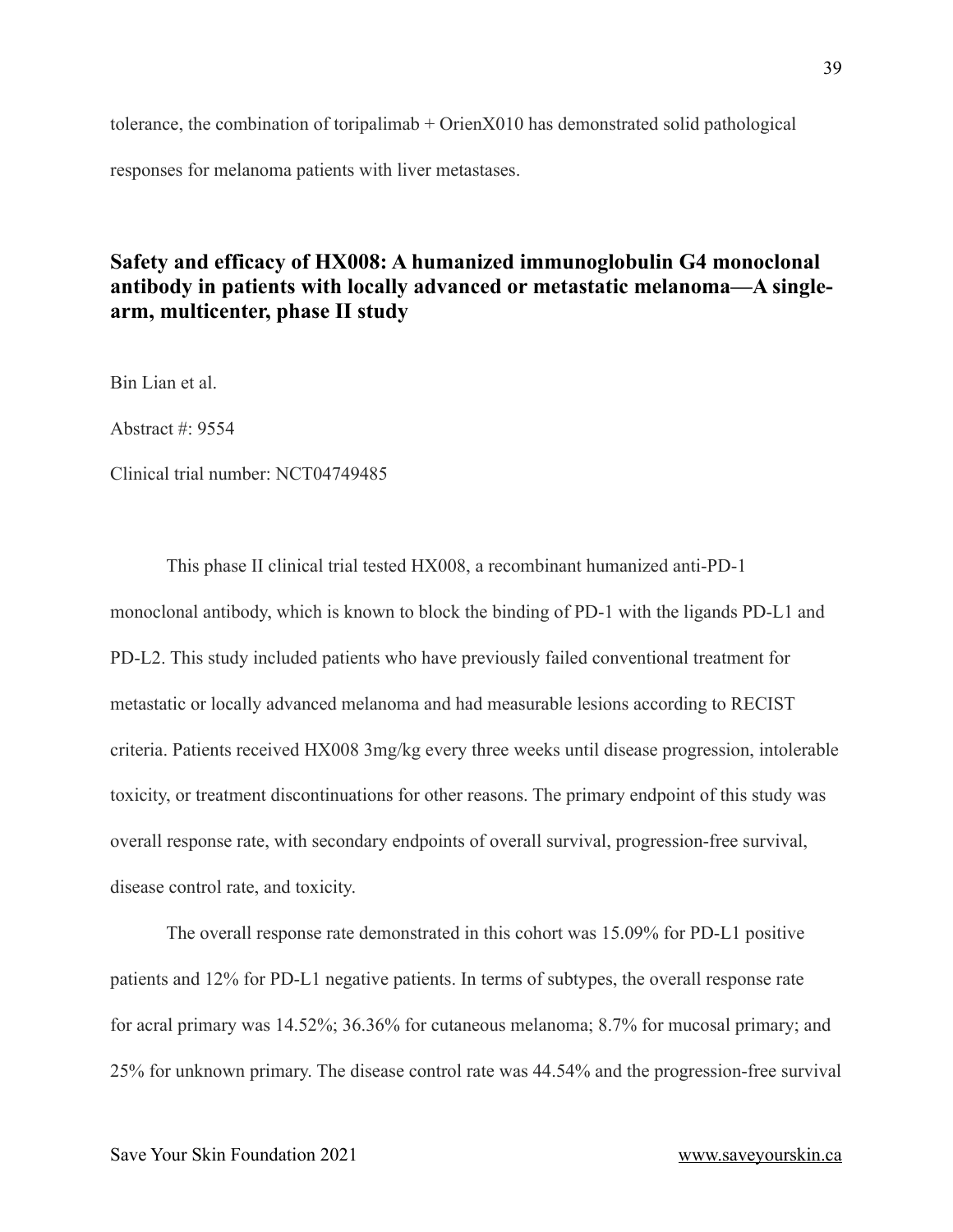rate at one year was 25.8%. The one-year duration of response rate was 80.64%. Grades 3-4 treatment-related adverse events occurred in 31.9% of trial patients. Therefore, HX008 is safe and shows efficacy in metastatic or locally advanced melanoma patients as a second-line treatment or above.

#### <span id="page-39-0"></span>**Results from the phase Ib of the SENSITIZE trial combining domatinostat with pembrolizumab in advanced melanoma patients refractory to prior checkpoint inhibitor therapy**

Jessica C. Hassel et al.

Abstract #: 9545

Clinical trial number: NCT03278665

This trial assessed whether histone deacetylase (HDAC) inhibition can negate tumour escape mechanisms and increase susceptibility to immunotherapy treatments. Patients with advanced metastatic or unresectable melanoma who had not previously responded to prior checkpoint inhibitor therapy were given domatinostat at five different dosage levels in combination with pembrolizumab (2mg/kg) q3w. Tolerability and safety were evaluated and tumour assessments were performed every 12 weeks.

The results from this study that were presented at ASCO 2021 were preliminary results from the phase Ib section of the ongoing trial. At this time, 20% of patients had experienced adverse events greater than grade 3, however, these were consistent with historical reactions to domatinostat and pembrolizumab. While four patients discontinued treatment due to grade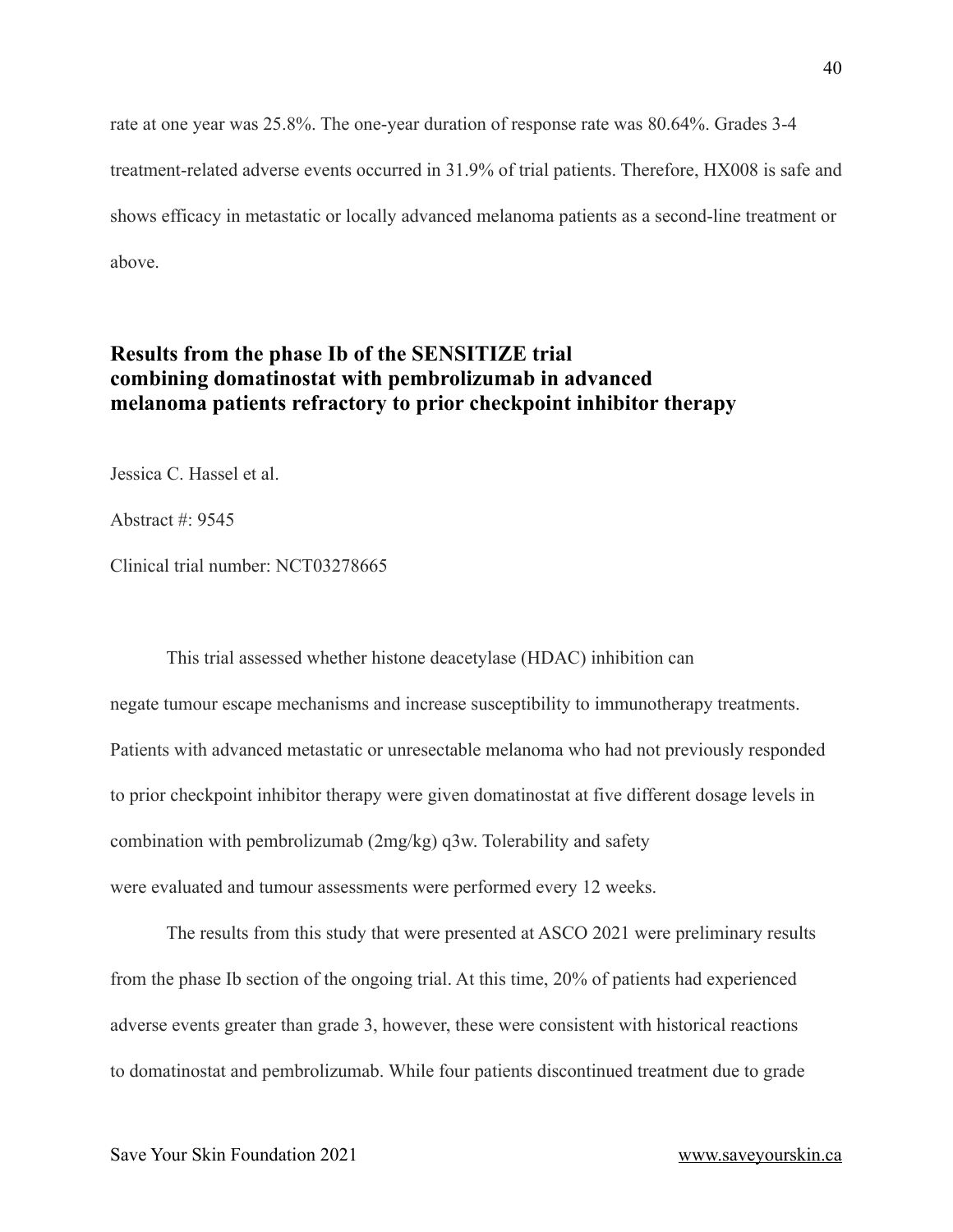three adverse events, clinical activity was observed with one complete response, two partial responses, and nine stable diseases, which together ultimately resulted in a disease control rate of 30%. Three out of seven participants achieved disease control at dosage level three (200mg BID D1-14 of domatinostat q3w), which the study authors suggest indicates a trend of dose-dependent clinical activity. Overall, therefore, domatinostat + pembrolizumab was safe and reasonably welltolerated, and therefore the observed clinical activity in this study warrants further investigation.

#### <span id="page-40-0"></span>**Triplet therapy with pembrolizumab (PEM), encorafenib (ENC) and binimetinib (BIN) in advanced, BRAF V600 mutant melanoma: Final results from the dose-finding phase I part of the IMMU-Target trial**

Lisa Zimmer et al.

Abstract #: 9532

Clinical trial number: NCT02902042

This phase I/II (safety/randomized) trial evaluated the combination of checkpoint inhibitor therapy and MAPK pathway inhibitors, which both affect the tumour immune microenvironment in a way that has produced positive results in patients with BRAF-mutated melanoma. This study, IMMU-Target, tested the triple combination of pembrolizumab + encorafenib + binimetinib at two dosage levels for patients with advanced BRAF V600 mutated melanoma. The primary endpoints of phase I of this study were tolerability and safety.

50% of patients enrolled in this study experienced a grade three or higher treatmentrelated adverse event. The overall response rate to this regimen was 64% and progression-free survival at 12 months was 37.5% for DL 0 patients and 60% for patients at DL-1. Therefore, this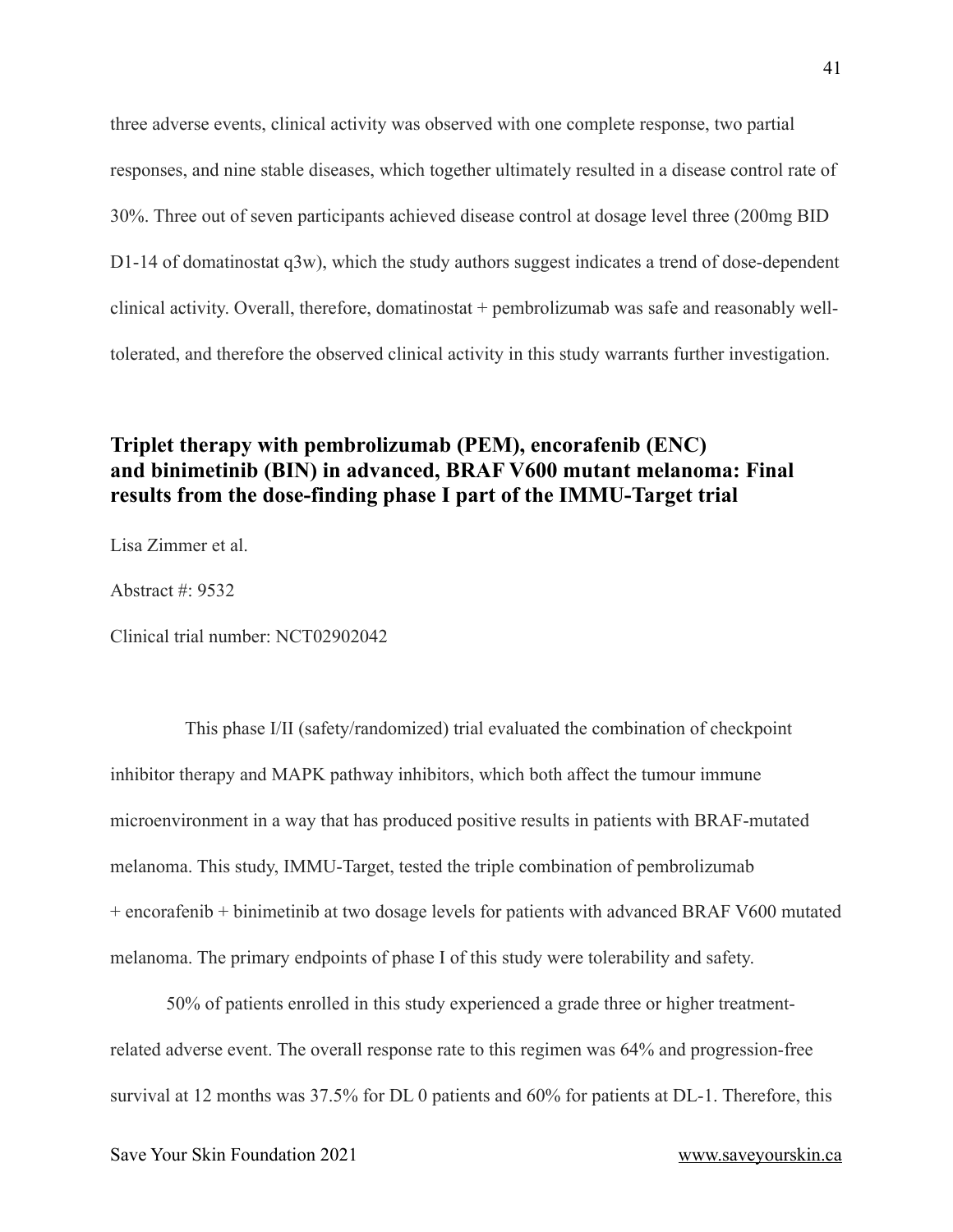triple combination was demonstrated to be safe at both dosage levels while leading to clinically significant disease control. As the efficacy of pembrolizumab  $+$  encorafenib  $+$  binimetinib is currently being evaluated in the STARBOARD trial (NCT04567991), the second phase of this study was not initiated.

### <span id="page-41-0"></span>**Safety and efficacy of lifileucel (LN-144), an autologous, tumor infiltrating lymphocyte cell therapy in combination with pembrolizumab for immune checkpoint inhibitor naïve patients with advanced melanoma**

Sajeve S. Thomas et al.

Abstract #: 9537

Clinical trial number: NCT03645928

This trial tested the combination of the tumour-infiltrating lymphoctye therapy (TIL) LN-144 + pembrolizumab in immune checkpoint inhibitor-naïve patients with advanced melanoma. The LN-144 is created at good manufacturing practices facilities over 22 days, after which a nonmyeloablative lymphodepletion (NMA-LD) with cyclophosphamide and fludarabine is administered to participants before an LN-144 infusion, with pembrolizumab being administered between tumour harvest and the nonmyeloablative lymphodepletion.

The objective response rate to this regimen was 86% and the longest duration of response at the time of reporting was 16.8 months. Treatment-related adverse events are consistent with the known profiles of NMA-LD, IL-2, and pembrolizumab. These results demonstrate that the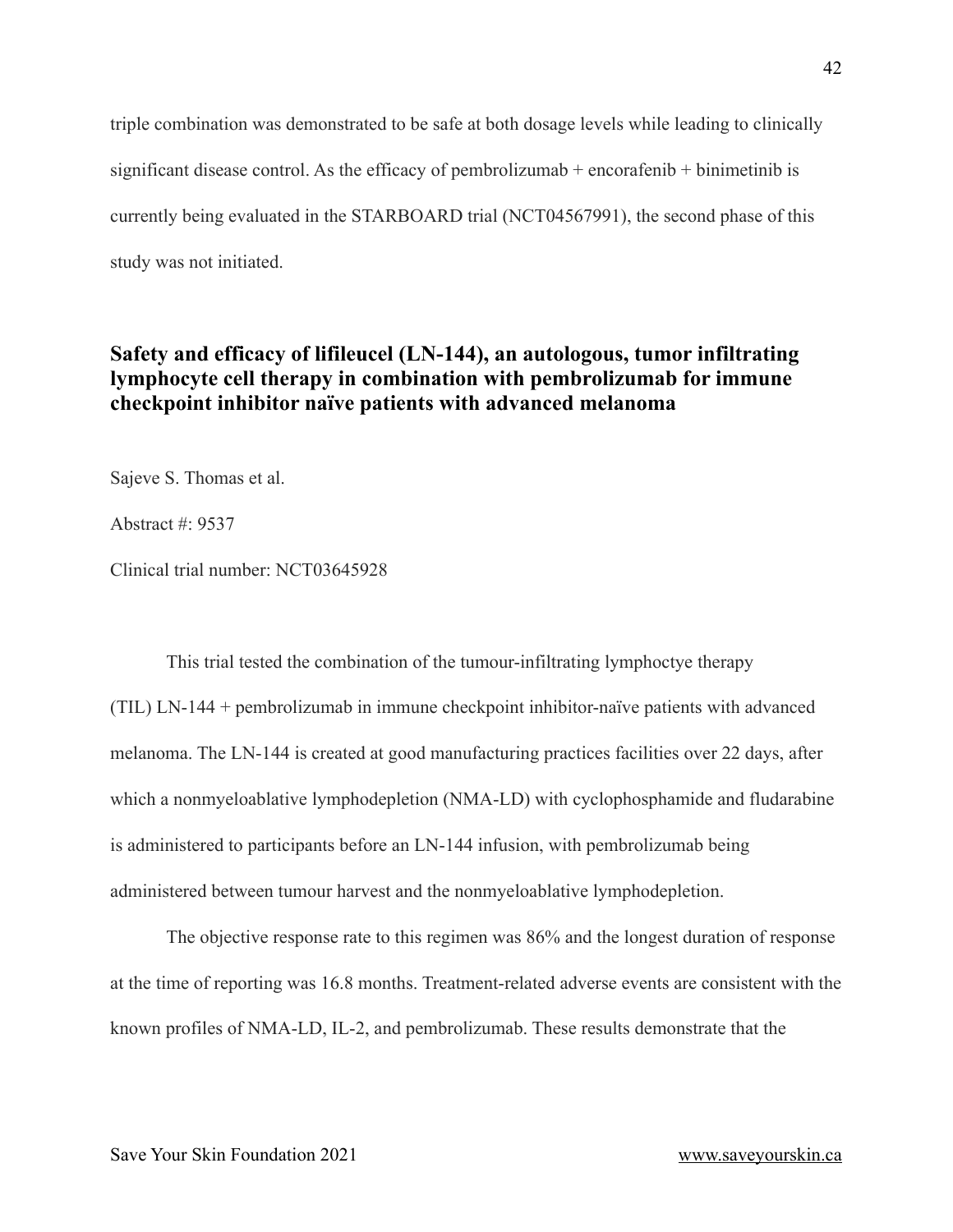combination of lifileucel + pembrolizumab is safe and effective for patients with immune checkpoint inhibitor-naïve advanced melanoma.

#### <span id="page-42-0"></span>**The use of cryoablation to overcome resistance to PD-1 blockade in unresectable melanoma**

Meghan Mooradian et al.

Abstract #: 9538

Clinical trial number: NCT032900677

This study tested whether percutaneous image-guided cryoblation (cryo) is able to augment anti-tumour responses in melanoma patients who are progressing on immune checkpoint inhibitors. These patients received cyro for an enlarging lesion and immune checkpoint inhibitor continuation for a minimum of two additional cycles. The primary endpoints of this study were feasibility and safety, while secondary endpoints were disease control rate (partial response, complete response, and stable disease) and overall response rate.

All patients enrolled in this study had previously received PD-1/PD-L1 therapy and 67% also experienced primary resistance to immune checkpoint inhibitors. There were no grade 4-5 adverse events in the cohort. Data from evaluable patients found that the objective response rate was 18% and the disease control rate was 47%. Overall, these results show that the use of cryoablation following progression on immune checkpoint inhibitors is feasible and tolerable for patients with unresectable melanoma. Currently, correlative studies are underway to identify biomarkers of response to this strategy.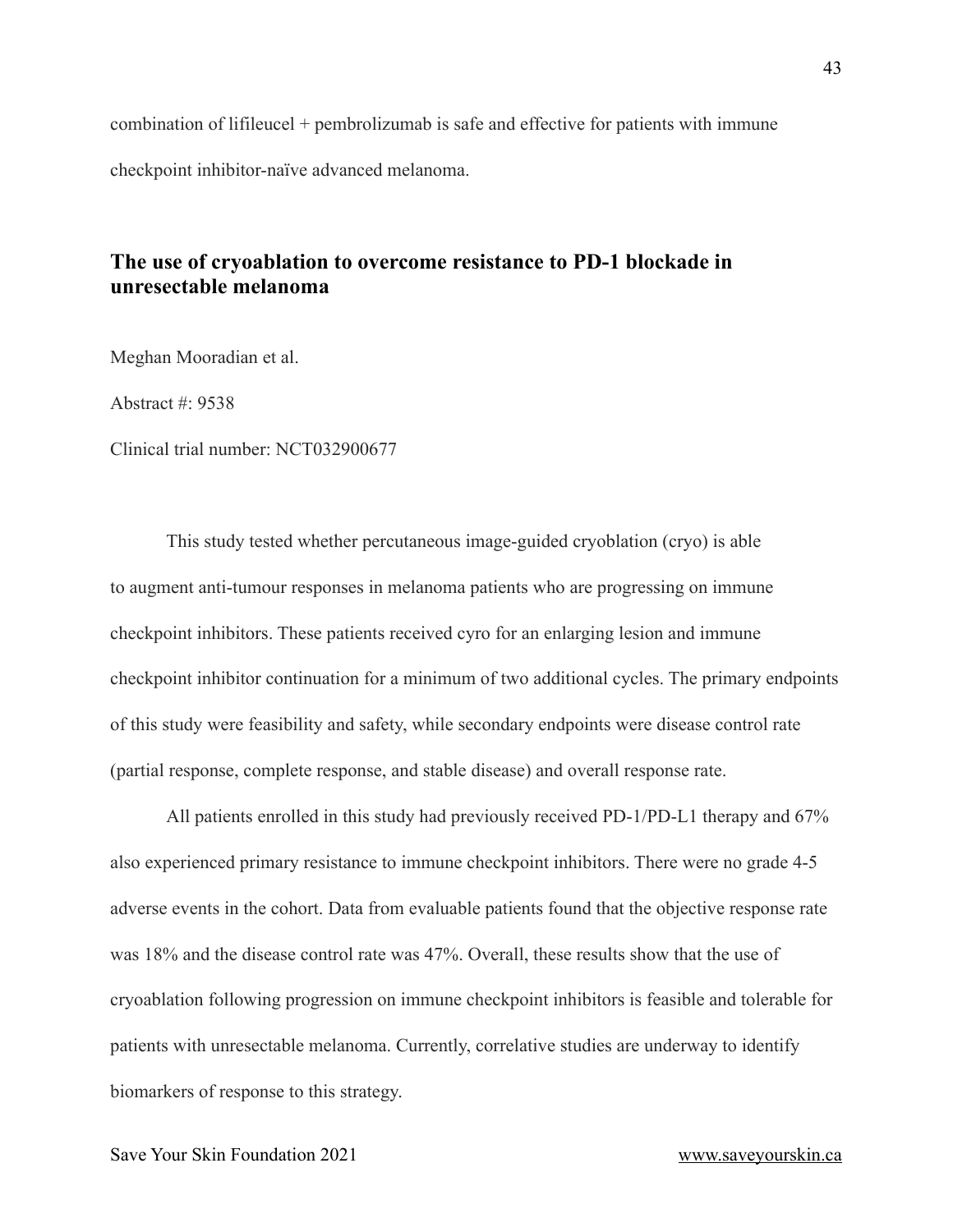# <span id="page-43-0"></span>**Uveal (Ocular) Melanoma**

#### <span id="page-43-1"></span>**Mutation Landscape and Emerging Therapies in Uveal Melanoma**

In this talk, Marlana Orloff (MD, Sidney Kimmel Cancer Center) gave an overview of emerging therapies in uveal melanoma. Uveal melanoma, or ocular melanoma, has an incidence rate of 2,500 diagnoses per year in the United States. There are three major subtypes: ciliary body, choroidal, and iris. There is recent evidence to suggest that iris uveal melanoma is linked to UV exposure. While there is a strong response rate to primary therapy, approximately 50% of patients recur with metastatic disease. There is currently no FDA approved systemic therapy for metastatic uveal melanoma and the survival of metastatic disease is limited. Uveal melanoma has different mutations than mucosal or cutaneous melanoma, in that there are mutations in GNAQ, GNA11, BAP1, SF3B1, and EIF1X. The majority of existing data has looked at mutations in the primary uveal tumour and risks of development for metastatic disease there are very few studies strictly on metastatic specimens of uveal melanoma. Often, regardless of sample origin, the mutation profile is similar. Oncologists generally see very few high-frequency mutations and a low overall mutational burden. Orloff cites data from a study (below) consisting of 91 primary and 12 metastatic specimens, grouped into categories from 1-4 based on relapse-free survival (with one having the highest survival rate, four the lowest). The category three and four cases had the highest rates of BAP1 mutation, with SF3B1 being concentrated in categories 1-3, EIF1X in category 1, and distribution of GNAQ and GNA11 throughout all categories.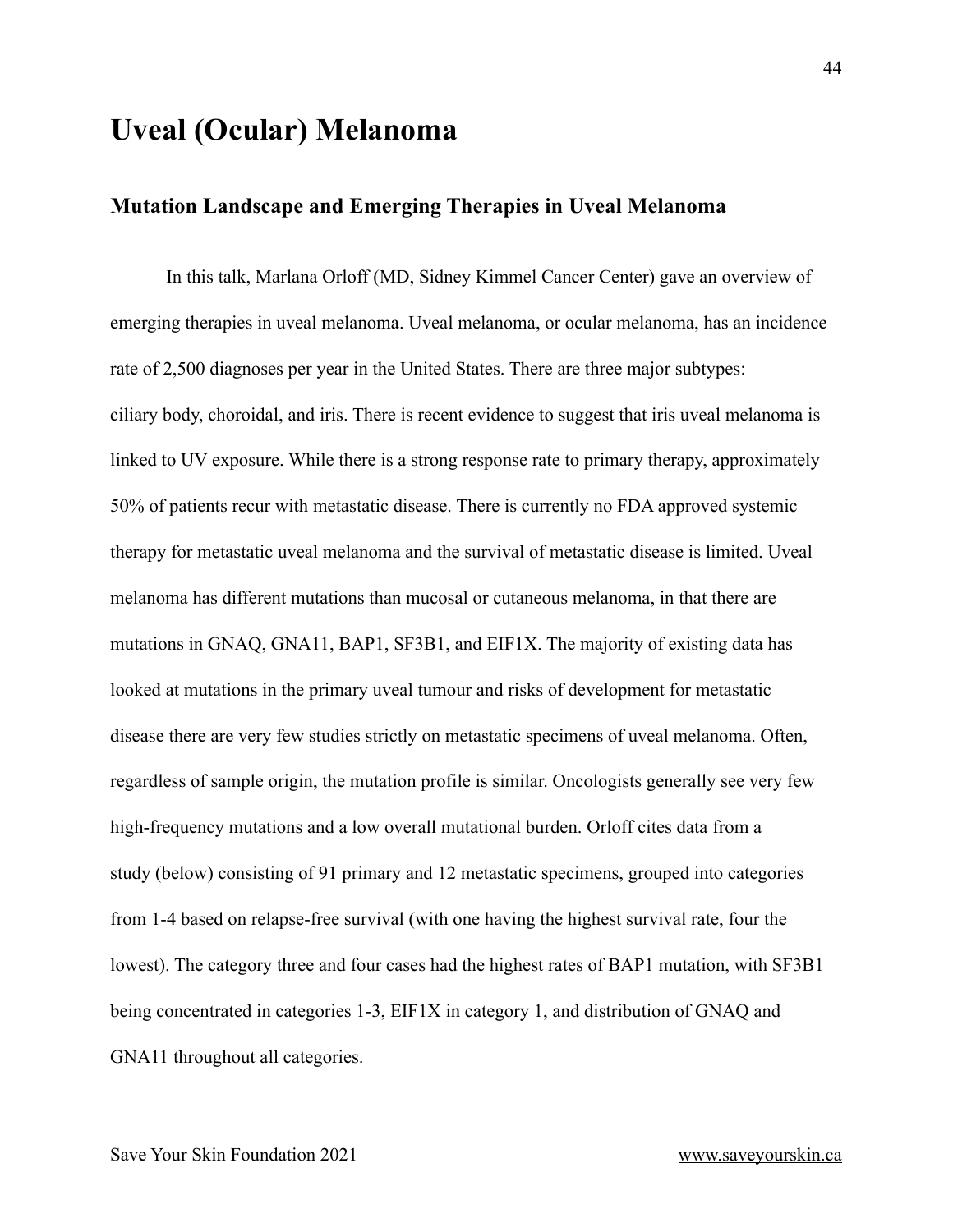

#### Orloff et al., 2021

Slide taken from presentation

Orloff then moved into discussing these mutations as biomarkers. The GNAQ and GNA11 mutations are the most common uveal melanoma mutation, occurring in upwards of 80% of cases. Mutations are through to impact downstream signalling of the MAP kinase pathway, which leads to cancer initiation and cancer cell growth. These mutations can be present in choroidal nevi before they develop into melanoma, meaning that they are often detected early. Orloff notes that there is currently little data on the prognostic impact of different mutations, so there is limited knowledge about any of them being more aggressive than others.

To illustrate the probability of primary metastasis and time of survival after metastasis (in months), Orloff cites a study by Terai et al. (2019), which looked at 72 metastatic specimens and

6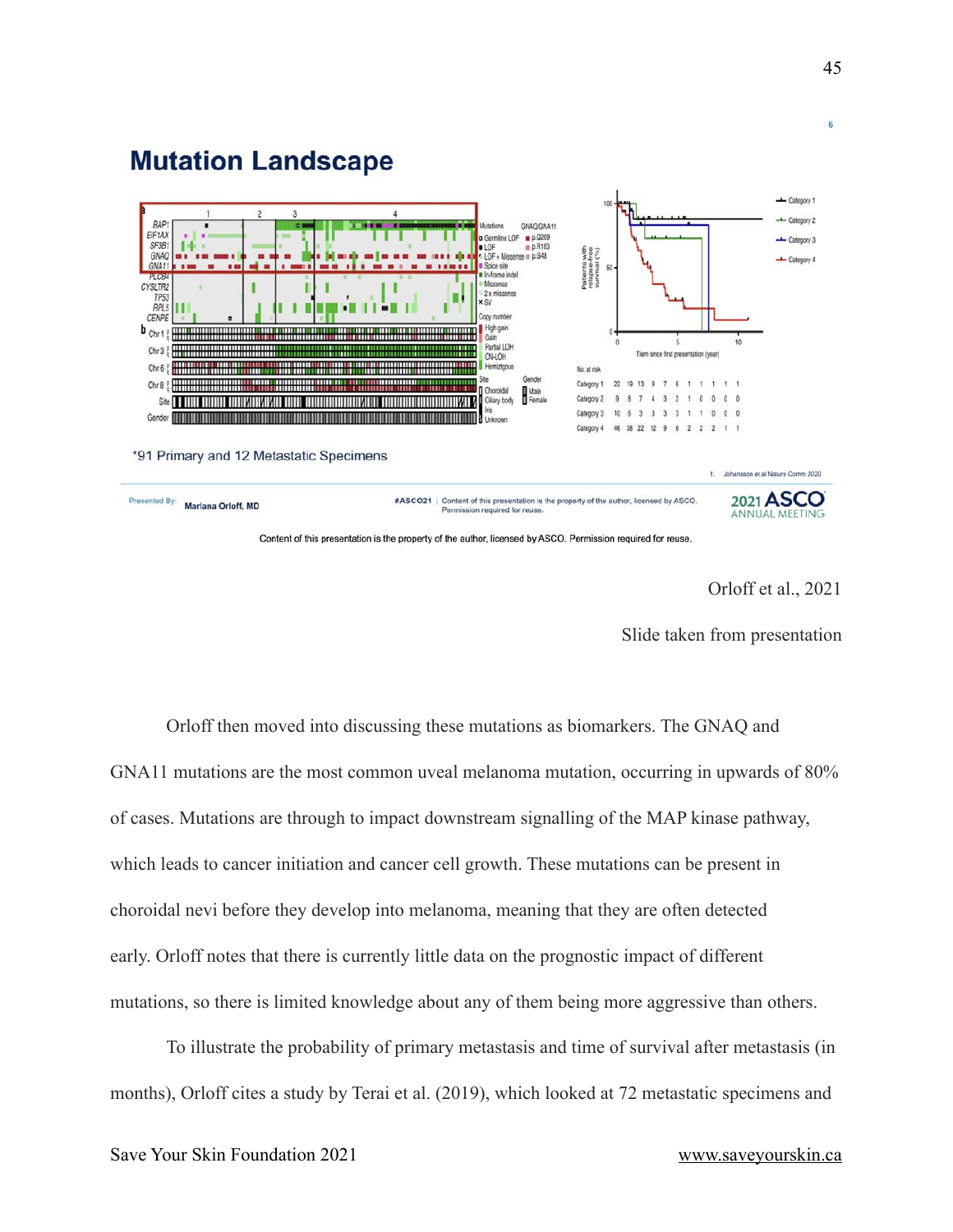categorized them by mutations GNAQ209P, GNAQ209L, and GNA11209L. The results of this study demonstrated that were was little difference in the occurrence of metastasis and survival time after metastasis between the GNAQ209L and GNA11209L, however, the GNA209P seemed to have metastasis occur slightly later than the other mutations, and also may have better survival from the metastatic setting (Terai et al., 2019).

Next, Orloff spent time discussing the BRCA Associated Protein (BAP1) biomarker, which exists on chromosome 3p.21.1. BAP1 is considered to be a later mutation, and loss of BAP1 is predicted to cause melanoma cells to develop a more stem-like quality. At this time, most prognostic data surrounding BAP2 informs metastatic risk after primary diagnosis, but not post-metastasis survival. The lack of difference for survival suggests that while BAP1 is an important tumour for enabling metastasis it may not impact the aggressiveness of the disease after metastasis occurs.

Orloff then covered SF3B1, a mutation that is seen in around 20% of uveal melanoma cases. This mutation may promote the production of neoantigens which are recognized by the immune system, meaning that this mutation may have better survival. For data, Orloff cited Grimes et al.'s research (2021), which analyzed the clinical characteristics of uveal melanoma with the SF3B1 mutation in response to immune checkpoint inhibitors. This study included 58 participants with 49 of these having metastatic uveal melanoma. The survival rates found by this study for SF3B1-mutated melanoma demonstrated a one-year overall survival (OS) rate of 94% and a median OS rate of 3.94 years, suggesting the overall better survival for those with the SF3B1 mutation.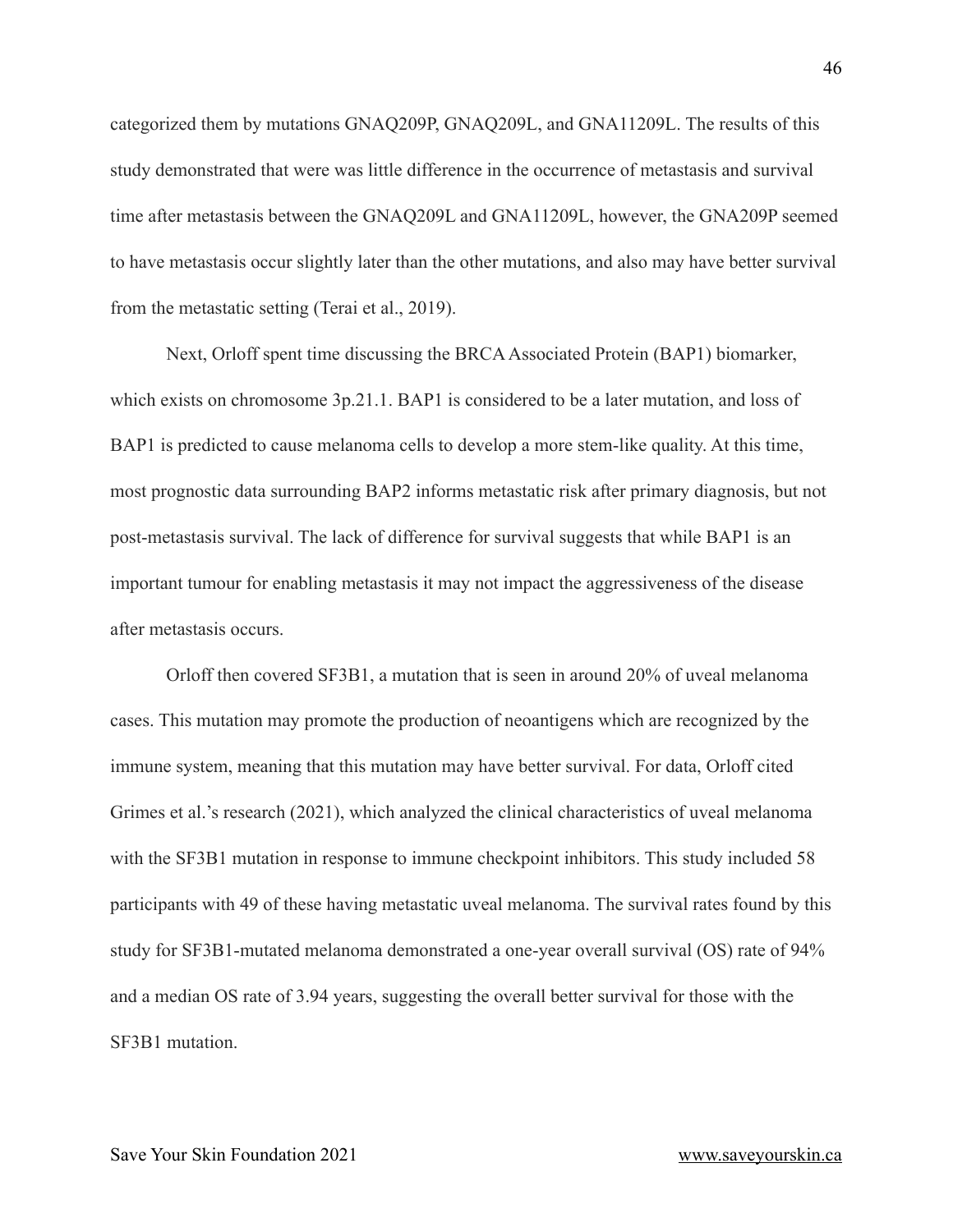These mutations also provide for more specific therapeutic targets. The most promising data for the GNAQ and GNA11 mutations has been PKC inhibition as both a monotherapy and in combination with MEK inhibitors. One PKC inhibitor, darovasertib (IDE196), has demonstrated some results in metastatic uveal melanoma. In an analysis with 81 patients (many of them pretreated), 61% of patients experienced a target lesion reduction with IDE196, with 20% of these results being a 30% target lesion reduction (IDEAYA Biosciences). There was a one-year overall survival rate of 57%. IDE196 has also been tested in combination with the MEK inhibitor binimetinib, wherein 79% of evaluable patients (n: 14) saw tumour reduction. IDE196 has been further combined with crizotinib, a MET inhibitor, in an ongoing clinical trial.

Two mutations with clinical trials ongoing, but little current data, are the BAP1 and SF3B1 mutations. In terms of the BAP1 mutation, the target is often not the mutation itself but instead ways to change it epigenetically. There are several trials ongoing concerning BAP1, including BET inhibitor studies. The SF3B1 mutation shows improved survival in the metastatic setting and there are a number of PRMT5 trials ongoing to test this hypothesis.

Orloff concludes by noting that, despite the assumption that uveal melanoma is a genetically simple tumour, these mutations offer insight into survival patterns and metastatic potential. Orloff notes, too, that these mutations may even have different impacts in the adjuvant versus the metastatic setting. While the importance of mutations for primary tumours has been well-studied, Orloff argues that more comprehensive profiling is needed for metastatic samples.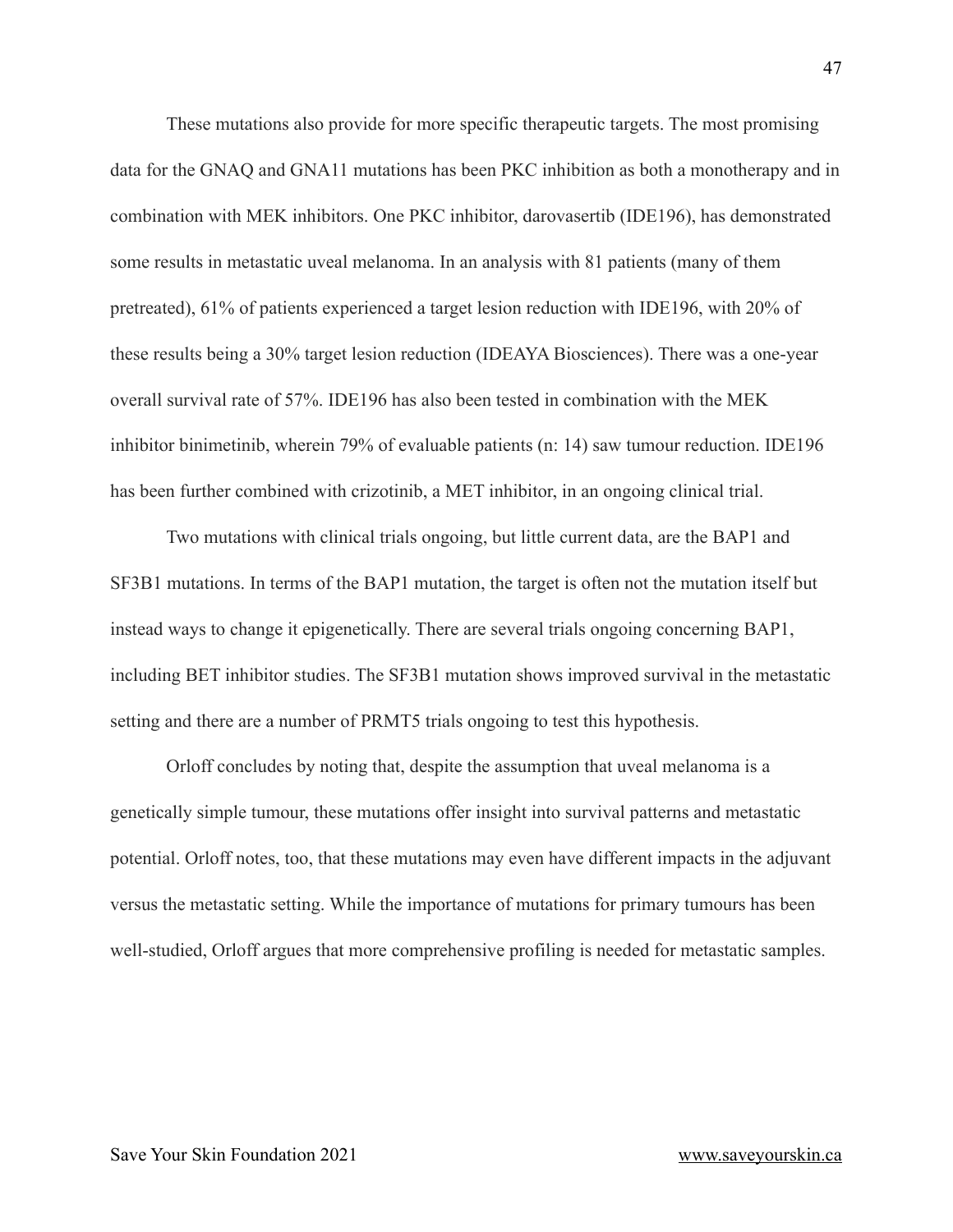#### <span id="page-47-0"></span>**Percutaneous hepatic perfusion (PHP) with melphalan for patients with ocular melanoma liver metastases: Preliminary results of FOCUS (PHP-OCM-301/301A) phase III trial**

Jonathan Zager et al.

Abstract #: 9501

Clinical trial number: NCT02678572

This abstract reported on the FOCUS trial, a randomized phase III trial that compared percutaneous hepatic perfusion (PHP) with best alternative care, which was either dacarbazine, pembrolizumab, ipililumab, or transarterial chemoembolization. However, this trial was later amended to eliminate the best alternative care arm. Eligible patients had hepatic-dominant ocular melanoma. All patients will be followed until death and patients were discontinued from the study if they developed progressive disease. The primary endpoint was objective response rate.

The 144 enrolled patients were randomized 1:1 to receive PHP or best alternative care; in the amended trial, all received PHP. Patients receiving PHP could receive up to 6 doses every 6-8 weeks. Patients were imaged every 12 weeks. 102 (91 received treatment) patients were assigned to the PHP arm, while 42 (32 received treatment) were assigned to best alternative care. The objective response rate was 32.9% for the PHP arm and 13.8% for best alternative care. Median progression-free survival was 9.03 months for PHP patients and 3.06 months for best alternative care patients. 40.4% of the 94 patients who were examined for safety after PHP treatment experienced a serious treatment-related adverse event. The majority of these were hematological.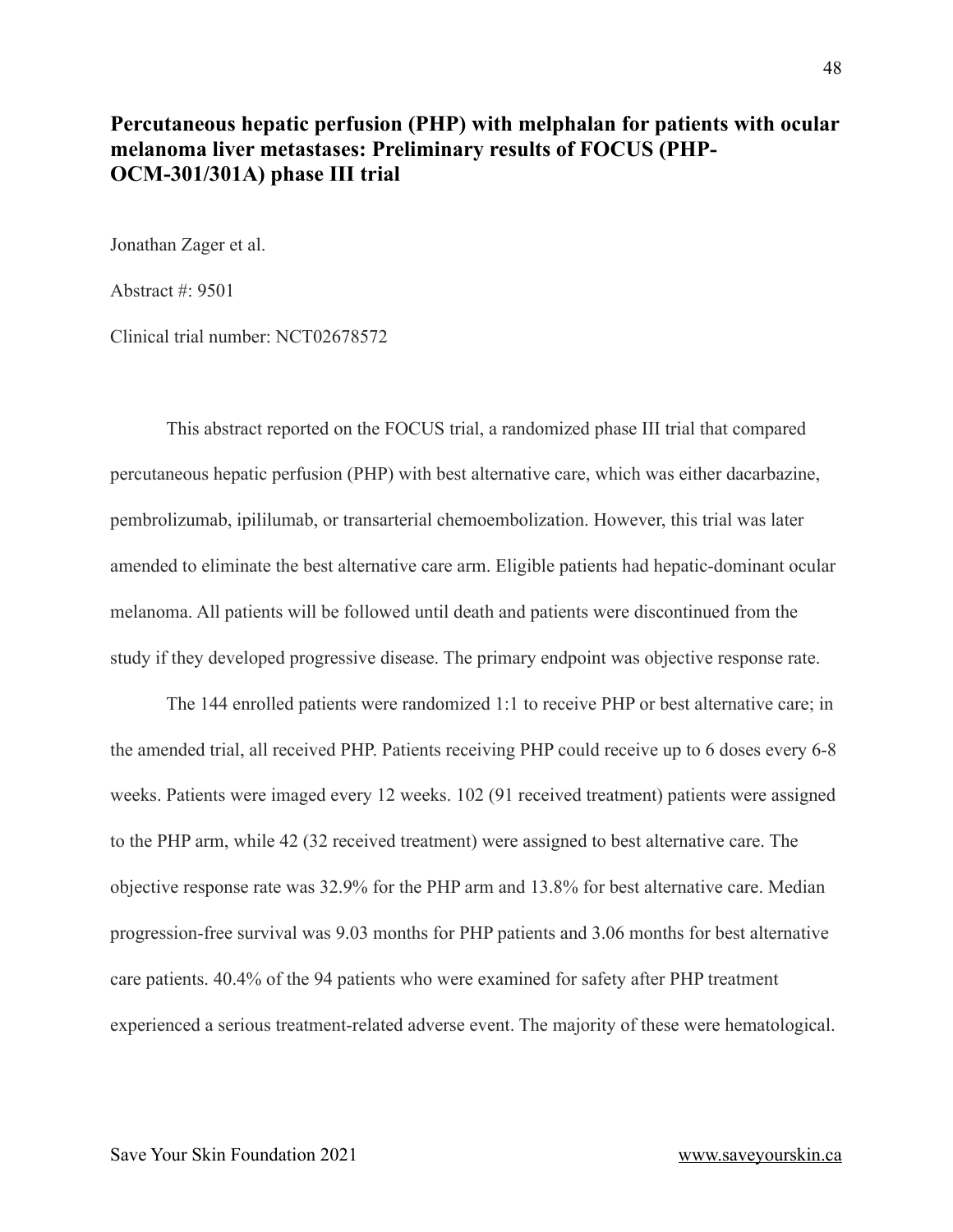Overall, this preliminary data suggests that PHP demonstrates a superior objective response rate and prolonged progression-free survival relative to best alternative care in patients with hepatic metastases from uveal melanoma.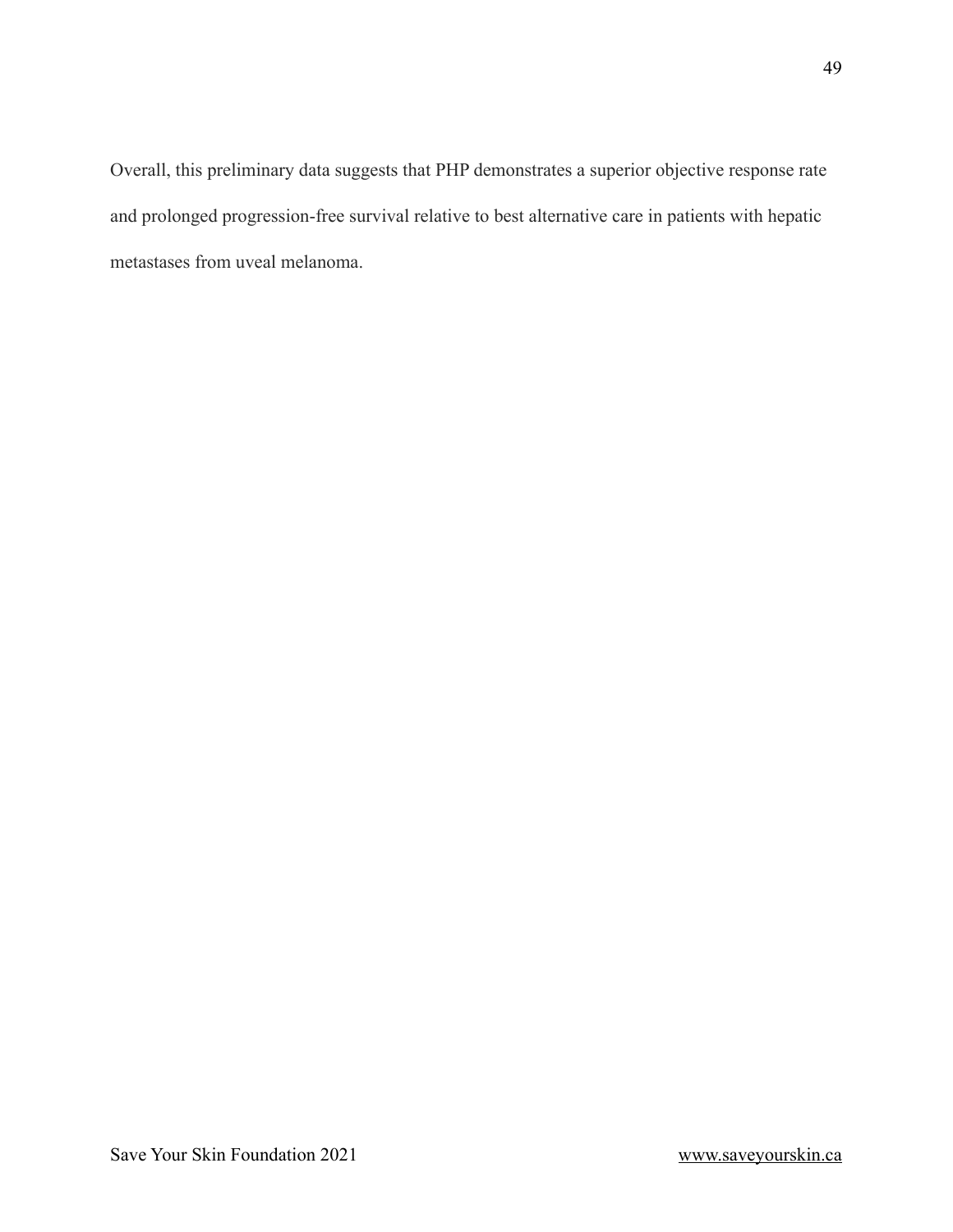# <span id="page-49-0"></span>**Mucosal Melanoma**

#### <span id="page-49-1"></span>**Combination Approaches in Advanced Mucosal Melanoma**

In this talk, Alex Shoushtari (MD, Memorial Sloan Kettering Cancer Center) discussed the treatment of advanced mucosal melanoma with combination therapies. As Shoushtari notes, mucosal melanomas are genomically distinct, meaning that there is a higher rate of structural genomic alterations, such as deletions and amplifications, relative to cutaneous melanoma. Mucosal melanoma also has fewer MAP kinase drivers, BRAF V600 mutations, and mutations relative to cutaneous melanoma. Furthermore, mucosal melanomas have a higher rate of distant metastasis, increasing the need for metastatic recurrence and death. Therefore, mucosal melanoma is an area of high unmet need.

While not to the same extent as cutaneous melanomas, mucosal melanomas are reactive to immune checkpoint inhibitors. Shoushtari cites two Chinese studies as examples, Sheng et al. and Yan et al.. Sheng et al. (2019) saw a 48% response rate with the combination of VEGF receptor blockade and PD1 blockade + axtinib + toripalimab in the frontline setting. Yan et al. (2021) demonstrated that combining the VEGF inhibitor bevacizumab with carboplatin + paclitaxel as a frontline treatment improved progression-free survival. These successes beg the question of whether PD1 and VEGF therapy for mucosal melanoma is a reproducible and sustainable option.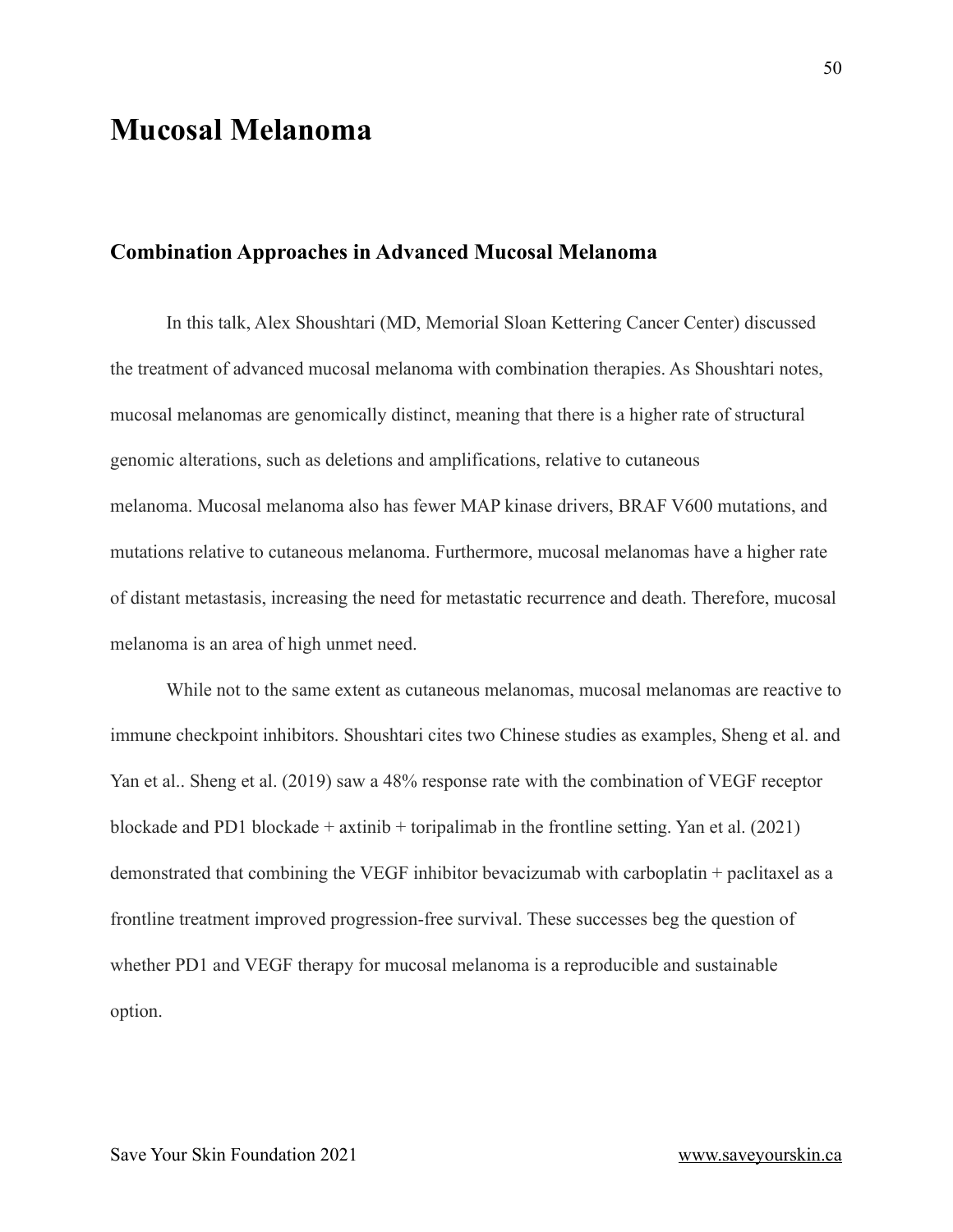

Content of this presentation is the property of the author, licensed by ASCO. Permission required for reuse.

Sheng et al., 2019 and Yan et al., 2021, quoted by Shoushtari 2021

<span id="page-50-1"></span>Slide taken from presentation

Shoushtari then moved to abstract #9511 (Si et al., 2021), a phase II study of atezolizumab (PD-L1 inhibitor) + bevacizumab (VEGF inhibitor) in patients with locally advanced,unresectable, or metastatic mucosal melanoma.<sup>[7](#page-50-0)</sup> There was an objective response rate of 36% (partial responses), though Shoushtari notes that there was also a relatively low number of metastatic disease sites in this cohort. The safety profile was also reasonably strong for PD1 therapy. The results of this study demonstrate that VEGF is promising as a treatment for mucosal melanoma.

<span id="page-50-0"></span>For more information on this abstract, see page 32 of this report. [7](#page-50-1)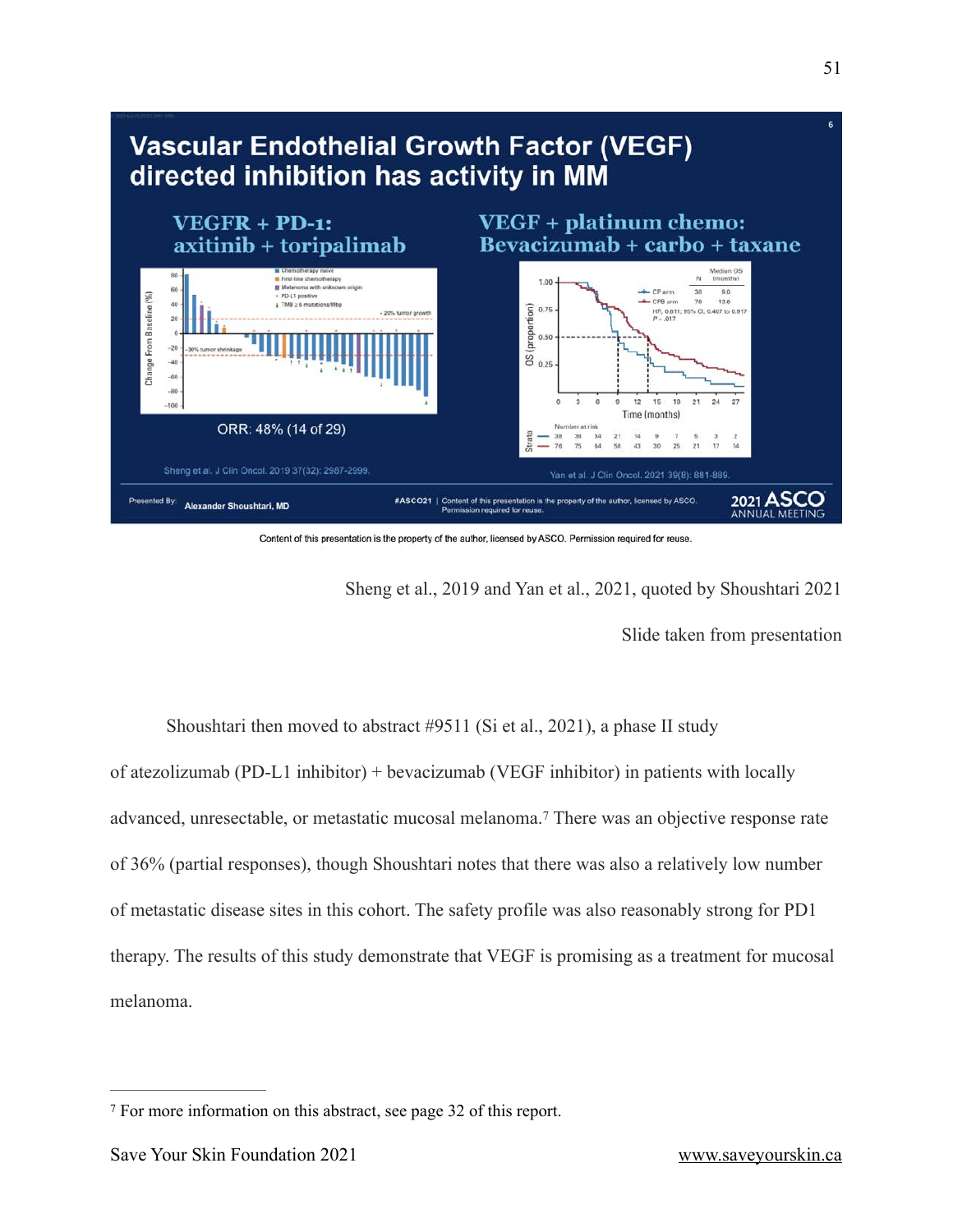<span id="page-51-2"></span>In abstract #9512, which Shoushtari discussed next, Cui et al. (2021) ran a phase II study of axitinib (VEGF receptor inhibitor) and toripalimab (PD1 inhibitor) as a neoadjuvant therapyfor mucosal melanoma.<sup>[8](#page-51-1)</sup> In the 14 participants they were able to collect data from, there was a 30% pathologic response rate after the median follow-up of one year. There is also promising activity in this study regarding regression-free survival, though it is too preliminary for data collection. CD3 and PD-L1 status were not associated with responses, however, response was positively impacted by CD3 and CD8 infiltration by lymphocytes. Overall, this study demonstrates that there is a subset of mucosal melanomas which have a pathologic response to neoadjuvant treatment.

While both of the aforementioned studies need more verification of their results from larger trials, Shoushtari suggests that these results offer good benchmark data for testing new approaches for mucosal melanoma. Shoushtari is optimistic about the future for this population.

#### <span id="page-51-0"></span>**A phase 2 clinical trial of neoadjuvant anti-PD-1 ab (toripalimab) plus axitinib in resectable mucosal melanoma**

Chuanliang Cui et al.

Abstract #: 9512

Clinical trial number: NCT04180995

<span id="page-51-1"></span><sup>&</sup>lt;sup>[8](#page-51-2)</sup> For more information on this abstract, see page 52 of this report.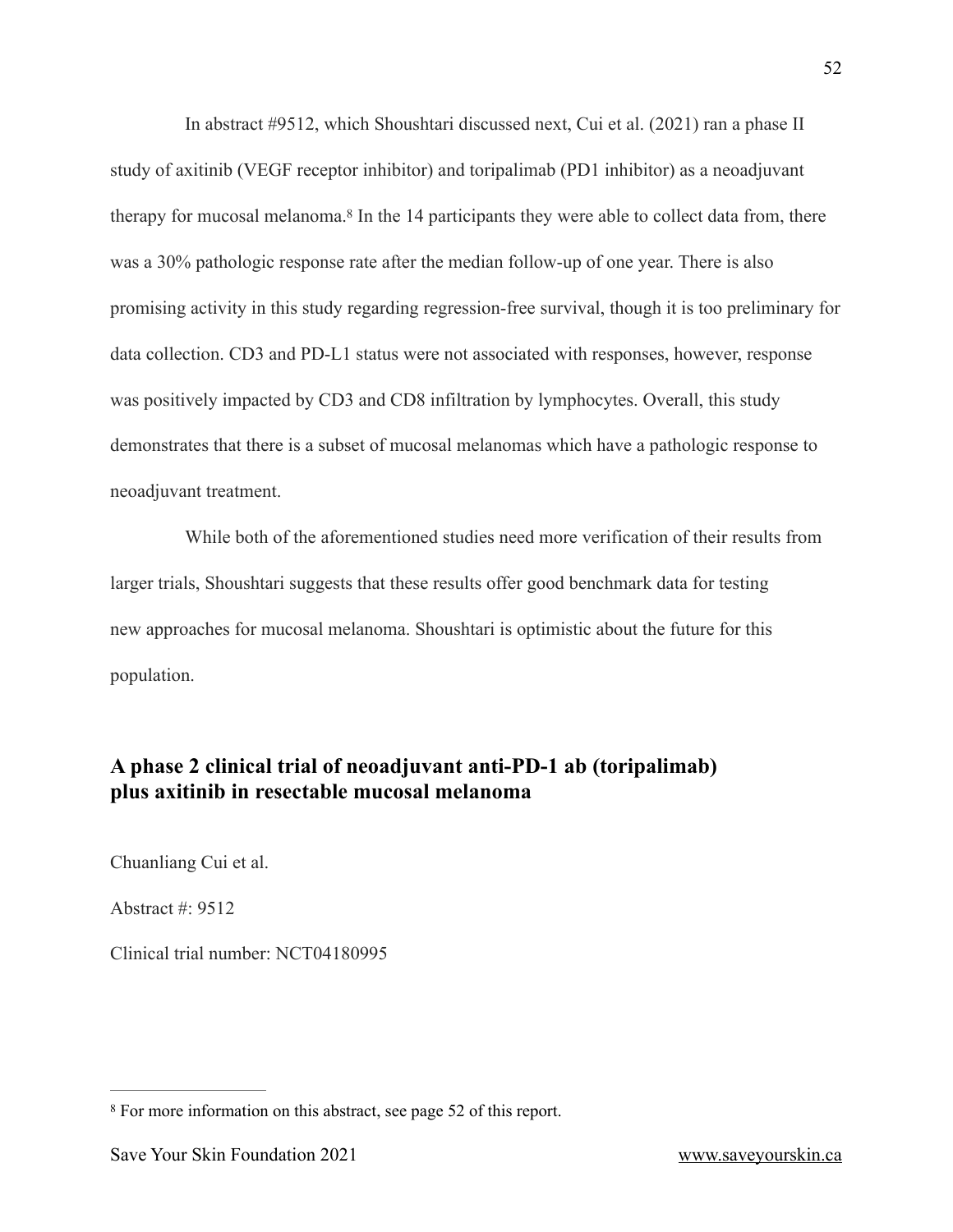This study was a single-arm phase II trial of toripalimab + axtinib for resectable mucosal melanoma in the neoadjuvant setting. Patients with unknown primary or ocular melanoma, previous use of anti-PD-1 ab, or distant metastatic disease. The primary endpoint was pathologic response rate, with a secondary endpoint of recurrence-free survival. Patients were given neoadjuvant toripalimab (3mg/kg) + axitinib (5mg) for 8 weeks, then surgery, followed by adjuvant toripalimab (3mg/kg) after surgery for up to 52 weeks.

21 patients were enrolled in this study. At the median follow-up time of 59 weeks, 28.6% of participants saw pathologic response. Of the patients who had surgery, 61.5% demonstrated notable tumour-infiltrating lymphocyte (TIL) infiltration. Recurrence-free survival lasted at least 58 weeks. This study demonstrates that neoadjuvant toripalimab + axitinib has shown hopeful results in generating pathologic responses and good tolerance in patients with resectable mucosal melanoma.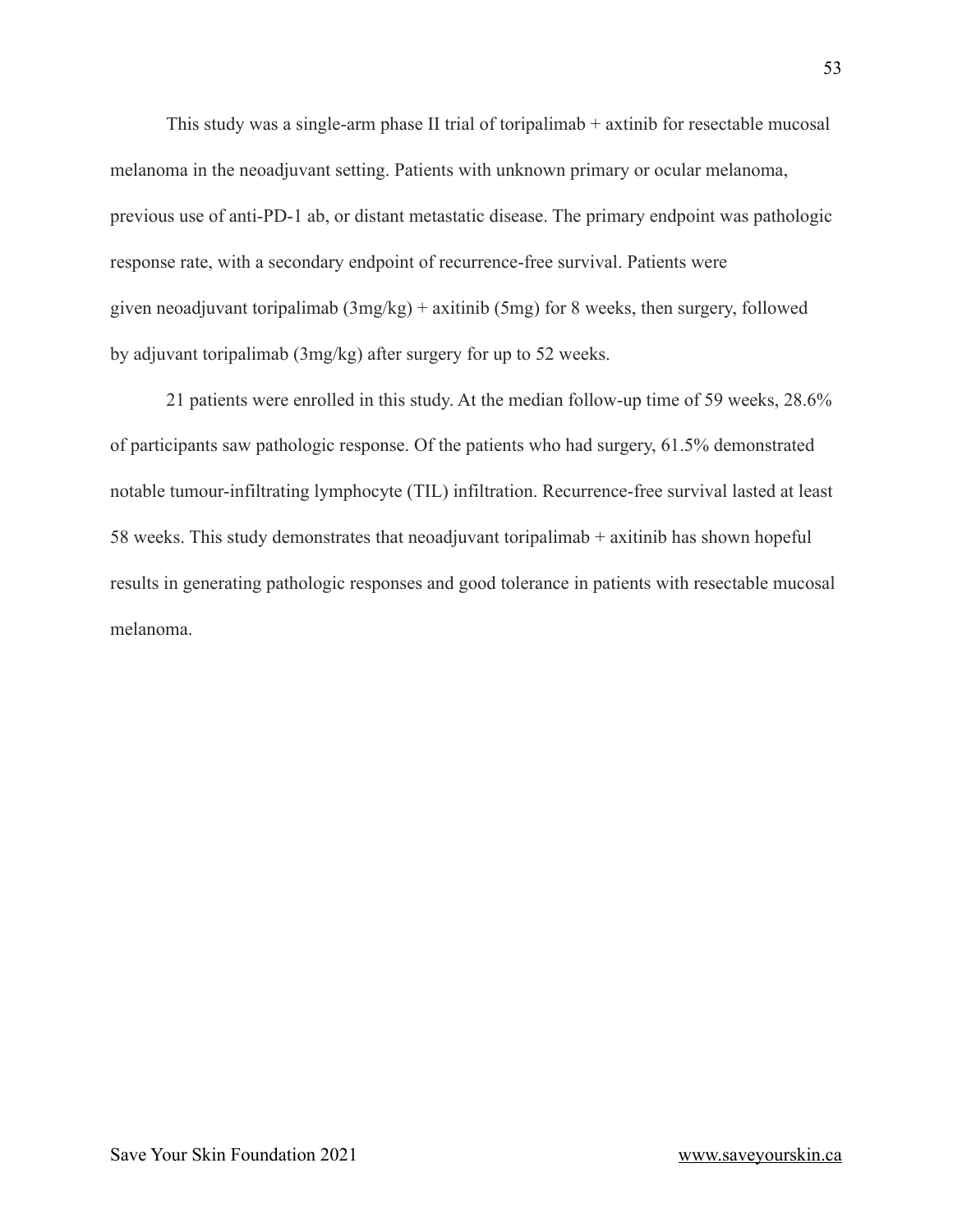# <span id="page-53-0"></span>**Non-Melanoma Skin Cancer**

<span id="page-53-1"></span>**Checkpoint inhibition in immunosuppressed or immunocompromised patients with advanced cutaneous squamous cell carcinoma (CSCC): Data from prospective CemiplimAb-rwlc Survivorship and Epidemiology (C.A.S.E.) study**

Guilherme Rabinowits et al.

Abstract #: 9547

Clinical trial number: NCT03836105

This trial tested the efficacy and safety of immune checkpoint inhibitors for patients with advanced cutaneous squamous cell carcinoma (CSCC) who are also immunocompromised or immunosuppressed, a population that is often excluded from clinical studies. The C.A.S.E. study evaluated safety, effectiveness, survivorship, and quality of life for patients with CSCC who were treated with 350mg of cemiplimab intravenously every three weeks. Causes for immunosuppression among this group were varied.

Among the 19 patients who enrolled in the C.A.S.E. study before receiving a third dose of cemiphlimab, the objective response rate was 47% and there were treatment-related adverse events in 23% of patients. These results suggest that the effectiveness, safety, and tolerability of cemiplimab for immunosuppressed or immunocompromised patients with advanced cutaneous squamous cell carcinoma is consistent with data from clinical trials that excluded immunocompromised patients.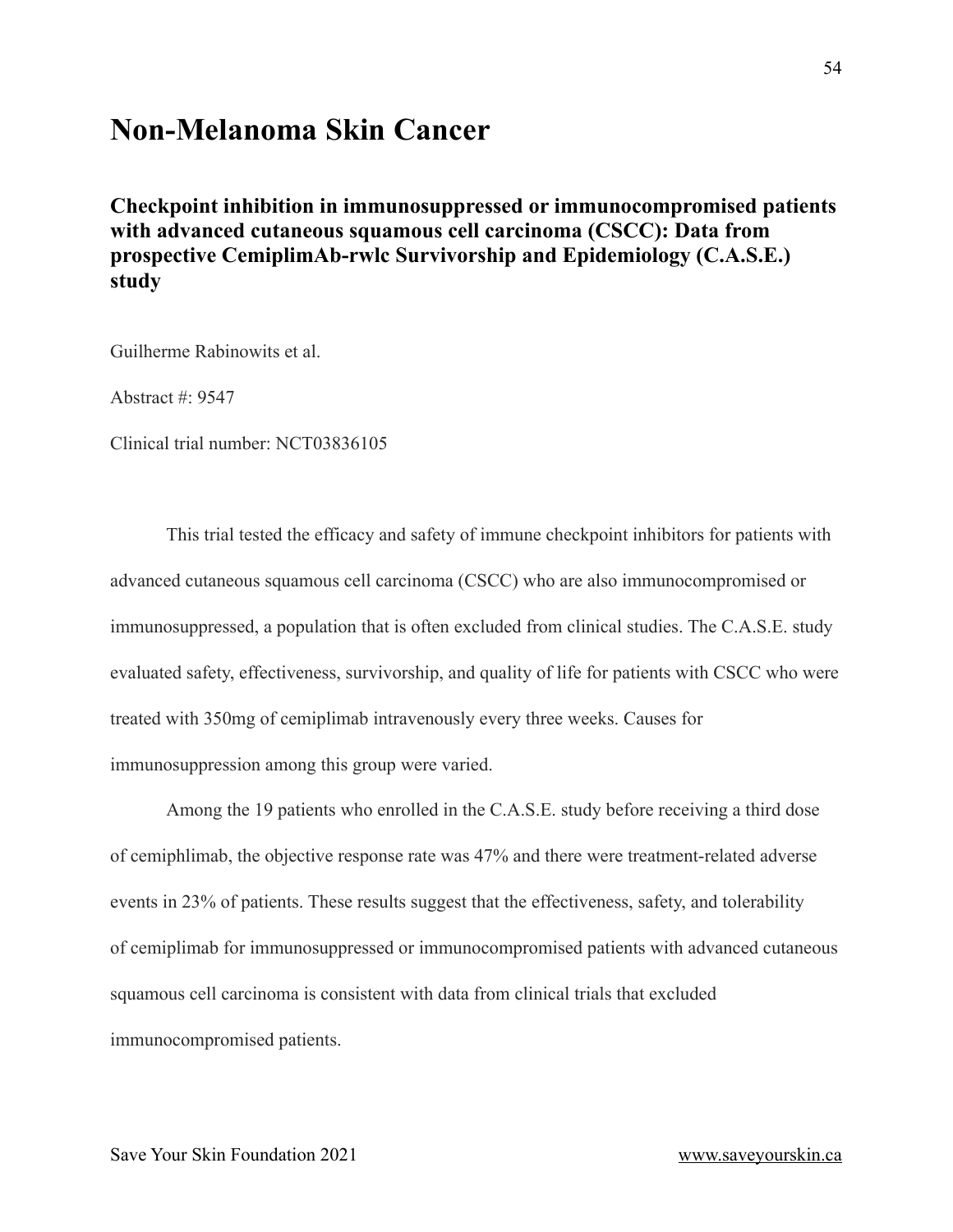#### <span id="page-54-0"></span>**A phase Ib clinical trial of neoadjuvant OrienX010, an oncolytic virus, in combination with toripalimab in patients with resectable stage IIIb to stage IVM1a acral melanoma**

Xuan Wang et al.

Abstract  $\#$  9570

Clinical trial number: NCT04197882

This clinical trial evaluated the use of OrienX010, a granulocyte-macrophage colonystimulating factor that expresses the herpes simplex type-1 virus oncolytic virus, in combination with checkpoint inhibitors in acral melanoma. This phase Ib neoadjuvant trial combined  $OrienX010 + toripalimab$  (anti-PD-1 monoclonal antibody) for patients with resectable stage IIIB-IVM1a acral melanoma. The primary endpoints of this study were radiographic response rate and pathological response rate, with secondary endpoints of safety and 1- and 2- year recurrence-free survival.

The results of this study demonstrated 33% radiographic responses and 81% pathologic responses in patients with resected metastases. After the median follow-up of 8.9 months, 0% of patients who underwent resection have recurred. Only 10% of patients experienced a grade 3-4 treatment-related adverse event. Therefore, this combination of OrienX010

+ toripalimab produced a significant pathologic response rate and was well-tolerated by patients with resectable stage IIIB-IVM1a acral melanoma. Recurrence-free survival evaluation for this trial is ongoing.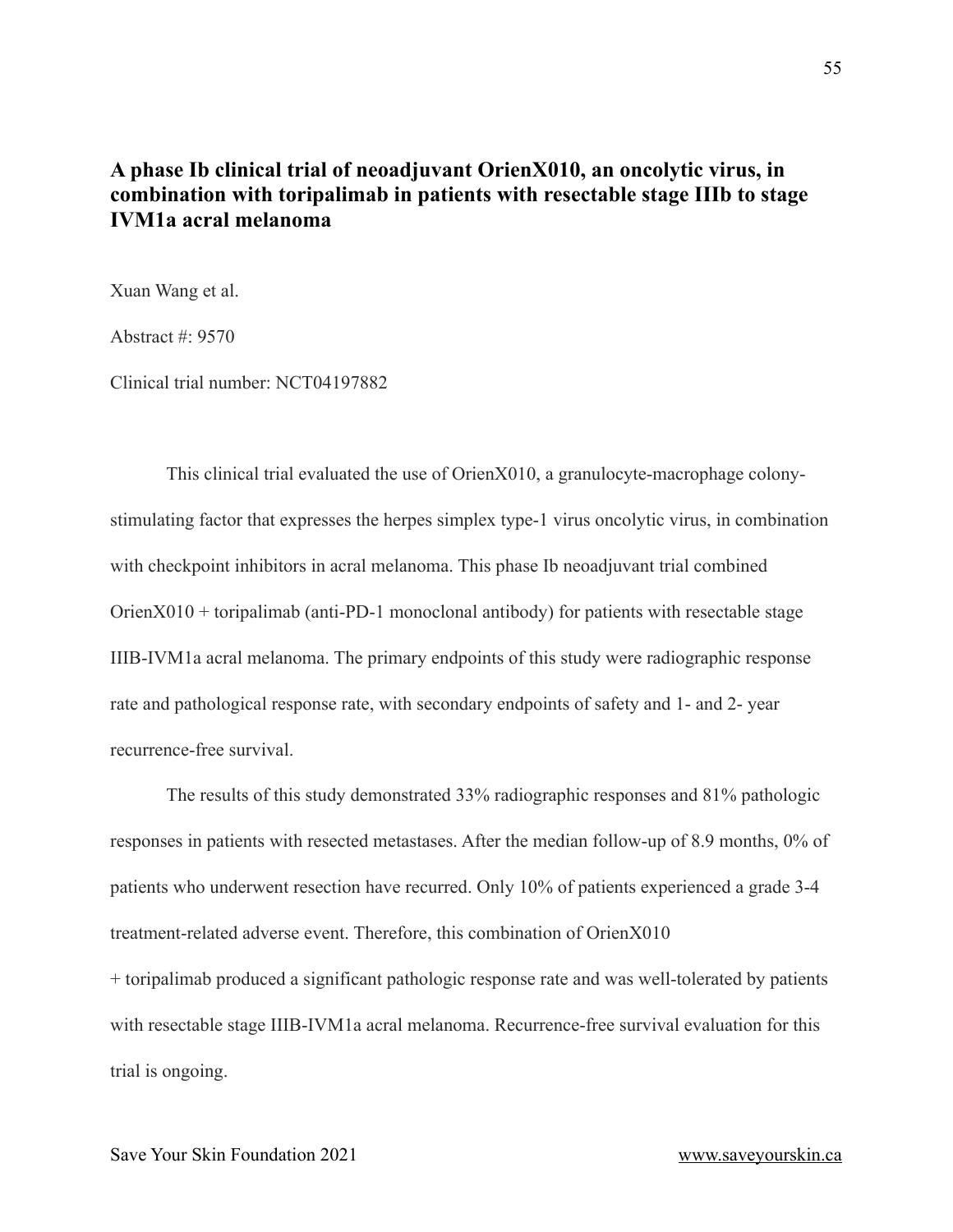#### <span id="page-55-0"></span>**Apatinib in combination with camrelizumab, a humanized immunoglobulin G4 monoclonal antibody against programmed cell death-1, in patients with metastatic acral melanoma**

Xuan Wang et al.

Abstract #: 9539

Clinical trial number: NCT03955354

This single-centre trial evaluated the efficacy and safety of camrelizumab + apatinib in treatment-naïve advanced acral melanoma patients. Patients received 200mg of camrelizumab intravenously every two weeks alongside 250mg of apatinib orally once per day. The primary endpoint was objective response rate and the secondary endpoints were recurrence-free survival and safety.

Of the 27 patients who could be evaluated as of January 2021, 63% experienced tumour shrinkage, the disease control rate was 77.8%, and the objective response rate was 22.2%. Within the median follow-up of 8.3 months, progression-free survival was 8 months and the one-year durable response rate was 83.3%. 96.7% of patients experienced treatment-related adverse events, with 33.3% of these falling into grades 3-4. None of these adverse events were unexpected, nor did they cause any dose limitation. Given this data, the combination of camrelizumab + apatinib shows promising antitumour activity and progressionfree survival rates, while being tolerable, in patients with treatment-naïve metastatic acral melanoma.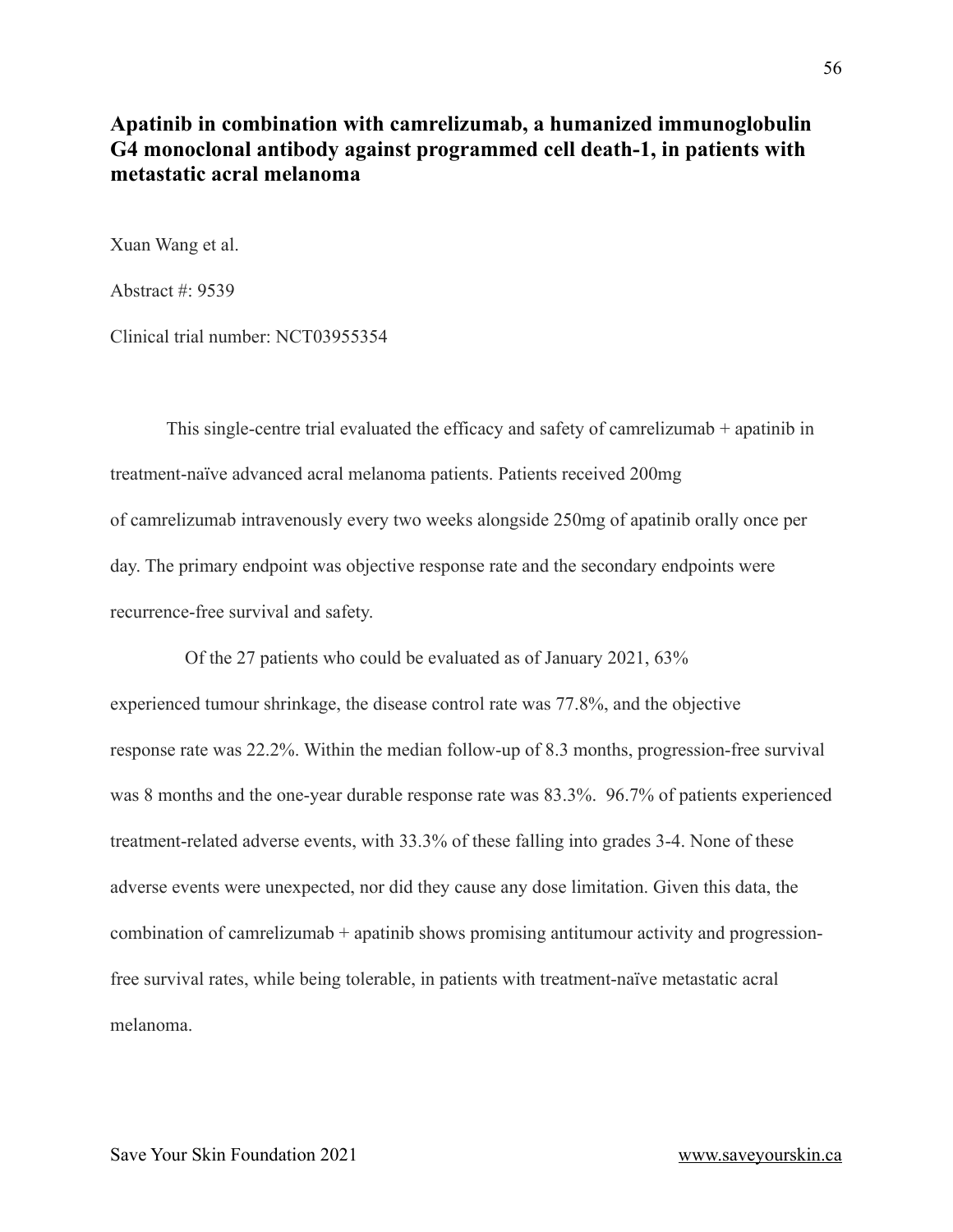# <span id="page-56-0"></span>**Clinical Trials**

### <span id="page-56-1"></span>**The Role of the FDA in Making Clinical Trials More Efficient, Accessible, and Equitable**

The goal of this session was to open discussion about how the FDA can make clinical trials as efficient, accessible, and equitable as possible for all cancer patients, including perspectives on what we have learned from the COVID-19 pandemic and what we might be able to look forward to as life returns to normal. The speaker was Dr Lola Fashoyin-Aje (MD, MPH) who is a medical oncologist at the US Food and Drug Administration (FDA). She discussed the role of the FDA in promoting equity and access in drug development. These tactics include the identification of demographic subgroups and broadening eligibility requirements. Other goals include increased efficiencies in generating data to inform the safe usage of these treatments while reducing the burden to patients.

The primary interest of the FDA, Fashoyin-Aje states, is to ensure that approved drugs are as safe as possible for the intended population, therefore it is important to have data from clinical trials that reflects this population. To this end, the Oncologists Center of Excellence at the FDA provide the opportunity to participate in clinical trials to historically underrepresented groups. Fashoyin-Aje reminds us that clinical trials are also subject to the societal challenges that contribute to inequity in clinical research, which highlights the importance of conducting and designing clinical trials that are focused on equitable access.

One barrier to clinical trial access that the FDA is attempting to mitigate is eligibility criteria, which Fashoyin-Aje argues is not adequately adaptive to new clinical settings and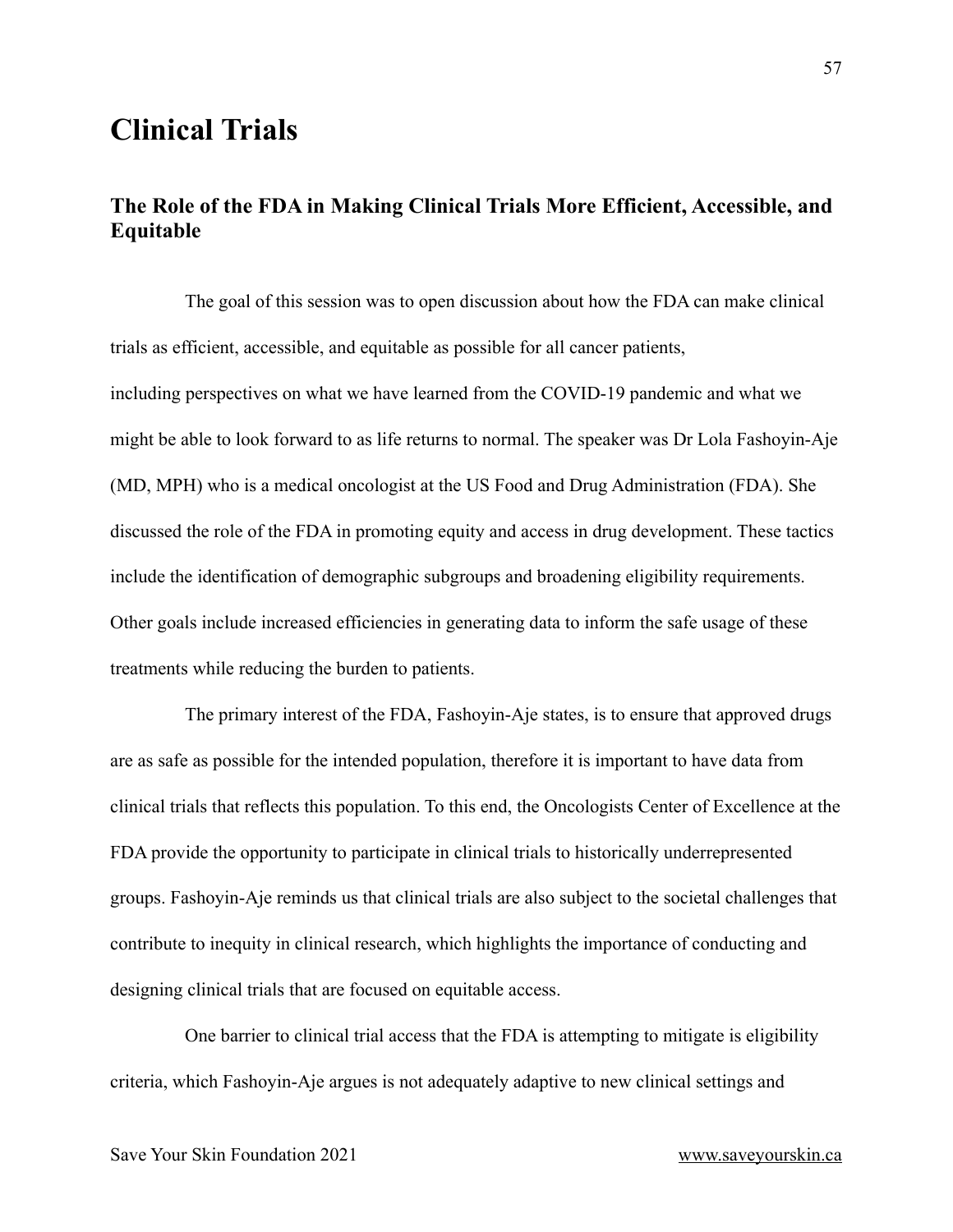continues to be overly restrictive. These restrictions make the study population overly homogeneous, limiting the viability of the response for a larger population. While broadening acceptance criteria improves the generalization of drugs for a larger population, it can also help identify which drugs are not effective for a broader population and can lead to faster accrual. However, broadening trial populations can lead to additional difficulty in interpreting trial data and the need for increased safety monitoring, a burden for trial participants. Therefore, following in the footsteps of ASCO and Friends of Cancer, the FDA has outlined some recommendations to adapt eligibility requirements based on the care setting. Part of this project has included gathering experts across disease indications in order to assess existing eligibility criteria practices, to identify what is imperative to trials that support regulatory action, and when certain criterions are appropriate in different situations. The goal is to streamline and generalize eligibility criterions while making them flexible enough to be adjustable for each trial, including disease-specific barriers.

Fashoyin-Aje went on to describe innovations in trial designs that are aiming to improve efficacy in cancer therapy development. One example is platform trials, which simultaneously study multiple drugs using a single-trial design and protocol and use a common control pool which limits the need for large patient populations across multiple trials. Another option being pursued by the FDA is enrolling cohorts with less intensive criteria alongside a primary cohort who were selected with more restrictive criteria. This allows for data collection for the standard, more homogeneous, population while also being able to study the drug in populations with more comorbidities. A final option that Fashoyin-Aje pointed to is the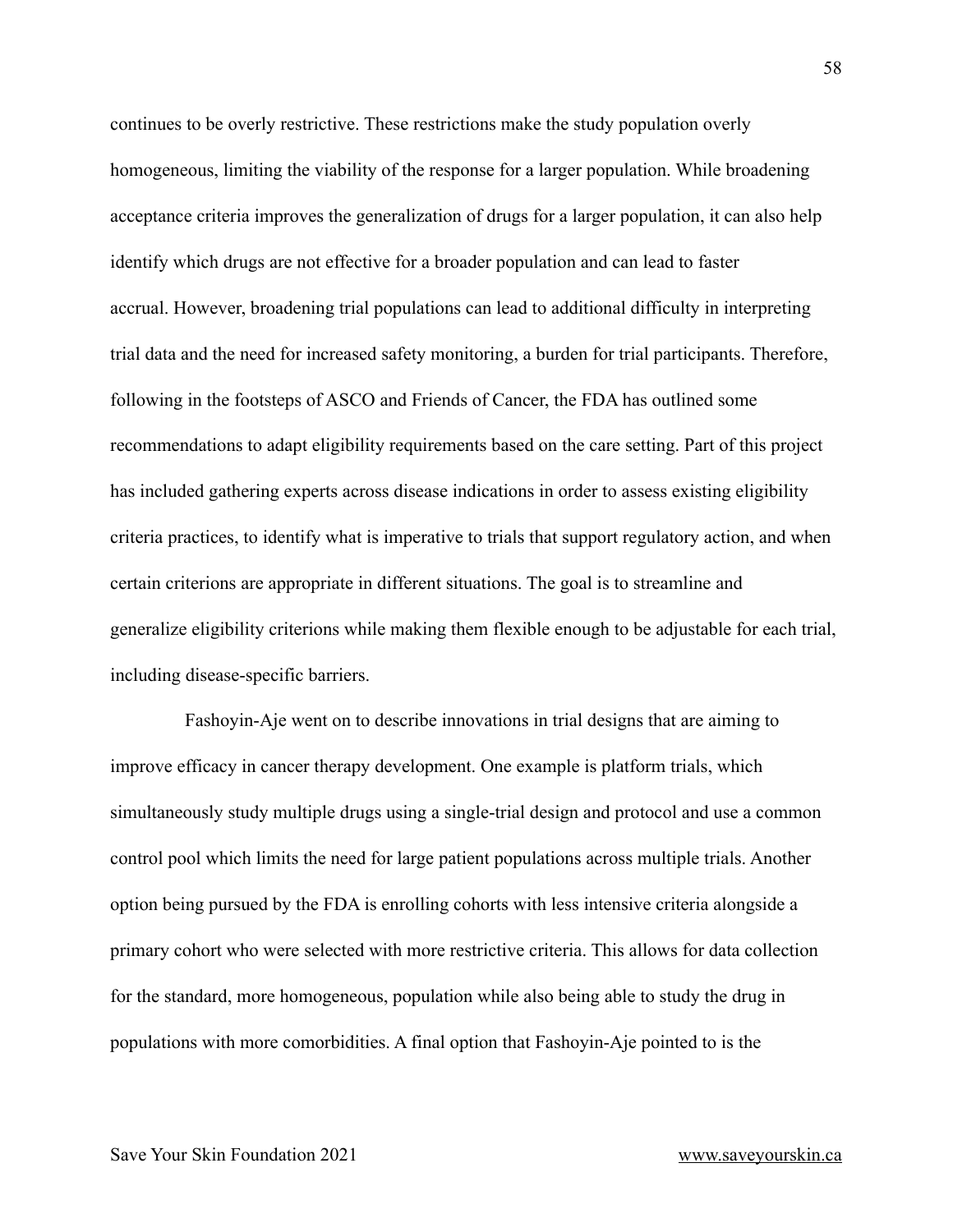broadening of eligibility criteria of a trial as it continues, allowing for data regarding a greater variety of patient populations.

An ongoing issue that Fashoyin-Aje points to, which needs to be addressed in future clinical trial models, is the need to geographically expand trials outside of university cancer centres to be more accessible for patients in rural areas and to alleviate the financial burden of travelling for care. At the very least, certain trial-related activities could be undertaken at a greater variety of sites to increase patient convenience.

In closing, Fashoyin-Aje highlighted some ongoing issues surrounding care access for underserved populations. The COVID-19 pandemic made it clear that one of these issues is having access to adequate technology for telehealth appointments. This technology issue applies to both individuals and care cancers in underserved areas, which may not have the resources or infrastructure to be involved in clinical trials. Alongside the reconsideration of eligibility criteria, addressing these issues could go a long way in the equitable distribution of care to underserved populations.

#### <span id="page-58-0"></span>**Improved Access to Trials: Lessons Learned from COVID-19**

In "Improved Access to Trials: Lessons Learned from COVID-19" Grzegorz Nowakowski (MD, Mayo Clinic, Rochester) offered perspective on what lessons have been learned about clinical trial procedures during the COVID-19 pandemic and how these lessons offer the potential for changes in efficiency. Nowakowski began by noting that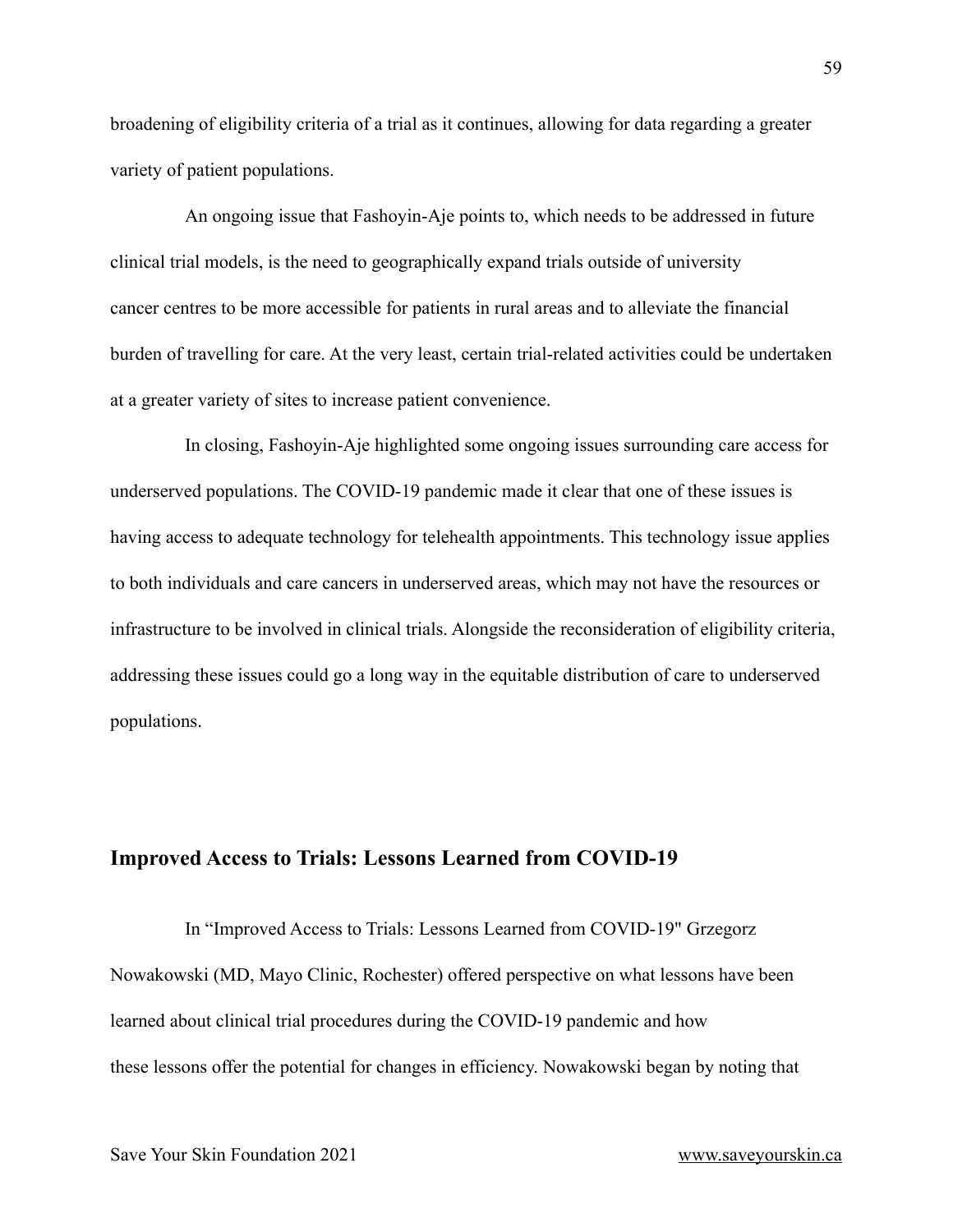COVID-19 caused several disruptions in clinical trial procedures, such as a strain on resources, interruption of the supply chain, workforce strain, the need for personal protective equipment, and how to deliver care while adhering to social distancing guidelines. Nowakowski argues that in times of crisis, we often come to ask ourselves fundamental questions, in this case, whether clinical trials are essential at this time. Given the stress on the medical system during COVID, Nowakowski suggests that there is an argument to have halted clinical trials in order to preserve the currently limited resources. However, there is still the eternal argument that whenever the resources are available, the potential benefits of clinical trials to patients makes them a valuable exercise. Nowakowski returned to this question later in his talk, suggesting that the determinations of what is essential to trials that have been made during the pandemic should be considered in a broader context, to reassess whether the restrictions placed on clinical trials in normal circumstances are actually essential. Nowakowski also notes that there is a long-term cost of not continuing to develop therapies for the period of the pandemic.

Nowakowski turns to a series of reports on the effects of COVID-19 on clinical trial activation and accrual, which generally source their data from a combination of publicly available information and patient and site surveys (Upadhaya et al., 2020; below). These reports demonstrate that, in both the United States and Europe, accrual to clinical trials significantly slowed during the pandemic, with criteria surrounding the feasibility of the trial, patient care needs, and importance of the trials; therefore, the trials that were deemed the most pragmatic had the advantage during this time. Further, trials have been suspended by sponsors given the restrictions on trial delivery during the pandemic.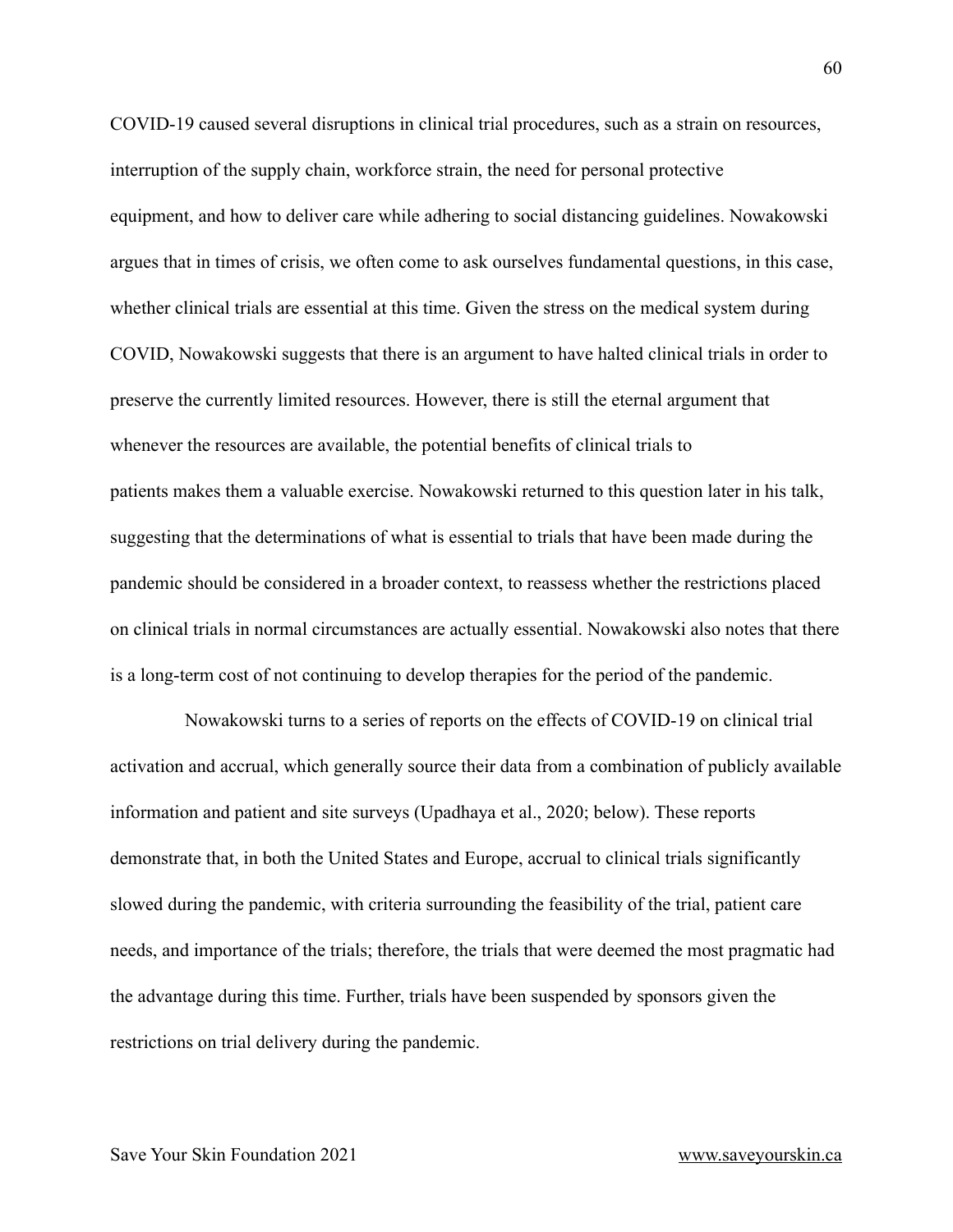



Content of this presentation is the property of the author, licensed by ASCO. Permission required for reuse.

Upadhaya et al., 2020, quoted by Nowakowsko 2021

Slide taken from presentation

Like Fashoyin-Aje, Nowakowski noted the publishing of safety guidelines for delivering care during COVID, such as that released by the FDA. According to these guidelines, many sites switched to telehealth, reviewed their existing systems, and enlisted more local sites for patient monitoring (Food and Drug Administration, 2020 and European Medicines Agency, 2020; below). Of the reports Nowakowski is citing, over 50% of the programs reported prioritization of enrolment in certain clinical trials are based on safety, disease severity, and patient needs. Nowakowski hopes that continuing to focus on these factors will help to negate some of the inessential obstacles that have historically restricted access to trials. Additionally, there is concern that trials may become less popular if some of the more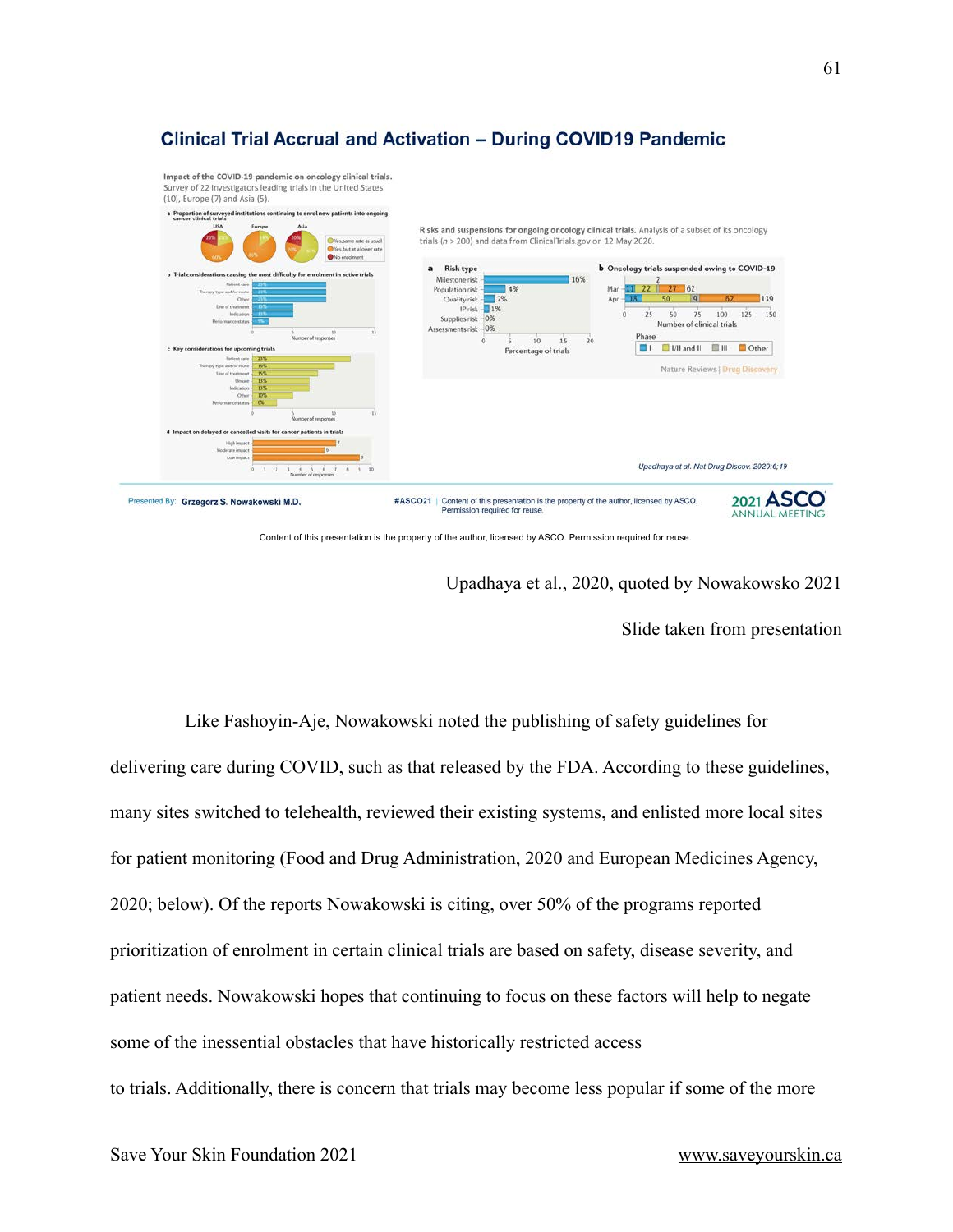restrictive aspects of pre-COVID trial recommendations are reintroduced, such as the ability to have certain tests performed locally. Overall, a decentralization of clinical trials, meaning that tests that can be performed locally are being implemented, would make clinical trials feasible for more patients.

| <b>Regulatory Guidance</b>                                                                                                                                                                                                                                                                                                                                                 | EUROPEAN MEDICINES AGENCY<br><b>SCIENCE</b><br>MIDICINIS                                                                                                                                                                                                                                                                                                                                                                                                                                                                                                                                                                                                                                                                       |  |  |
|----------------------------------------------------------------------------------------------------------------------------------------------------------------------------------------------------------------------------------------------------------------------------------------------------------------------------------------------------------------------------|--------------------------------------------------------------------------------------------------------------------------------------------------------------------------------------------------------------------------------------------------------------------------------------------------------------------------------------------------------------------------------------------------------------------------------------------------------------------------------------------------------------------------------------------------------------------------------------------------------------------------------------------------------------------------------------------------------------------------------|--|--|
| GUIDANCE DOCUMENT                                                                                                                                                                                                                                                                                                                                                          | 25 March 2020<br>0505/02331/AM<br>mittee for Human Medicinal Products (CHMP)<br>Points to consider on implications of Coronavirus disease<br>(COVID-19) on methodological aspects of ongoing clinical<br>trials<br>Draft<br>(25 March 2020, consultation closed 25 April 2020)<br>• Acknowledges impact of pandemic on trial participants<br>and impact of measures taken on methodological aspects<br>of ongoing trials<br>• Patient safety is paramount<br>Encourages to integrate ethical, medical, methodological<br>considerations, with advice from R&HA, into decision<br>making<br>• Provides major points for consideration<br>Key Considerations: safety, systematic collection of<br>relevant info, risk assessment |  |  |
| <b>FDA Guidance on Conduct of Clinical Trials</b><br>of Medical Products during COVID-19<br><b>Public Health Emergency</b><br>Guidance for Industry, Investigators, and Institutional Review Boards                                                                                                                                                                        |                                                                                                                                                                                                                                                                                                                                                                                                                                                                                                                                                                                                                                                                                                                                |  |  |
| <b>MARCH 2020</b>                                                                                                                                                                                                                                                                                                                                                          |                                                                                                                                                                                                                                                                                                                                                                                                                                                                                                                                                                                                                                                                                                                                |  |  |
| (18 March 2020, updated 16 April 2020)                                                                                                                                                                                                                                                                                                                                     |                                                                                                                                                                                                                                                                                                                                                                                                                                                                                                                                                                                                                                                                                                                                |  |  |
| Recognizes potential impact of COVID-19 on conduct<br>٠<br>of clinical trials<br>arising challenges due to pandemic measures<br>can result in difficulties meeting protocol<br>specified procedures<br>- modifications may be required<br>Outlines general considerations to assist sponsors in<br>٠<br>assuring safety, maintaining GCP, minimizing risks to<br>integrity |                                                                                                                                                                                                                                                                                                                                                                                                                                                                                                                                                                                                                                                                                                                                |  |  |
| Key Considerations: safety, documentation of<br>modifications                                                                                                                                                                                                                                                                                                              |                                                                                                                                                                                                                                                                                                                                                                                                                                                                                                                                                                                                                                                                                                                                |  |  |
| Presented By: Grzegorz S. Nowakowski M.D.<br>#ASCO21                                                                                                                                                                                                                                                                                                                       | Content of this presentation is the property of the author, licensed by ASCO.<br>Permission required for reuse.                                                                                                                                                                                                                                                                                                                                                                                                                                                                                                                                                                                                                |  |  |

Content of this presentation is the property of the author, licensed by ASCO. Permission required for reuse.

Food and Drug Administration, 2020 and European Medicines

Agency, 2020, quoted in Nowakowski 2021

Slide taken from presentation

Overall, Nowakowski believes that three overarching lessons have been learned in the

clinical trial sphere during the COVID-19 pandemic. The options that Nowakowski

outlines are 1) streamlining and standardizing the clinical trial process to reduce the burden on

patients, 2) minimizing and standardizing questions to improve consistency between research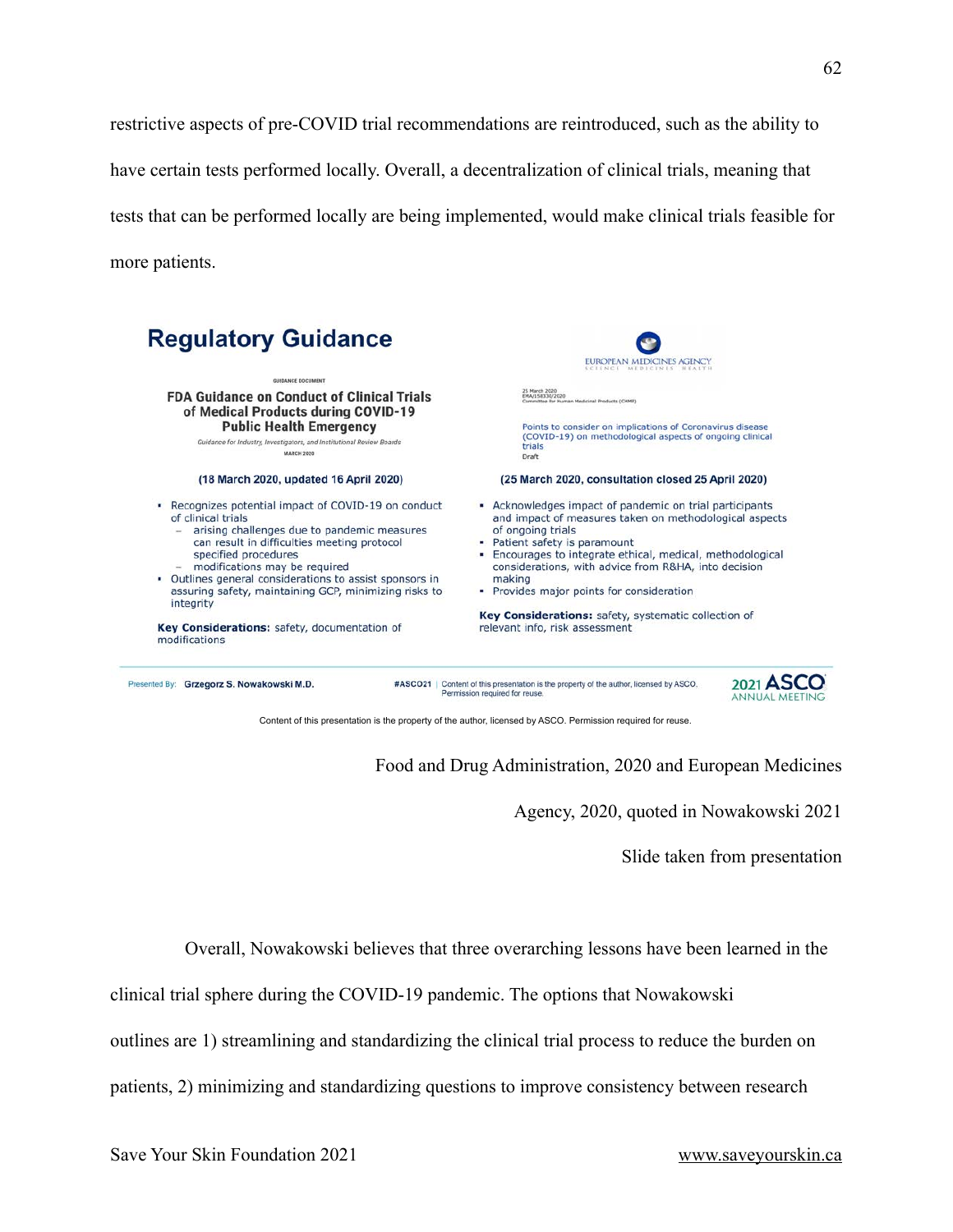sites, and 3) leveraging technology in order to improve efficiency and information exchange. These follow the specific improvements that are sought after in clinical trial assessment: improving equity, accessibility, the efficacy of clinical trials while ensuring scientific integrity and data quality, recruiting and supporting a clinical trial workforce and promoting oversight, and review of clinical trial research and conduct.

#### <span id="page-62-0"></span>**Changes in Clinical Trial Operation, Management, and Accessibility in a Post-COVID-19 World**

In this talk, Dr Connie Szczepanek (Director, Cancer Research Consortium of West Michigan, National Cancer Institute Community Oncology Research Program) also discussed the changes and disruptions in clinical research caused by the COVID-19 pandemic, and what can be learned from how the medical system has adapted over the past year. One area that has seen changes is the streamlining and standardization of clinical trials in order to reduce administrative burdens. While the negotiation of clinical trial criteria has been an ongoing issue since before the pandemic, the pandemic has added to the urgency of these concerns. Szczepanek notes that at the beginning of the pandemic (March 2020), ASCO conducted an early impact survey regarding clinical trial interruptions due to COVID-19 in both academic and community centres. The most frequently reported changes were the movement to a telehealth model, including remote consent, the shipment of medication to patients' homes, the limitation of ancillary services (surgery, labs, cardiology, radiology), and the need to have lab and clinical assessments closer to home.

In terms of clinical trials, staff were having difficulty maintaining consistency in trial procedures, which resulted in the postponement of studies, declining enrolments, and pauses in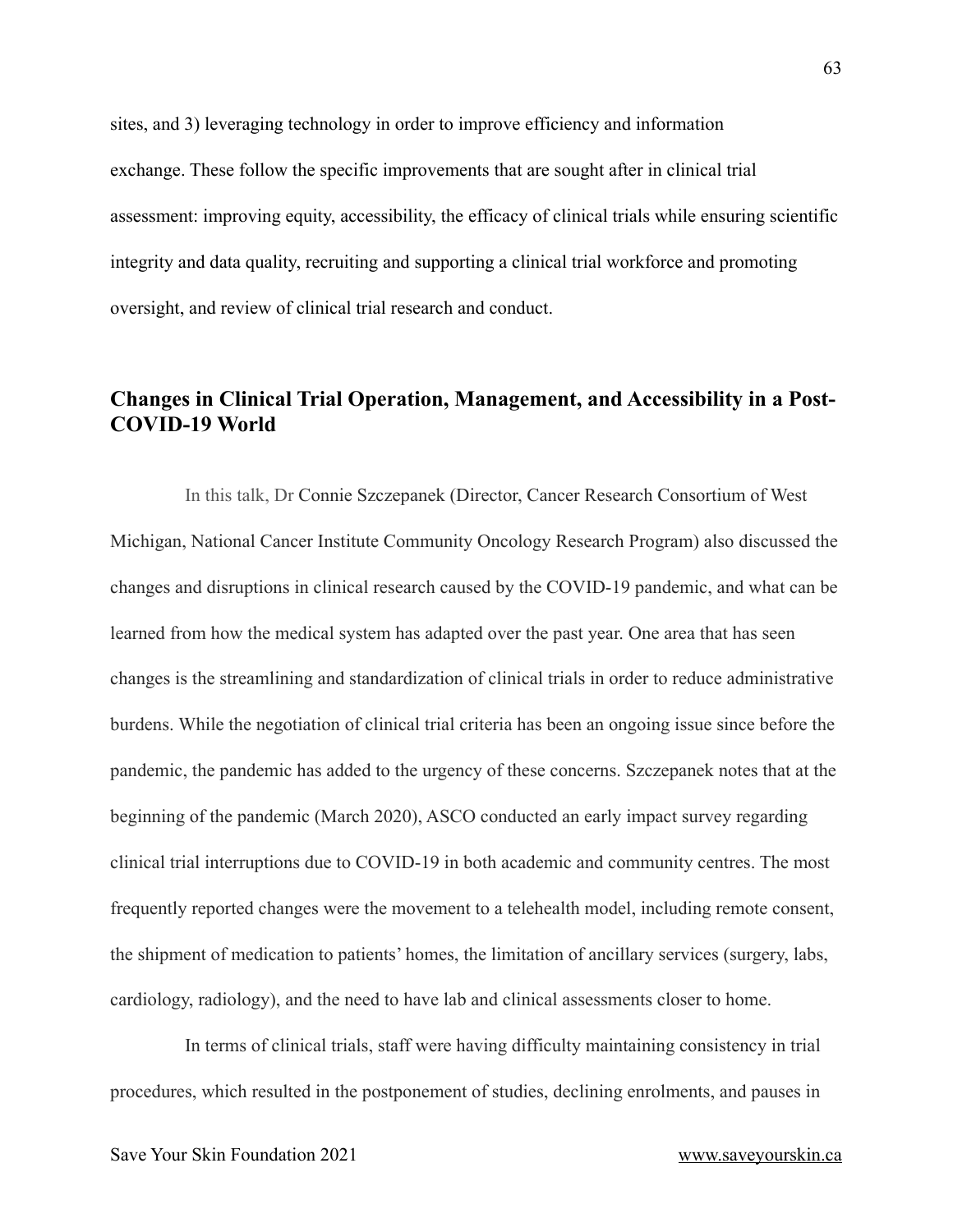studies. There was also a decrease in efficiency due to the need to physically distance and limit patient contact. In response, multiple government bodies stepped in to provide recommendations on policy and operational strategies for the pandemic and beyond. These pointers aimed to improve equity and accessibility for patients, enhance the efficiency of clinical trials, and protect scientific integrity and data quality.

One of the of the ways in which these recommendations are being acted upon is increased bringing of trials to patients, which means increased remote follow-ups, data collection, labs, and testing, and remote consenting measures. These changes made trials more convenient for the patient, improved access, and improved efficiency. Szczepanek hopes that these changes will be permanent. The implementation of remote consent has been considered with the needs of individual patients (and their comfort levels with technology) in mind.

Unsurprisingly, there have been many rapid changes in the clinical research workforce, which can make it difficult to identify reliable processes. However, some innovations catalysed by the pandemic might stay in operation. Some of these may be new technologies introduced during the pandemic, such as the new methods of collecting data, screening patients, and having follow-up appointments. Even though in-person visits are beginning to resume, Szczepanek anticipates that some of the virtual tools will be kept moving forward, though she notes that this has the potential for doctors to miss subtle or non-verbal cues from patients and might increase fragmentation between teams. Szczepanek also notes that remote work has increased among medical professionals, which, while being more cost-effective, safer, and convenient for staff, may risk a loss of coverage and experiential learning. This is especially true for clinical trials, which are customized based on the patient need, site, and

Save Your Skin Foundation 2021 [www.saveyourskin.ca](http://www.saveyourskin.ca)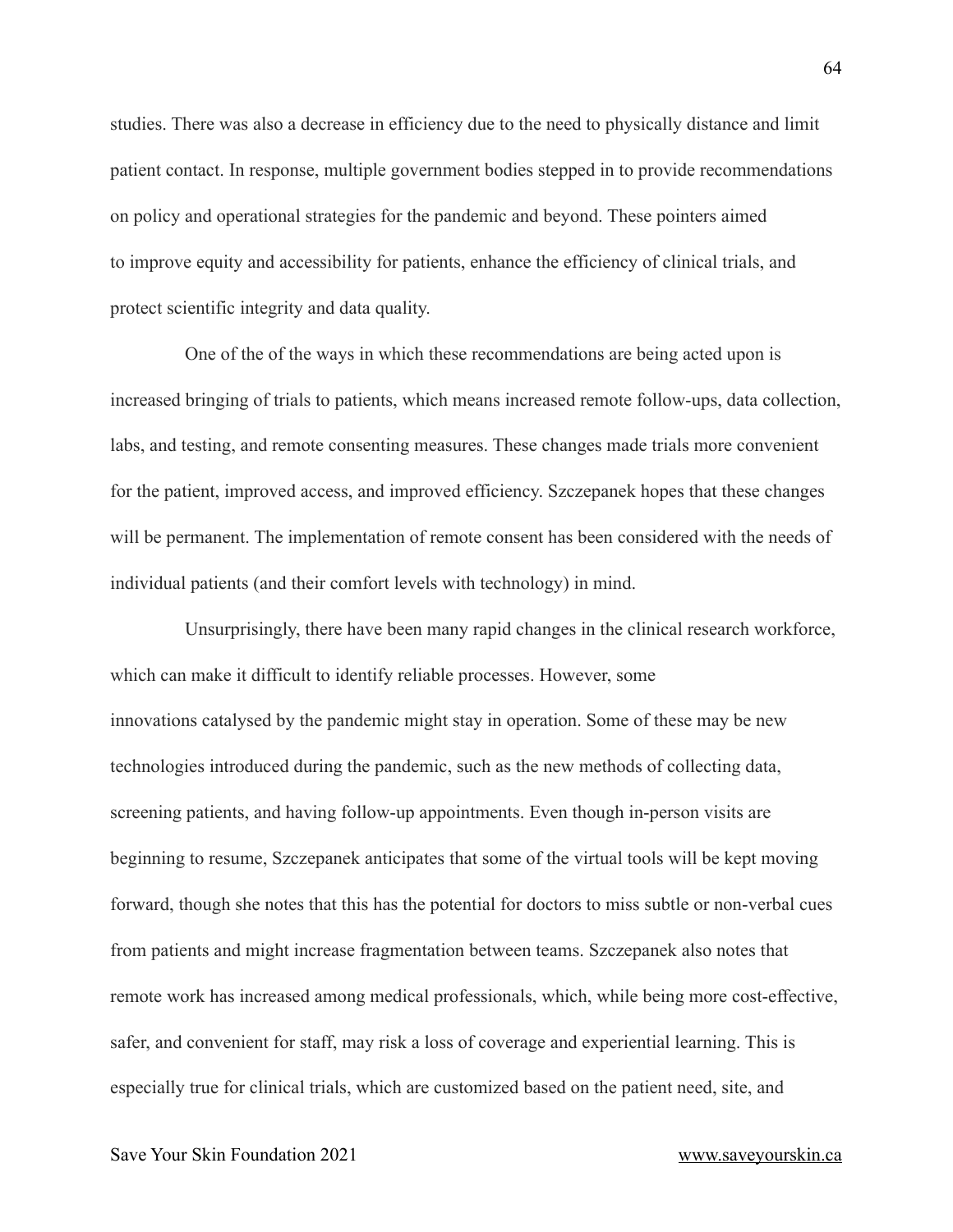study. Ideally, between the pre-COVID efforts towards increasing equity and access for patients and the technological innovations necessitated by the pandemic, we will continue to move towards clinical trials that are more efficient and convenient for patients.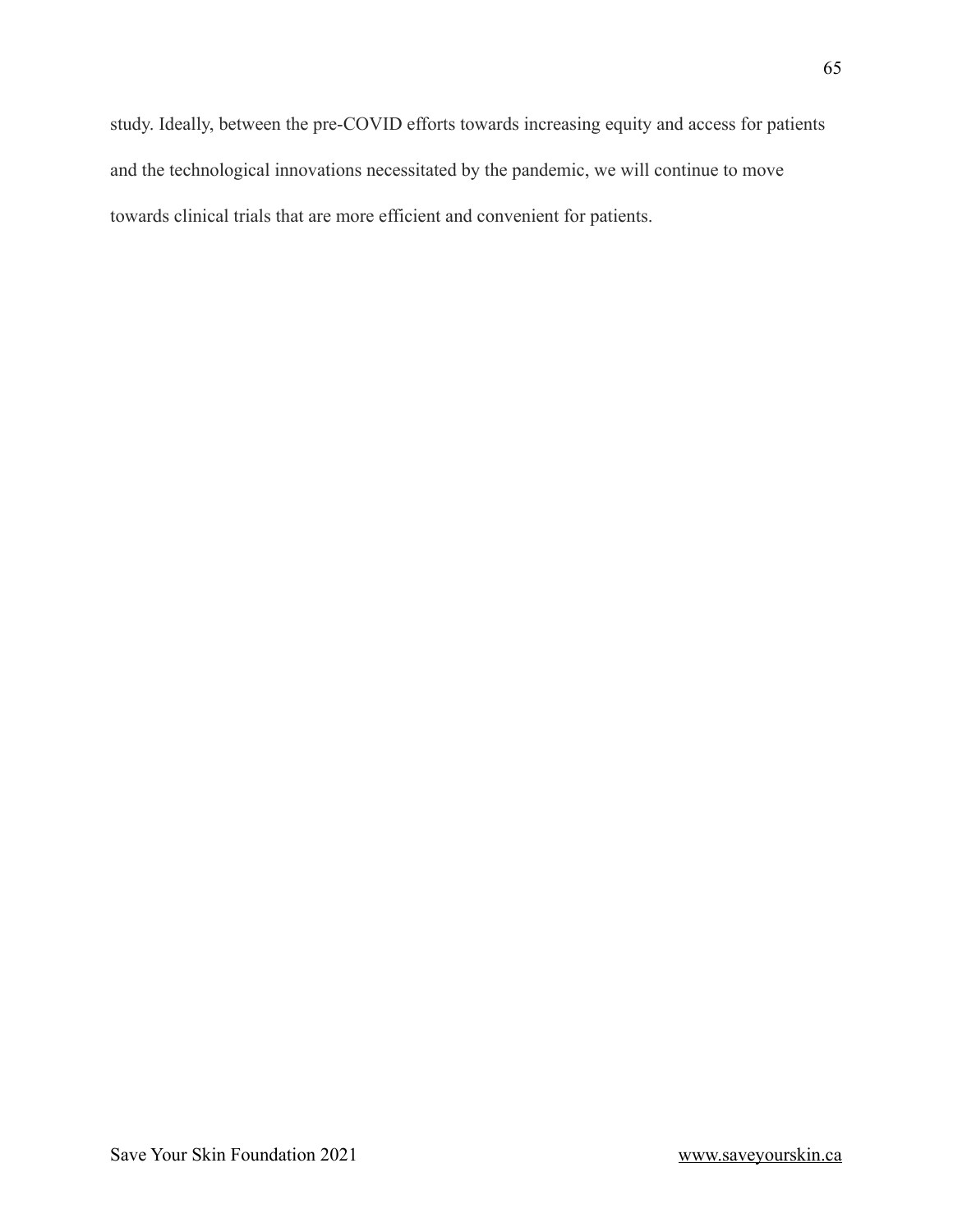# <span id="page-65-0"></span>**Survivorship**

#### <span id="page-65-1"></span>**Telehealth to Improve Access to Survivorship Care**

In this presentation, Terry Mulvey (MD, FASCO, Massachusetts General) discussed the implications of the growing telehealth movement for cancer survivorship. For the purposes of this talk, Mulvey focussed on patients who have completed the initial phase of therapy for either hematologic malignancy or solid tumours, and who are currently stable. While Mulvey suggests that the survivor phase is uniquely suited to telehealth care, ultimately the decision of whether telehealth is suitable for the patient falls to the patient and the healthcare provider.

Telehealth care can consist of both synchronous and asynchronous care. Online patient portals allow the patient to contact care providers asynchronously, to which the care provider can determine whether to reply through synchronous or asynchronous means. Synchronous telehealth most obviously applies to follow-up and check-up appointments, but can also be utilized in the survivorship sphere through support groups, which Mulvey notes includes exercise programs, resiliency programs, and cooking classes that have been developed by Massachusetts General Hospital (MGH).

Asynchronous care can apply to patient-reported outcomes, questionnaires which patients expect to fill out in their own time or web-based resources for patients. These tools can be facilitated through online patient portals. MGH has also developed an asynchronous e-consult program, which allows clinician-to-clinician feedback on non-urgent questions. The feedback from the e-consults would then be communicated to patients through either synchronous or asynchronous means. Mulvey also notes that patient portals have been used to pair patients to

Save Your Skin Foundation 2021 [www.saveyourskin.ca](http://www.saveyourskin.ca)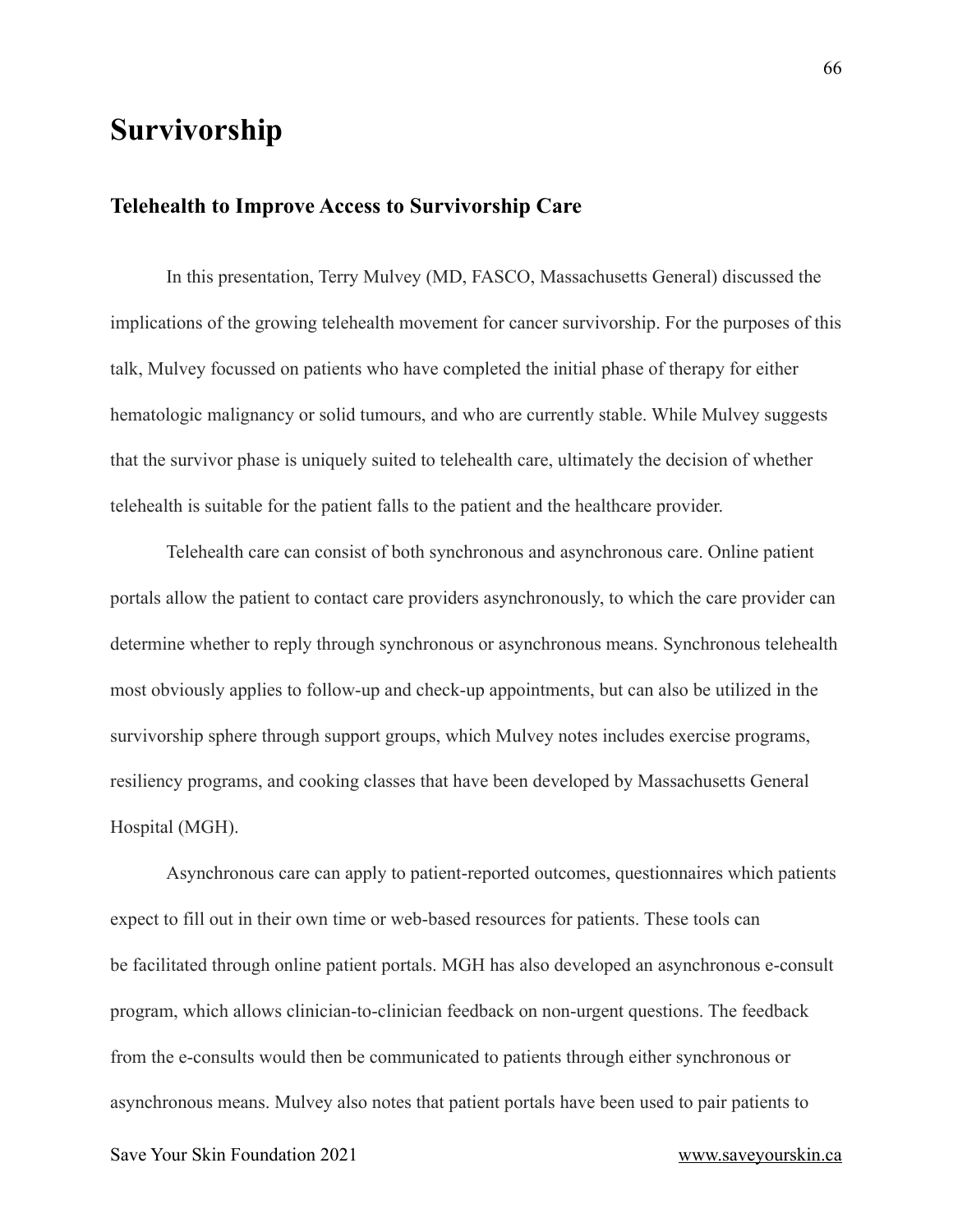clinical trials during survivorship. However, all information gathered through asynchronous means needs to be paired with a management strategy in terms of both triaging responses and training patients to utilize patient portals to their full potential.

Mulvey returned to the online classes being offered for patients, which at the time of ASCO 2021 were seeing upwards of 100 attendees per session. These classes, which include yoga and exercise, resiliency, support groups, and cooking and nutrition classes, are offered synchronously online and then made available to patients for asynchronous viewing. These classes aim to address the specific issues patients face in the transition to survivorship, such as the body image changes that may have come with antineoplastic therapies, radiation, or surgery, and other psychosocial issues such as interpersonal relationships and going back to work. This being said, more long-term effects of survivorship, such as fear of recurrence or disease progression, require in-person care to be addressed.

Mulvey noted that there may be issues with access for certain demographics of patients, such as the elderly or those without reliable internet access. Therefore, while video call appointments are ideal in the telehealth setting, it is important for care providers to be open to phone appointments as well. She also advises having virtual visits during clinic opening hours while support staff is there, in case the patient needs to be brought in. However, the removal of the restraints surrounding scheduling means that care providers and patients can potentially have more contact than they would in the traditional setting.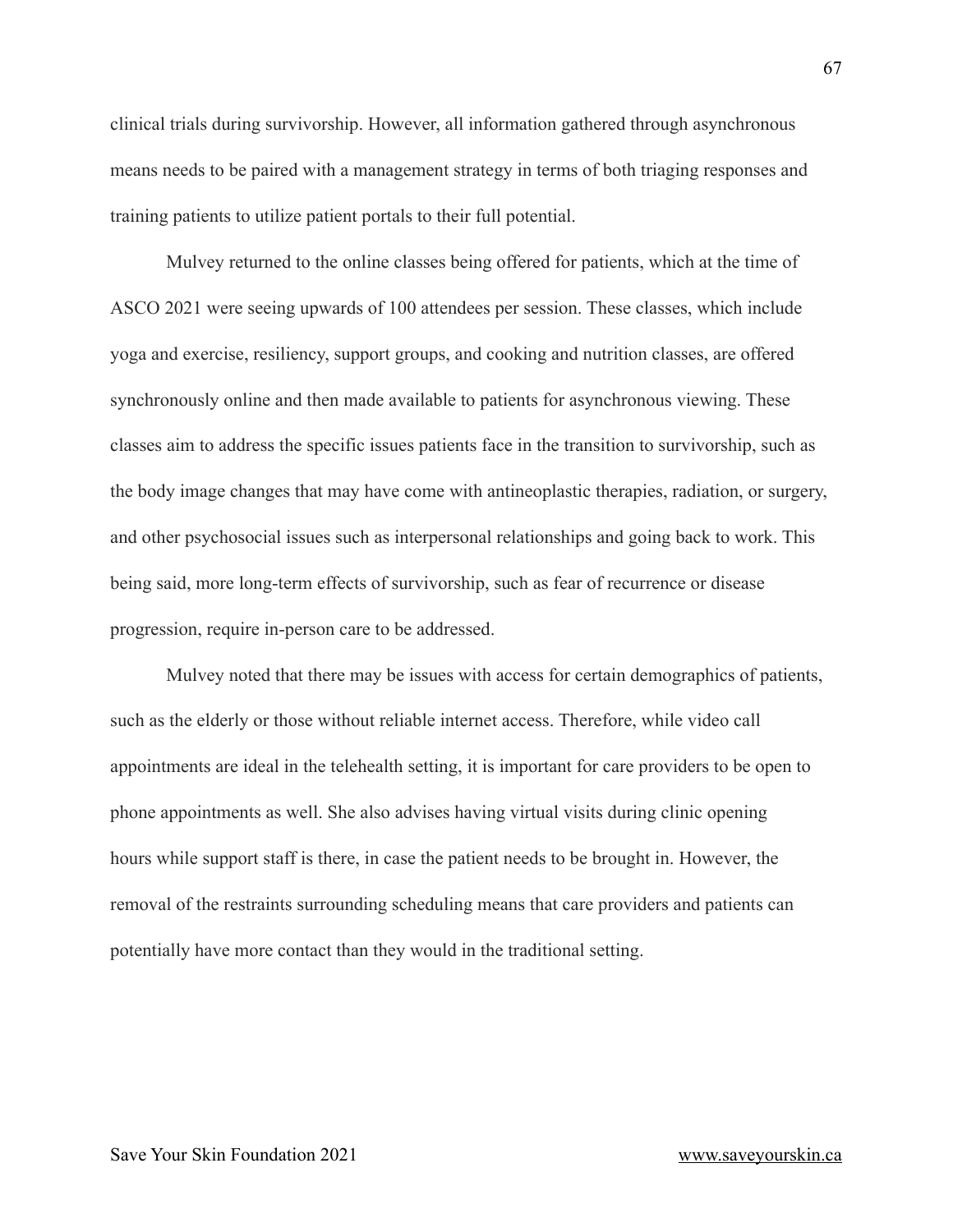#### <span id="page-67-0"></span>**Meeting Survivor's Needs**

In this session, Niki Patel (MD, City of Hope) discussed survivor care, which she characterized as "the uncharted middle ground" of cancer care. Globally, the rates of cancer survivors are increasing, with over half of all diagnosed patients surviving up to ten years.

Patel began by citing research by Woopen et al. (2021), who investigated the health effects of long-term survivorship. This study included more than 1,000 long-term ovarian cancer survivors and the results demonstrated that these survivors experienced symptoms beyond the standard five years of follow-up. The results also demonstrated that almost 40% of these survivors, who were at the ten-year mark, still regard themselves as cancer patients, not survivors. Overall, it was clear that long-term survivors have both physical and mental continuing adverse effects. However, more investigation is necessary to determine which of these events are actually correlated with ageing and what long-term events will come out of newer therapies. Given the lack of evidence-based interventions in survivorship care, this study inspired further relevant multidisciplinary care and interventions.

Next, Patel cited Di Meglio et al.'s (2013-2021, NCT01993498) predictive tool which identifies breast cancer survivors who are at high risk for severe fatigue based on a cohort study that monitored toxicity for 10,000 breast cancer patients. The next steps for this tool are determining whether there are biomarker or genomic factors to the risk of fatigue and whether this model could be expanded to identify risks for other symptoms. Patel also cited Snyder et al.'s (2017-2021, NCT03035773) report of a high-quality randomized controlled trial that compared three approaches to delivering survivorship care plans. 300 early-stage cancer patients were